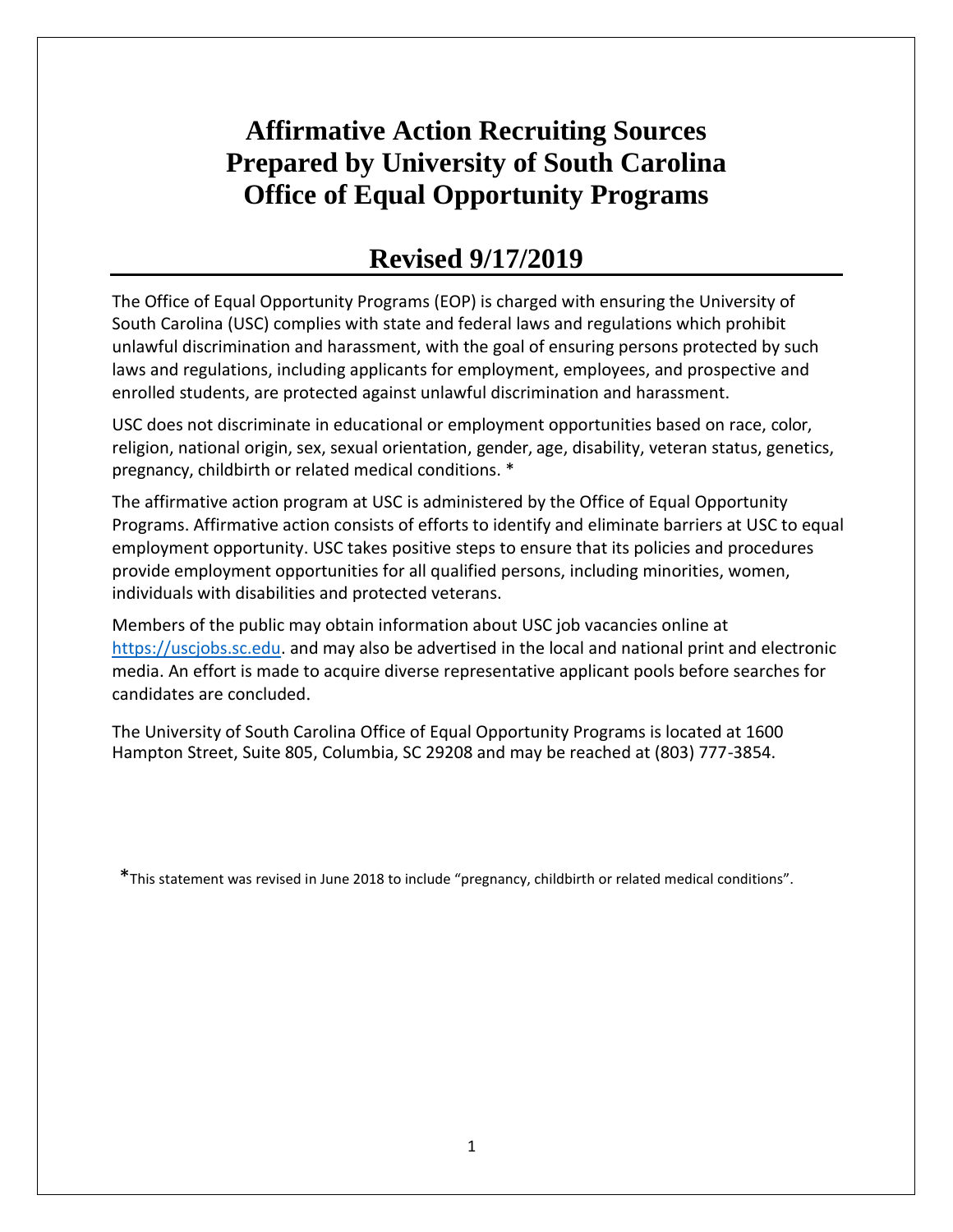## **TABLE OF CONTENTS**

| <b>GENERAL RECRUITING SOURCES</b>                                | 4  |
|------------------------------------------------------------------|----|
| AFRICAN AMERICAN ALUMNI RECRUITING SOURCES                       | 6  |
| ADMINISTRATION RECRUITING SOURCES                                | 11 |
| <b>GRADUATE PROGRAMS IN ADMINSTRATION</b>                        | 13 |
| ANTHROPOLOGY RECRUITING SOURCES                                  | 14 |
| ART RECRUITING SOURCES                                           | 15 |
| <b>BIOLOGY RECRUITING SOURCES</b>                                | 16 |
| <b>GRADUATE PROGRAMS IN BIOLOGY</b>                              | 18 |
| <b>BUSINESS ADMINISTRATION RECRUITING SOURCES</b>                | 19 |
| <b>GRADUATE PROGRAMS IN BUSINESS ADMINSTRATION</b>               | 20 |
| <b>CHEMISTRY RECRUITING SOURCES</b>                              | 22 |
| <b>GRADUATE PROGRAMS IN CHEMISTRY</b>                            | 23 |
| <b>COMPUTER SCIENCE RECRUITING SOURCES</b>                       | 25 |
| <b>GRADUATE PROGRAMS IN COMPUTER SCIENCE</b>                     | 26 |
| <b>CONTINUING EDUCATION RECRUITING SOURCES</b>                   | 27 |
| COUNSELING AND PERSONNEL RECRUITING SOURCES                      | 29 |
| GRADUATE PROGRAMS IN COUNSELING AND PERSONNEL                    | 31 |
| <b>CRIMINAL JUSTICE RECRUITING SOURCES</b>                       | 33 |
| <b>EDUCATION RECRUITING SOURCES</b>                              | 35 |
| ENGINEERING RECRUITING SOURCES                                   | 40 |
| <b>ENGLISH RECRUITING SOURCES</b>                                | 43 |
| <b>FOREIGN LANGUAGES RECRUITING SOURCES</b>                      | 45 |
| <b>GEOLOGICAL SCIENCES RECRUITING SOURCES</b>                    | 47 |
| <b>GOVERNMENT &amp; INTERNATIONAL STUDIES RECRUITING SOURCES</b> | 48 |
| <b>HEALTH RECRUITING SOURCES</b>                                 | 51 |
| <b>HISTORY RECRUITING SOURCES</b>                                | 54 |
| <b>JOURNALISM RECRUITING SOURCES</b>                             | 57 |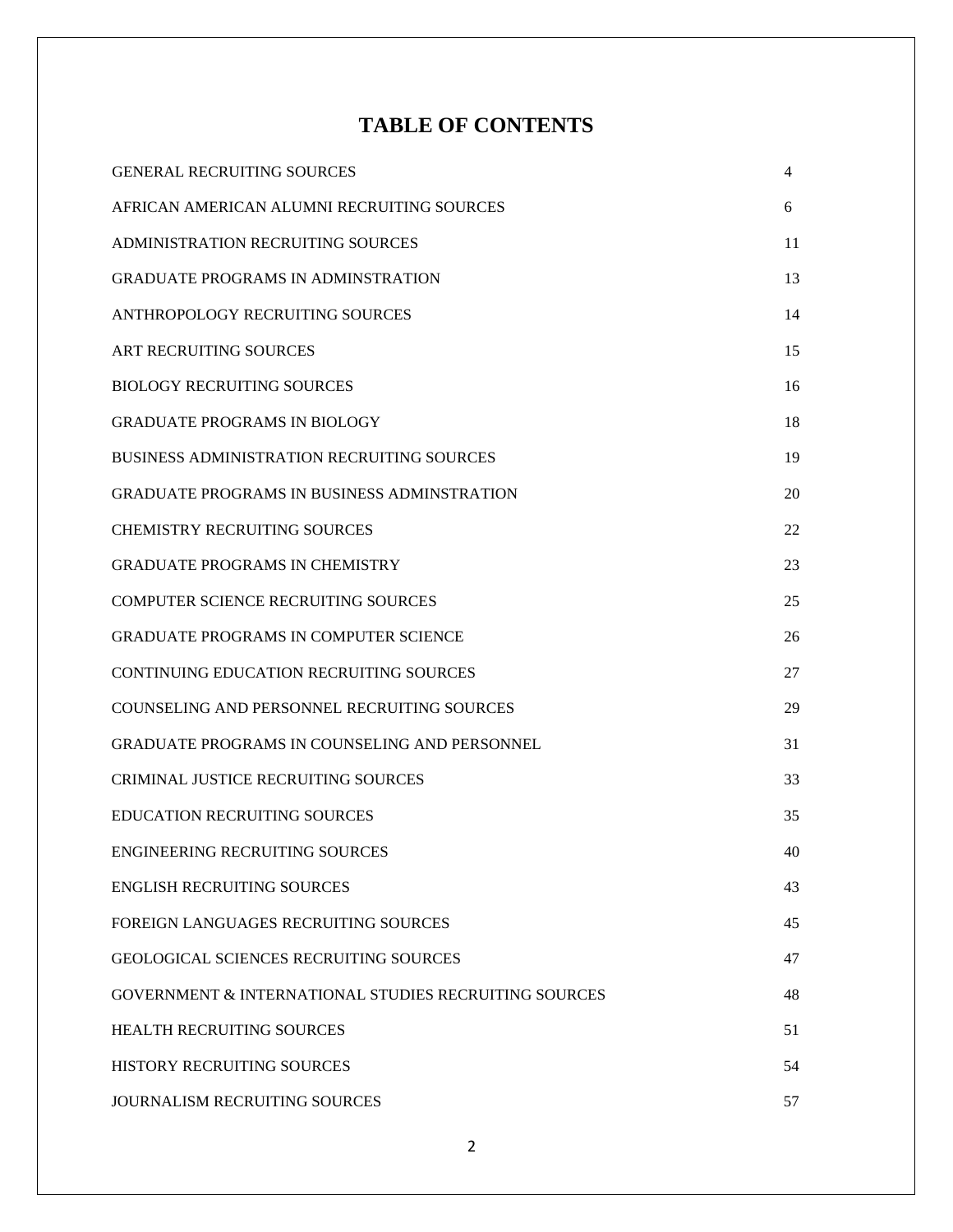| <b>LAW RECRUITING SOURCES</b>              | 59 |
|--------------------------------------------|----|
| <b>MEDIA ARTS RECRUITING SOURCES</b>       | 61 |
| <b>MEDICINE RECRUITING SOURCES</b>         | 62 |
| <b>GRADUATE PROGRAMS IN MEDICINE</b>       | 64 |
| MUSEUM RECRUITING SOURCES                  | 65 |
| <b>MUSIC RECRUITING SOURCES</b>            | 66 |
| NURSING RECRUITING SOURCES                 | 68 |
| PHARMACY RECRUITING SOURCES                | 70 |
| PHILOSOPHY RECRUITING SOURCES              | 72 |
| PHYSICS RECRUITING SOURCES                 | 74 |
| PSYCHOLOGY RECRUITING SOURCES              | 75 |
| RELIGIOUS STUDIES RECRUITING SOURCES       | 77 |
| <b>SCIENCE AND MATH RECRUITING SOURCES</b> | 79 |
| <b>SOCIAL WORK RECRUITING SOURCES</b>      | 82 |
| THEATRE AND SPEECH RECRUITING SOURCES      | 84 |
| <b>WOMEN'S STUDIES RECRUITING SOURCES</b>  | 85 |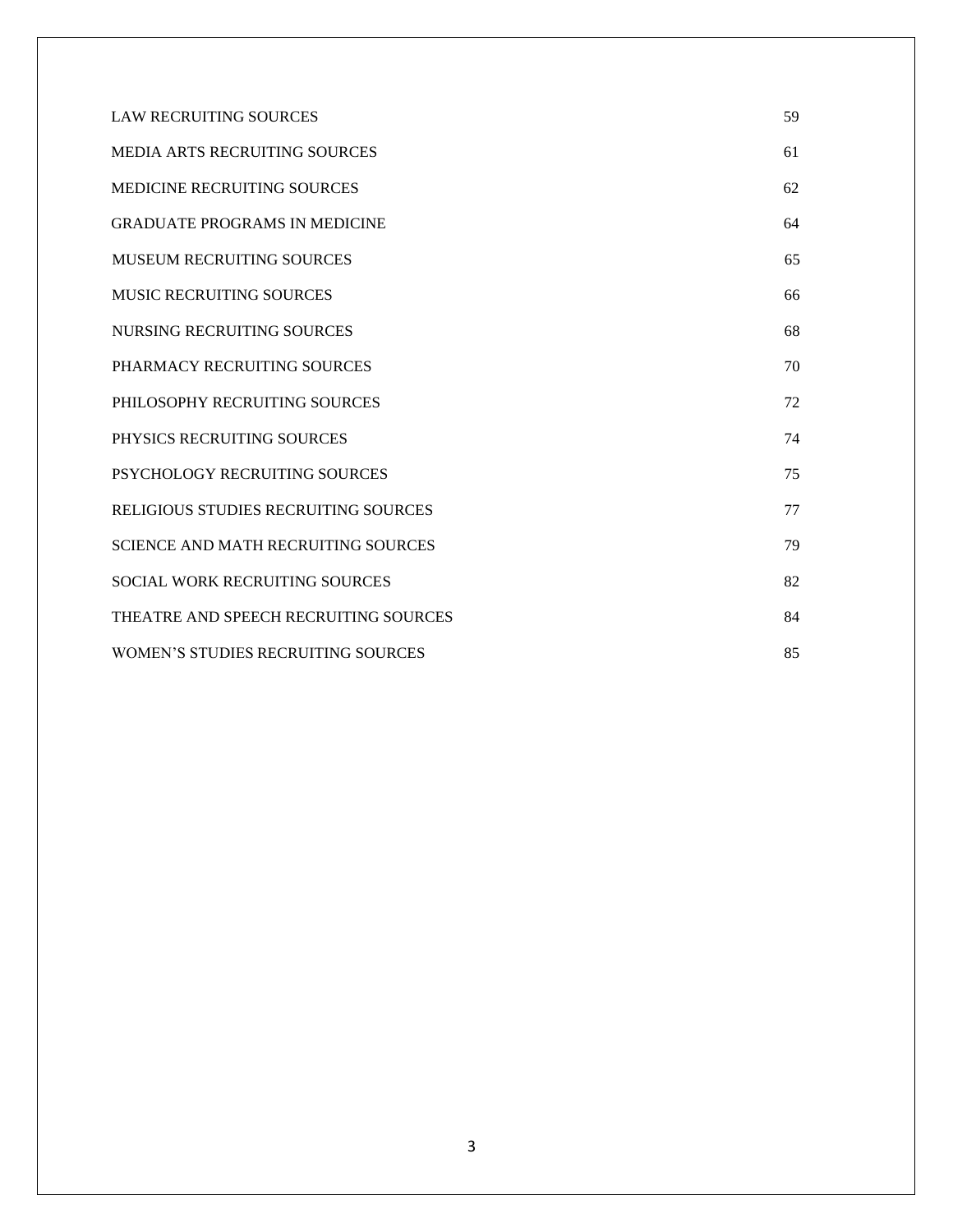## **Office of Equal Opportunity Programs General Recruiting Sources**

### **Insight into Diversity**

11132 South Towne Square, Suite 203 St. Louis, Missouri 63123 Telephone: 314-200-9955 Website: [www.insightintodiversity.com](http://www.insightintodiversity.com/)

### **American Association for Access, Equity, and Diversity**

1701 Pennsylvania Avenue, NW, Suite 206 Washington, D.C. 20006 Telephone: 800-252-8952 Website: [www.aaaed.org](http://www.aaaed.org/)

### **American Association of University Professors**

1133 Nineteenth Street, NW, Suite 200 Washington, D.C. 20036 Telephone: 202-737-5900 Fax: 202-737-5526 Email: [aaup@aaup.org](mailto:aaup@aaup.org) Website: [www.aaup.org](http://www.aaup.org/)

## **Faculty Data Bank**

Southern Regional Education Board 592  $10^{th}$  St., NW Atlanta, Georgia 30318-5790 Telephone: 404-875-9211 Email[:information@sreb.org](mailto:information@sreb.org) Website: [www.sreb.org](http://www.sreb.org/)

### **American Association of University Women**

1310 L St. NW, Suite 1000 Washington, D.C. 20005 Telephone: 800-326-2289 Email: [connect@aauw.org](mailto:connect@aauw.org) Website: [www.aauw.org](http://www.aauw.org/)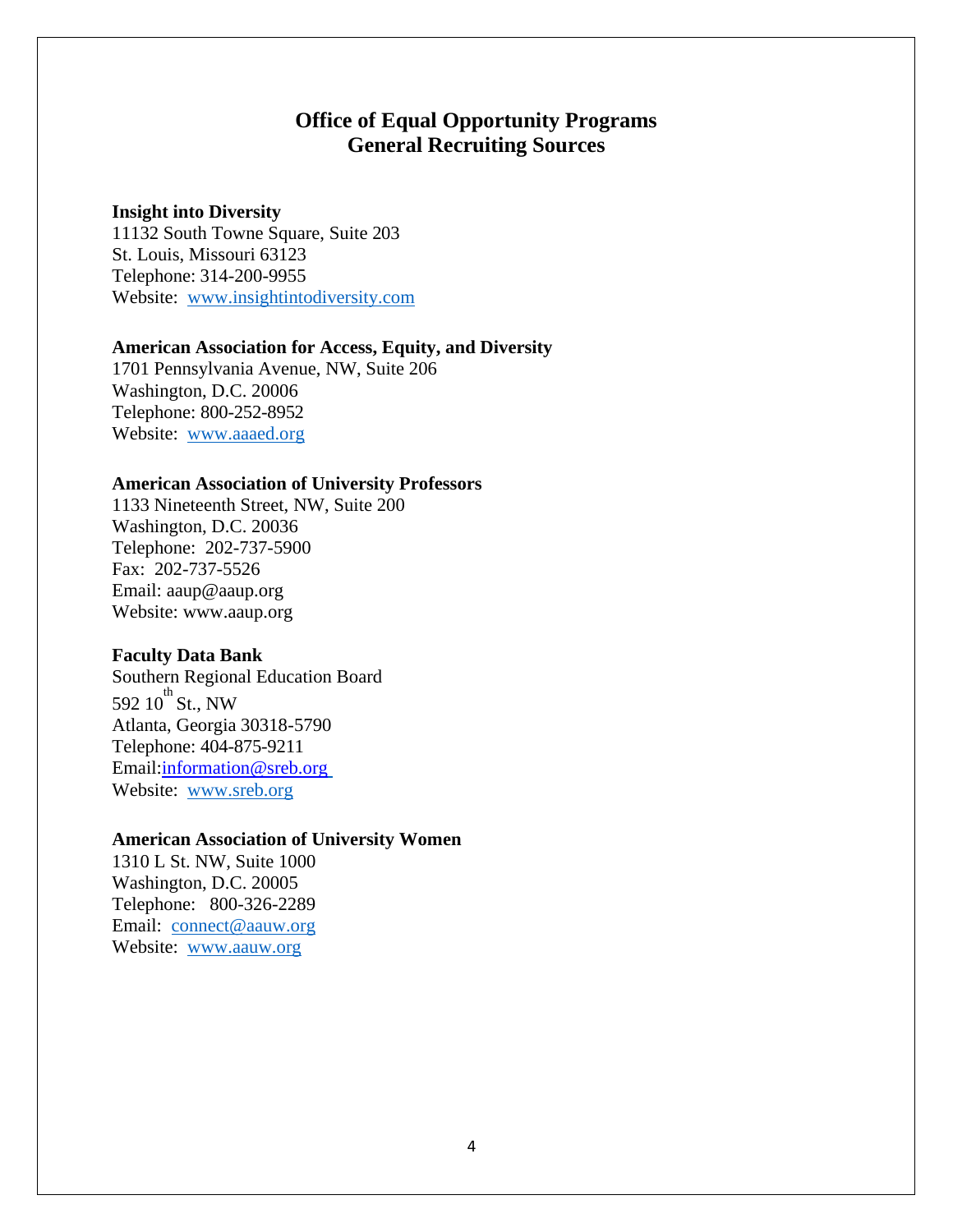## **Office of Equal Opportunity Programs General Recruiting Sources**

SC Department of Employment and Workforce 1550 Gadsden Street P.O. Box 995 Columbia, South Carolina 29202 Telephone: 803-737-2400 Email: [jobs@scdew.org](mailto:jobs@scdew.org) Website: [www.dew.sc.gov](http://www.dew.sc.gov/)

#### **National Council of Black Studies**

National Office (NCBS) Department of Africana Studies University of Cincinnati P.O. Box 210370 Cincinnati, Ohio 45221-0370 Telephone: 513-556-0785 Website: [www.ncbsonline.org](http://www.ncbsonline.org/)

#### **The Journal of Blacks in Higher Education**

P.O. Box 139 Bartonsville, Pennsylvania 18321 Telephone: 570-871-5329 Fax: 570-424-2027 Email: [contact@jbhe.com](mailto:contact@jbhe.com) Website: [www.jbhe.com](http://www.jbhe.com/)

### **The Association for the Study of Afro-American Life and History, Inc.**

Howard Center 2225 Georgia Avenue, NW, Suite 331 Washington, D.C. 20059 Telephone: 202-238-5910 Website: [www.asalh.org](http://www.asalh.org/)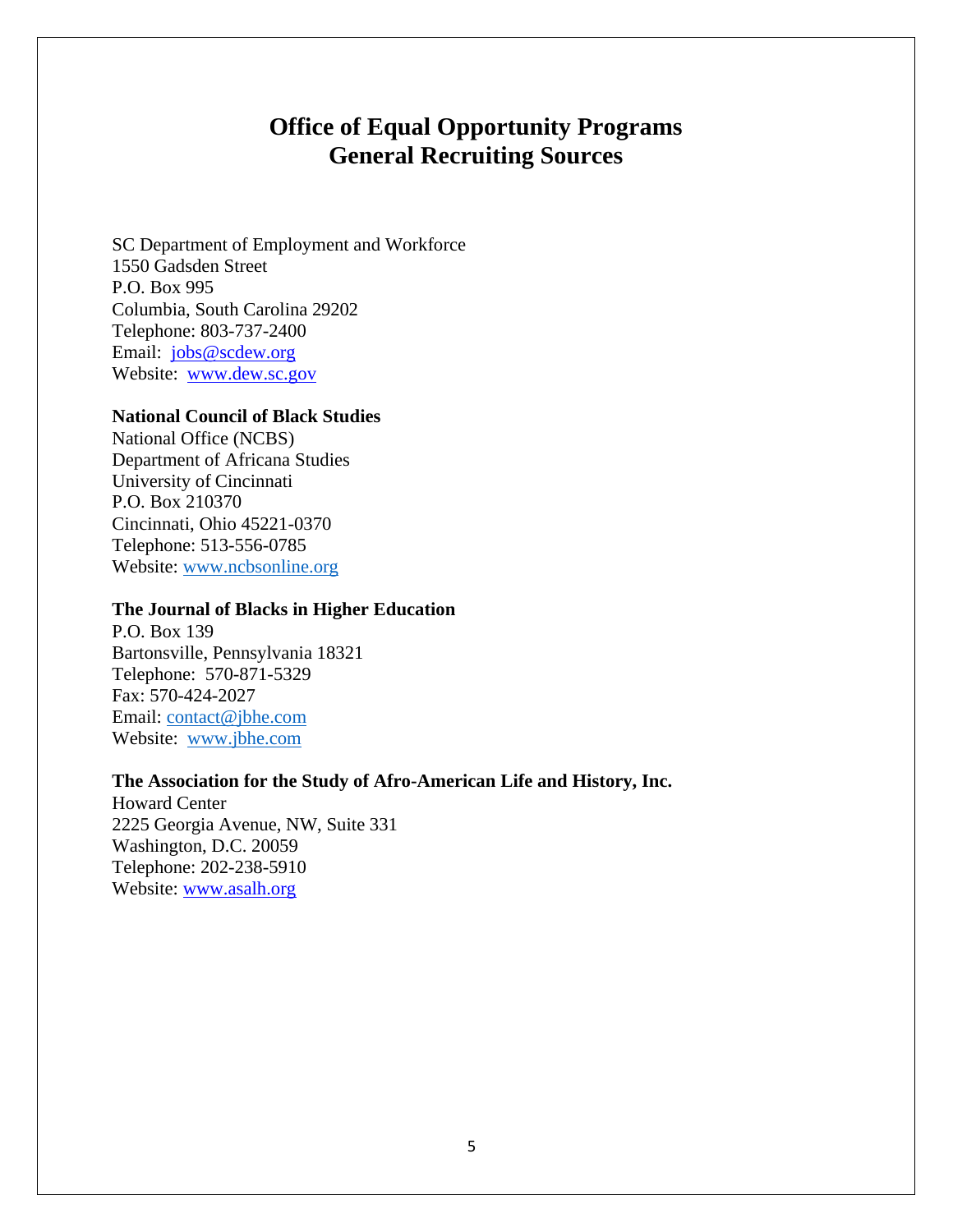#### **Black Alumni Caucus**

Carnegie-Mellon University 5000 Forbes Avenue Pittsburgh, Pennsylvania 15213 Telephone: 412-268-2000 Fax: 412-268-7239 Website: [www.cmu.edu](http://www.cmu.edu/)

#### **Black Alumni**

Ohio State University 2200 Olentangy River Road Columbus, Ohio 43210-1035 614-422-6446 Website: [www.ohiostatealumni.org](http://www.ohiostatealumni.org/)

#### **Organization of Black Alumni**

Wayne State University 5510 Woodward Avenue Detroit, Michigan 48202 Telephone: 313-577-2300 Website: [http://alumni.wayne.edu](http://alumni.wayne.edu/)

#### **Multicultural Programs**

University of Georgia Black Alumni Affinity Group Association

Wray-Nicolson House 298 S. Hull Street Athens, Georgia 30602 Telephone: 706-542-2251 Email: [alumni@uga.edu](mailto:alumni@uga.edu) Website: [https://alumni.uga.edu](https://alumni.uga.edu/)

#### **Black Alumni Association**

Cornell University 130 E. Seneca Street, Suite 400 Ithaca, New York 14850 Telephone: 607-254-7150 Email: [alumni.cornell.edu](mailto:alumniaffairs@cornell.edu) Website: [www.alunmi.cornell.edu](http://www.alunmi.cornell.edu/)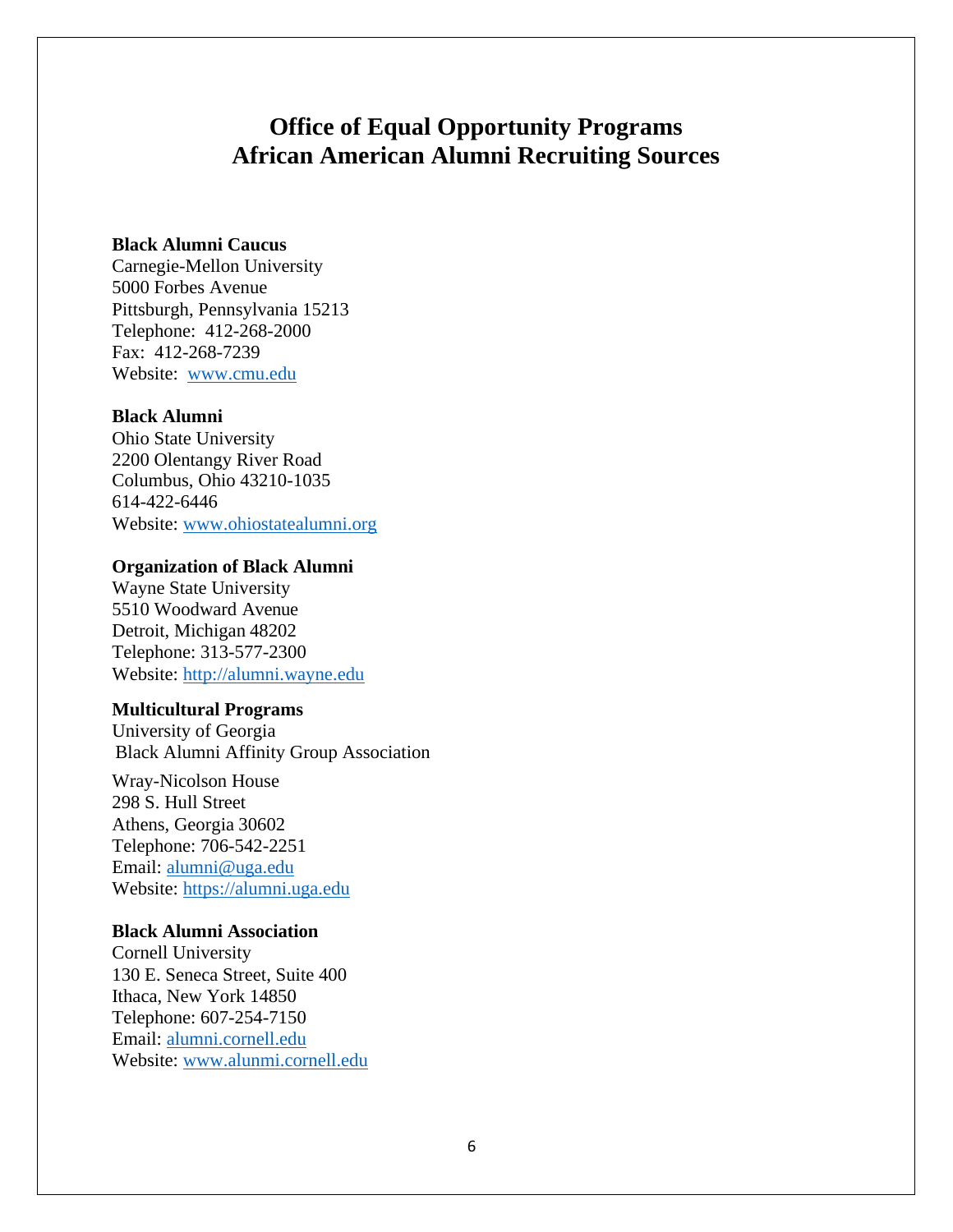#### **Alumni Association**

Morgan State University Alumni House 1700 East Cold Spring Lane Baltimore, Maryland 21251 Telephone: 443-885-3015 Fax: 443-885-8200 Email: [alumni@morgan.edu](mailto:alumni@morgan.edu) Website: [www.morgan.edu](http://www.morgan.edu/)

#### **Alumni Association**

Howard University 2225 Georgia Avenue, Suite 901 Washington, D.C. 20059 Telephone: 202-238-2430 Email: [howardalumni@howard.edu](mailto:howardalumni@howard.edu) Website: [www.howard.edu](http://www.howard.edu/)

#### **Black Alumni Caucus**

Indiana University 1000 East  $17<sup>th</sup>$  Street Bloomington, Indiana 47408-3044 Telephone: 812-855-4822 Email: [iualumni@indiana.edu](mailto:iualumni@indiana.edu) Website: <https://alumni.iu.edu/contact/index.html>

#### **Black Alumni**

City College of New York 160 Convent Avenue New York, New York 10031 Telephone: 212-234-3000 Website: [www.ccny.cuny.edu](http://www.ccny.cuny.edu/)

#### **Black Alumni**

West Virginia University P.O. Box 6437 Morgantown, West Virginia 26504-6437 Telephone: 304-293-4731 Fax: 304-293-4733 Email: [alumni@mail.wvu.edu](mailto:alumni@mail.wvu.edu) Website: [www.wvu.edu](http://www.wvu.edu/)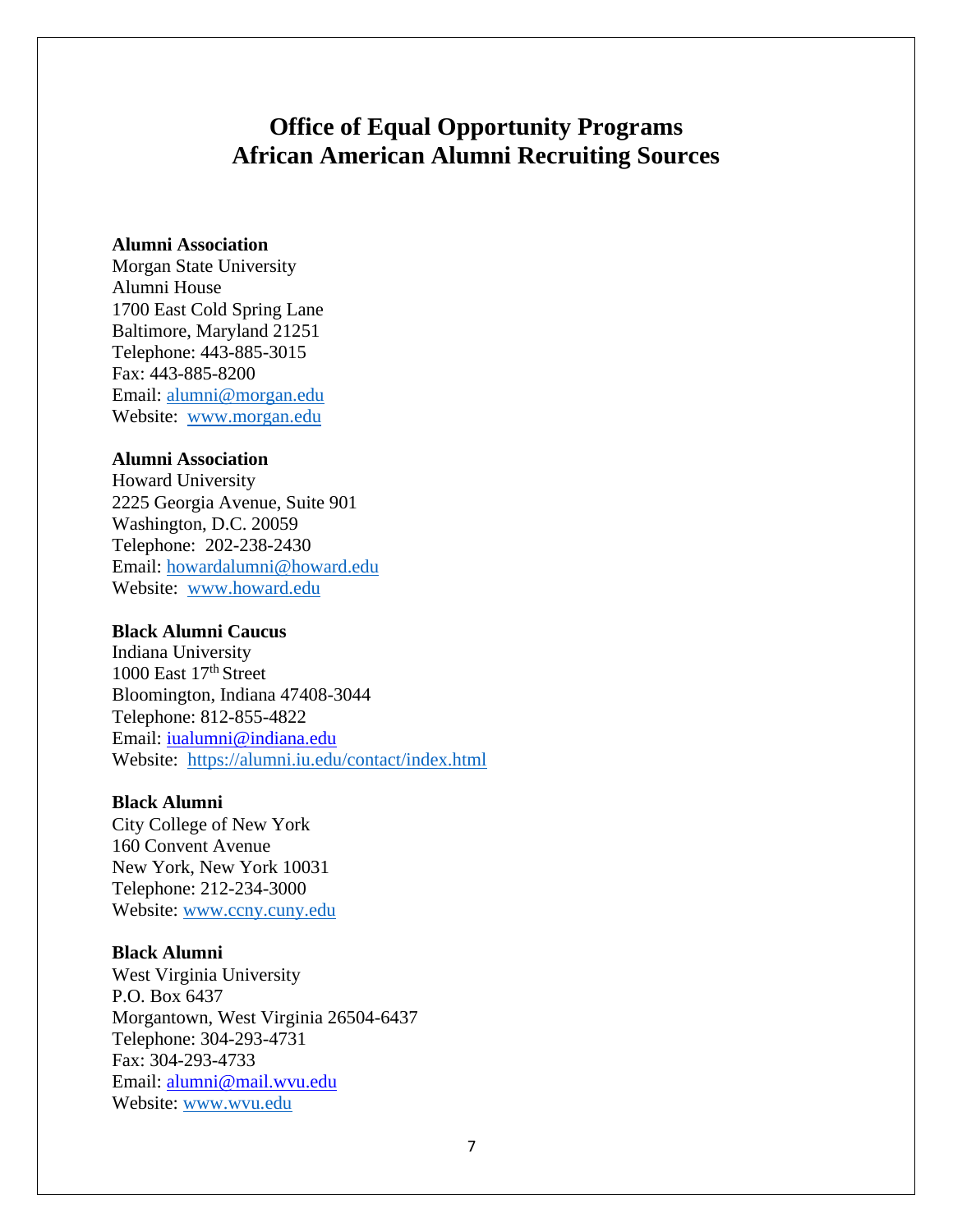### **Black Alumni**

San Francisco State University Alumni House 1600 Holloway Avenue San Francisco, California 94132 Telephone: 415-338-2217 Fax: 415-338-1177 Email: [alumni@sfsu.edu](mailto:alumni@sfsu.edu) Website: [www.sfsu.edu](http://www.sfsu.edu/)

### **Black Alumni Caucus**

University of California, Berkeley 1 Alumni House Berkeley, California 94720-7520 Telephone: 510-900-8225 Fax: 510-642-6252 Email: [calblackalumni.info@gmail.com](mailto:calblackalumni.info@gmail.com) Website: [www.alumni.berkeley.edu](http://www.alumni.berkeley.edu/)

#### **African American Alumni Council**

University of Pittsburgh 140 Alumni Association 4227 Fifth Avenue Pittsburgh, Pennsylvania 15260 Telephone: 800-258-7488 Fax: 412-624-8248 Website: [www.alumni.pitt.edu](http://www.alumni.pitt.edu/)

#### **Black Alumni**

UCLA Black Alumni Association P.O. Box 83422 Los Angeles, California 90083 Telephone: 310-631-8222 Email: [uclablackalumni@gmail.com](mailto:uclablackalumni@gmail.com)

#### **Black Alumni**

New York University 25 West 4<sup>th</sup> Street New York, New York 10012 Telephone: 212-998-6912 Email: alumni.info@nyu.edu Website: [www.nyu.edu/alumni](http://www.nyu.edu/alumni)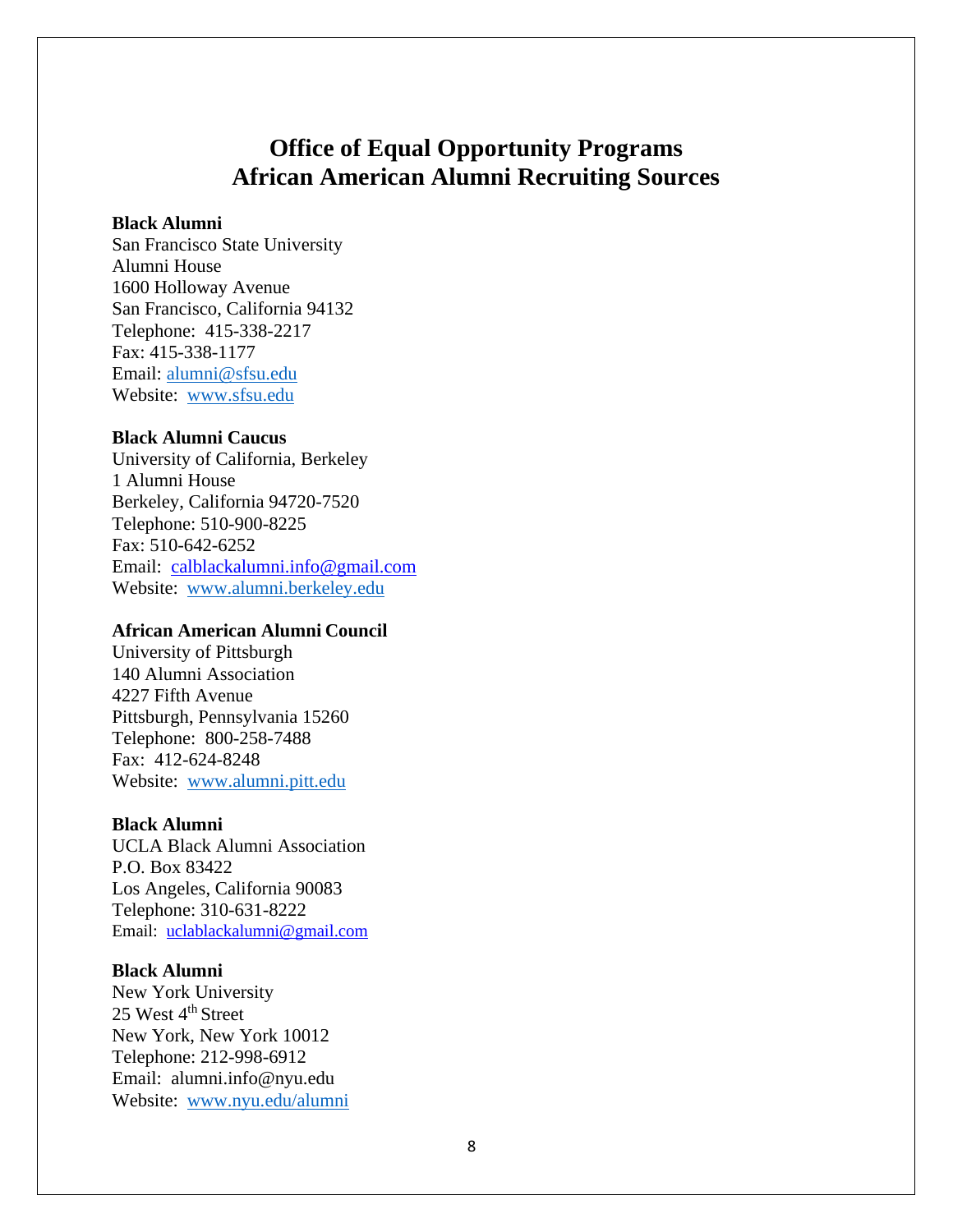#### **Onyx Society of WMU**

 Western Michigan University (The Black Alumni Network) 1903 West Michigan Avenue Kalamazoo, Michigan 49008 Telephone: 269-387-8700 Fax: 269-387-8770 Email: [onyxsociety.wmu@gmail.com](mailto:onyxsociety.wmu@gmail.com) Website: [www.wmich.edu/alumni](http://www.wmich.edu/alumni)

#### **Black Alumni of Dartmouth Association**

Dartmouth College 6068 Blunt Alumni Center Hanover, NH 03755 Telephone: 603-646-2258 Fax: 603-646-3090 Email: alumn.council@dartmouth.edu Websit[e: http://alumni.dartmouth.edu](http://alumni.dartmouth.edu/)

#### **LSU Alumni Association**

Louisiana State University Lod Cook Alumni Center 3838 W. Lakeshore Dr. Baton Rouge, Louisiana 70808 Telephone: 225-578-3838 Fax: 225-578-3816 Email: [publicity@lusblackalumni.com](mailto:publicity@lusblackalumni.com)

#### **Alumni Relations**

Tennessee State University 3500 John A. Merritt Blvd. Nashville, Tennessee 37209-1531 Telephone: 615-963-5831 Website: [www.tnstate.edu/alumni](http://www.tnstate.edu/alumni)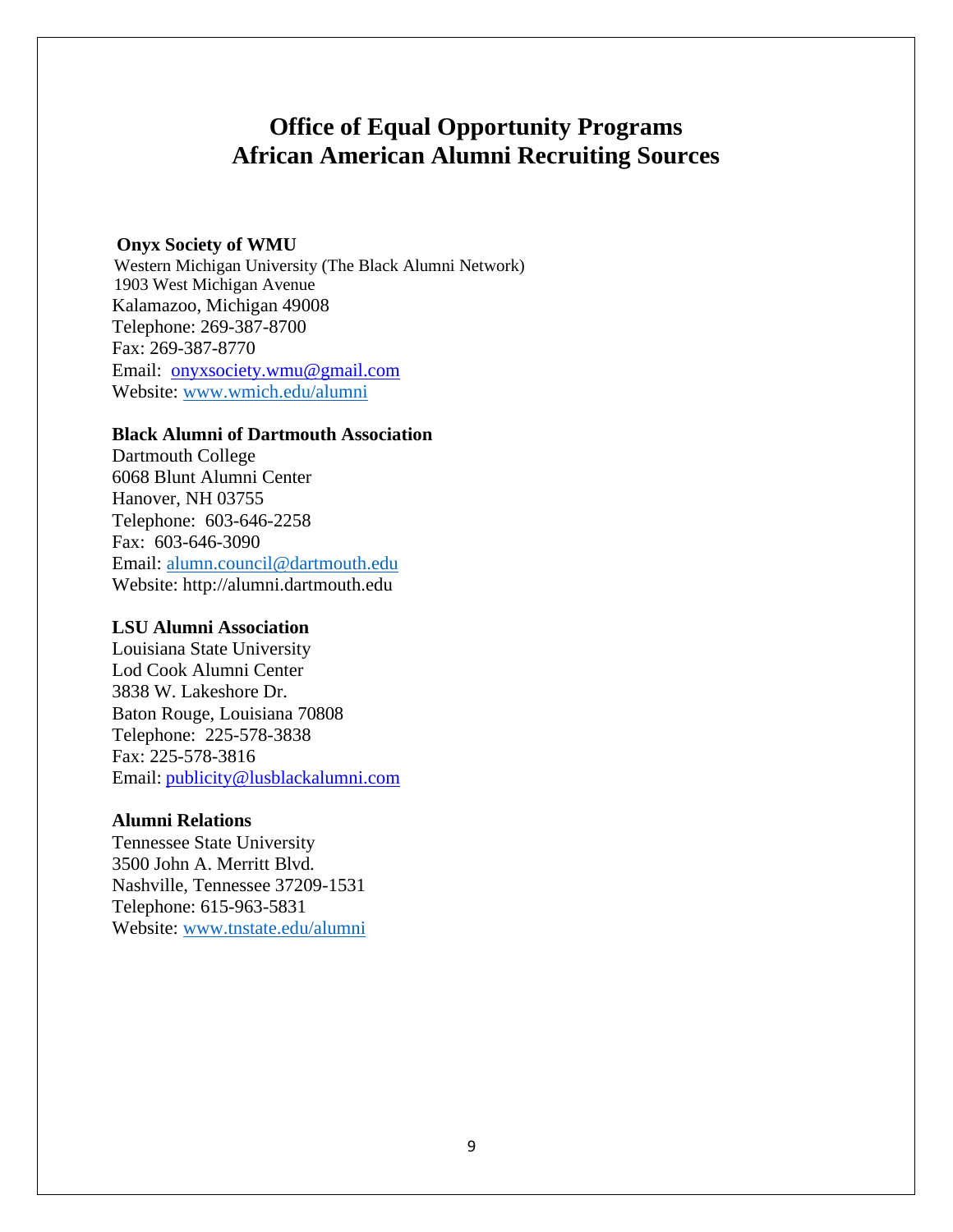#### **Alumni Relations**

Florida A & M University National Alumni Association P.O. Box 7351 Tallahassee, Florida 32314-7351 Telephone: 850-599-3861 /3707 Fax: 850-561-2691 Email: [contact@famunaa.org](mailto:contact@famunaa.org) Website: [http://www.famunaa.org](http://www.famunaa.org/)

### **Harvard Alumni Association**

Harvard University University Place 124 Mt. Auburn Street, 6<sup>th</sup> Floor Cambridge, Massachusetts 02138 Telephone: 617-495-5731 Website: [http://alumni.harvard.edu](http://alumni.harvard.edu/)

#### **Alumni Association**

Jackson State University P.O. Box 17280 Jackson, Mississippi 39217-0520 Telephone: 601-979-2281 Website: [www.jsums.edu/alumni](http://www.jsums.edu/alumni)

#### **Alumni Association**

Clark Atlanta University Alumni Association 233 James P. Brawley Dr., SW P.O. Box 9015 Atlanta, Georgia 30314 Telephone: 404-880-8935 Fax: 404-880-8751 Email: [alumni@cau.edu](mailto:alumni@cau.edu) Website: [www.cau.edu](http://www.cau.edu/)

#### **National Alumni Association**

North Carolina Central University 2223Fayetteville Street Durham, North Carolina 27707 Telephone: 919-530-5222 Email: [info@nccalumni.org](mailto:info@nccalumni.org) Website: [www.nccalumni.org](http://www.nccalumni.org/)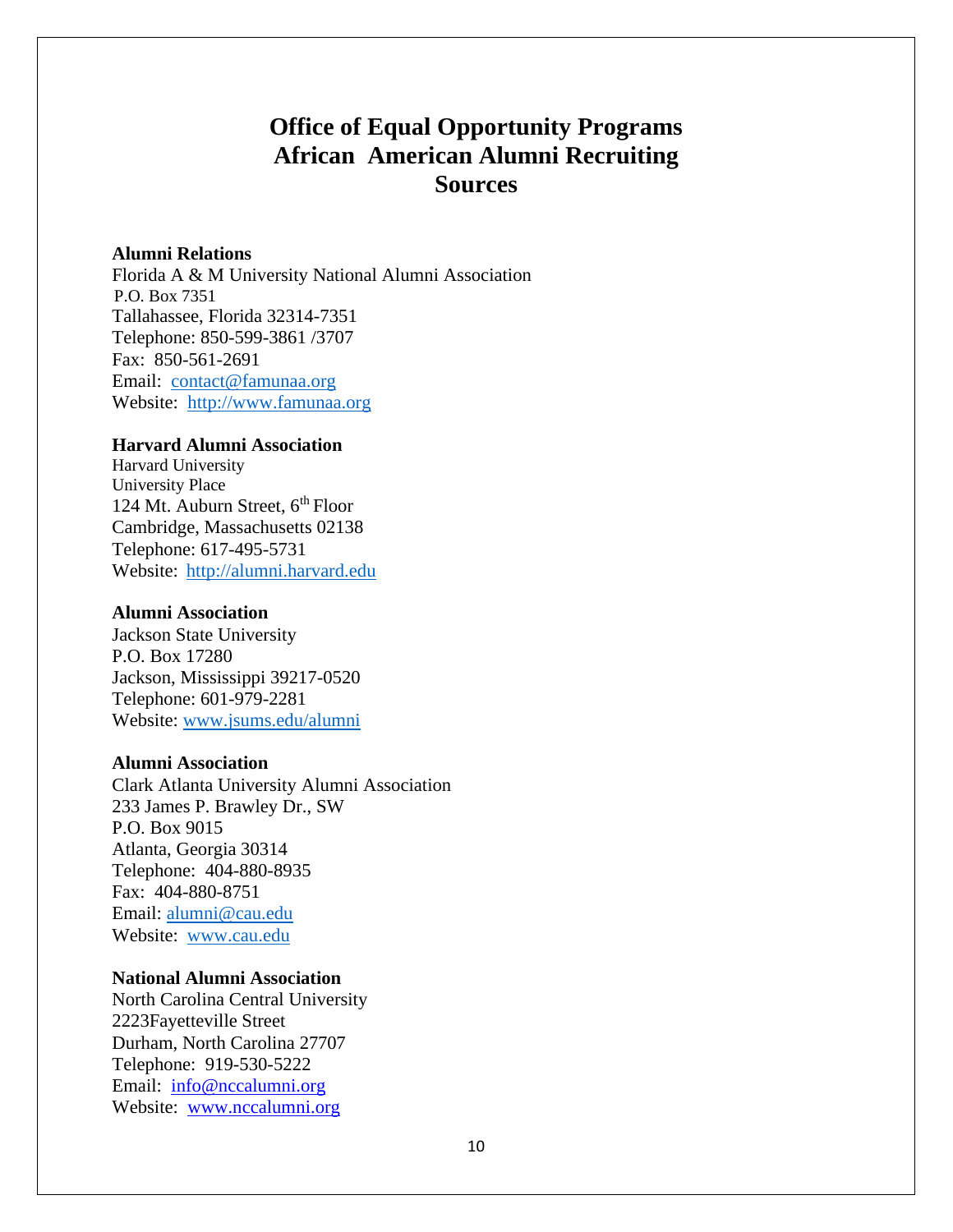## **Office of Equal Opportunity Programs Administration Recruiting Sources**

#### **American Council on Education**

One Dupont Circle NW Washington, D.C. 20036 Telephone: 202-939-9390 Website: [www.acenet.edu](http://www.acenet.edu/)

### **Higher Education Resource Services**

University of Denver The Chambers Center 1901 E. Asbury Avenue Denver, Colorado 80208-1002 Telephone: 303-871-6866 Fax: 303-871-6766 Email: [hers@hersnetwork.org](mailto:hers@hersnetwork.org) Website: [www.hersnetwork.org](http://www.hersnetwork.org/)

American Association of University Professors 1133 Nineteenth Street, NW, Suite 200 Washington, D.C. 20036 Telephone: 202-737-5900 Fax: 202-737-5526 Email: [aaup@aaup.org](mailto:aaup@aaup.org) Website: [www.aaup.org](http://www.aaup.org/)

## **National Association of Female Executive**

Website: [www.nafeonation.org](http://www.nafeonation.org/)

#### **Association of American Colleges and Universities**

1818 R Street NW Washington, D.C. 20009 Telephone: 202-387-3760 Email Address: [information@aacu.org](mailto:information@aacu.org) Website: [www.aacu.org](http://www.aacu.org/)

#### **American Association of University Women**

1310 L Street, NW Suite 1000 Washington, D.C. 20005 Telephone: 202-785-7700 Email: [Connect@aauw.org](mailto:Connect@aauw.org) Website: [www.aauw.org](http://www.aauw.org/)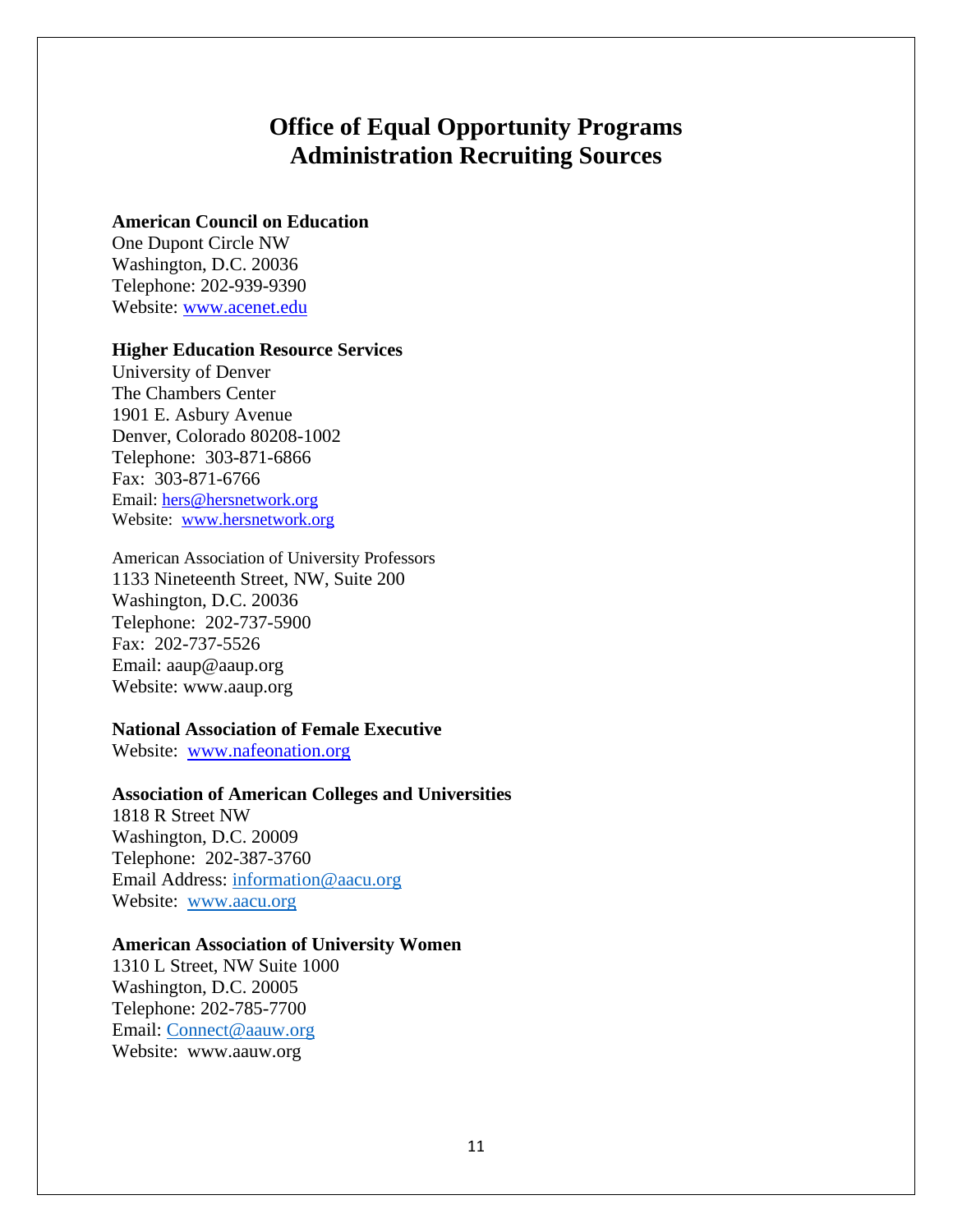# **Office of Equal Opportunity Programs Administration Recruiting Sources**

## **National Association for Equal Opportunity in Higher Education**

110 Maryland Avenue, NE Suite 511 Washington, D.C. 20002 Telephone: 202-552-3300 Fax: 202-552-3330 Website: [www.nafeo.org](http://www.nafeo.org/)

## **Association of Black Women in Higher Education**

Attn: Valerie Dorsey Allen P.O. Box 27396 Philadelphia, Pennsylvania 19118 Website: [www.abwhe.org](http://www.abwhe.org/)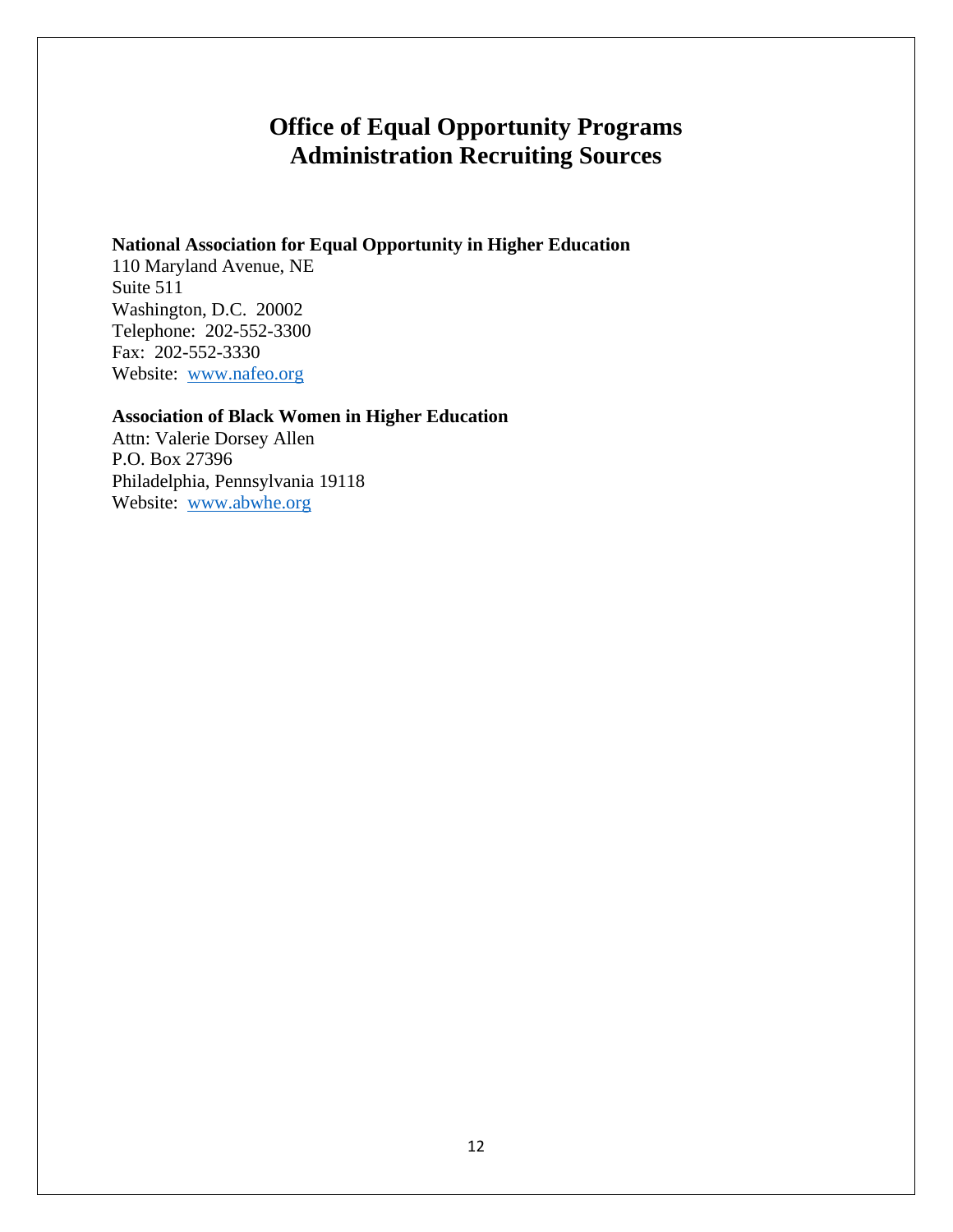## **Office of Equal Opportunity Programs Graduate Programs in Administration**

### **Master's in Public Administration**

Clark Atlanta University McPheeters-Dennis Hall, Room 280 223 James P. Brawley Dr., SW Atlanta, Georgia 30314 Telephone: 404-880-6650 Fax: 404-880-6678 Website: [www.cau.edu](http://www.cau.edu/)

### **Master's in Educational Administration and Supervision**

Xavier University of Louisiana 1 Drexel Drive P.O. Box 60 New Orleans, Louisiana 70125 Telephone: 504-520-7487 Website: [www.xula.edu](http://www.xula.edu/)

### **Master's in Public Administration**

Texas Southern University 3100 Cleburne Street Houston, Texas 77004 Telephone: 713-313-7011 Website: [www.tsu.edu](http://www.tsu.edu/)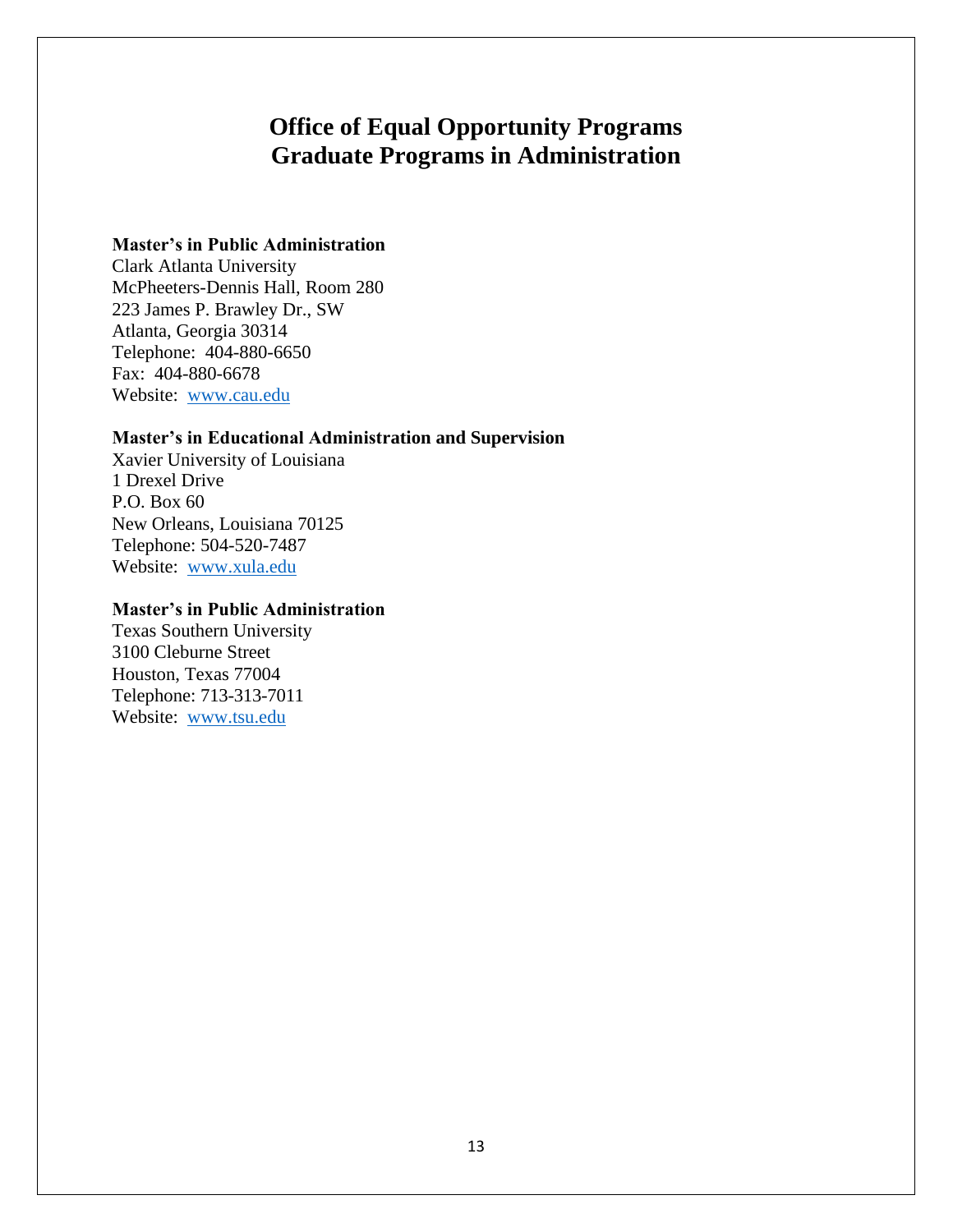# **Office of Equal Opportunity Programs Anthropology Recruiting Sources**

## **American Anthropological Association**

2300 Clarendon Blvd., Suite 1301 Arlington, Virginia 22201 Telephone: 703-528-1902 Fax: 703-528-3546 Website: [www.americananthro.org](http://www.americananthro.org/)

## **Association of Black Women in Higher Education**

Attn: Valerie Dorsey Allen P.O. Box 27396 Philadelphia, Pennsylvania 19118 Website: [www.abwhe.org](http://www.abwhe.org/)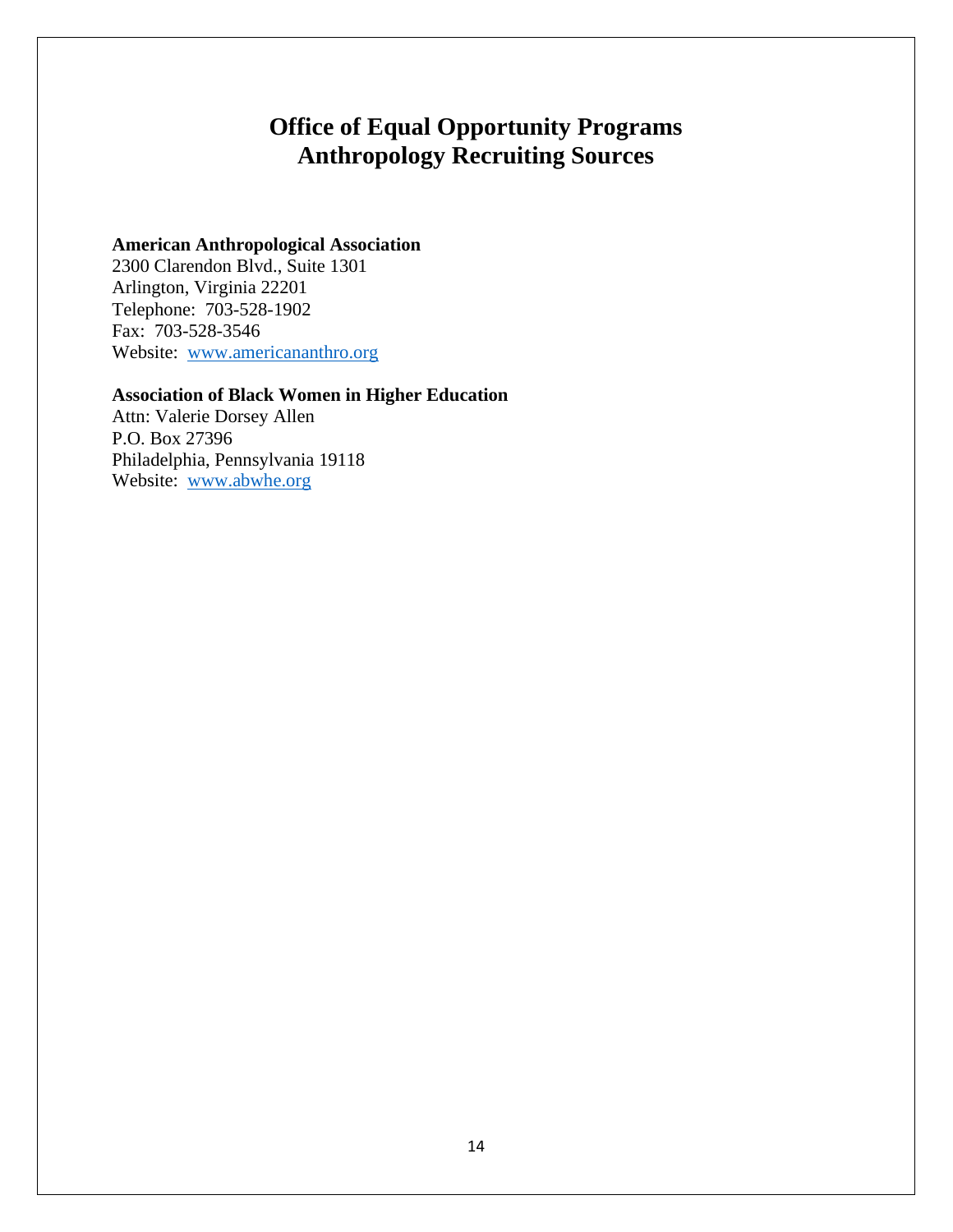# **Office of Equal Opportunity Programs Art Recruiting Sources**

### **College Art Association**

50 Bradway, 21<sup>st</sup> Floor New York, New York 10004 Telephone: 212-691-1051 Fax: 212-627-2381 Email: [nyoffice@collegeart.org](mailto:nyoffice@collegeart.org) Website: [www.collegeart.org](http://www.collegeart.org/)

## **Career Center for Women in the Arts**

Moore College of Arts and Design 20<sup>th</sup> Street & The Parkway Philadelphia, Pennsylvania 19103 Telephone: 215-965-4000 Website: [www.moore.edu](http://www.moore.edu/)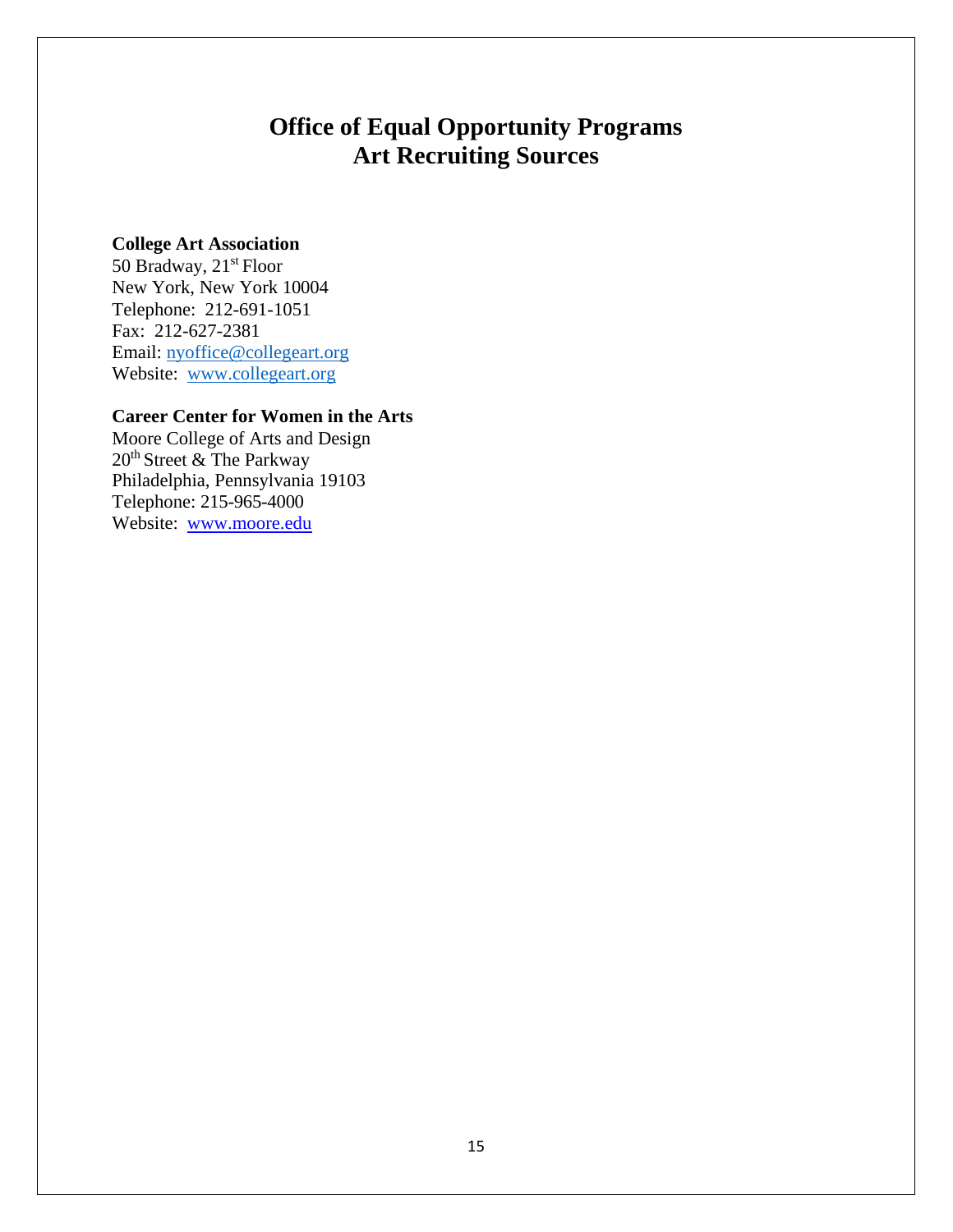## **Office of Equal Opportunity Programs Biology Recruiting Sources**

#### **Federation of American Societies for Experimental Biology**

9650 Rockville Pike Bethesda, Maryland 20814 Telephone: 301-634-7000 Fax: 301-634-7001 Website: [www.faseb.org](http://www.faseb.org/)

### **American Society for Cell Biology**

8120 Woodmont Avenue, Suite 750 Bethesda, Maryland 20814 Telephone: 301-347-9300 Fax: 301-347-9310 Email: [ascbinfo@ascb.org](mailto:ascbinfo@ascb.org) Website: [www.ascb.org](http://www.ascb.org/)

#### **American Society for Microbiology**

1752 N Street, NW Washington, D.C. 20036 Telephone: 202-737-3600 Email: [service@asmusa.org](mailto:service@asmusa.org) Website: [www.asm.org](http://www.asm.org/)

#### **American Institute of Biological Chemists**

1313 Dolley Madison Blvd., Suite 402 McLean, Virginia 22101 Telephone: 703-674-2500 Fax: 703-674-2509 Website: [www.aibs.org](http://www.aibs.org/)

#### **Association for Women in Science**

AWIS Publications Manager 1667 K Street, NW, Suite 800 Washington, D.C. 20006 Telephone: 202-588-8175 Website: [www.awis.org](http://www.awis.org/)

### **American Physiological Society**

9650 Rockville Pike Bethesda, Maryland 20814-3991 Telephone: 301-634-7164 Fax: 301-634-7241 Website: [https://www.the-aps.org](https://www.the-aps.org/)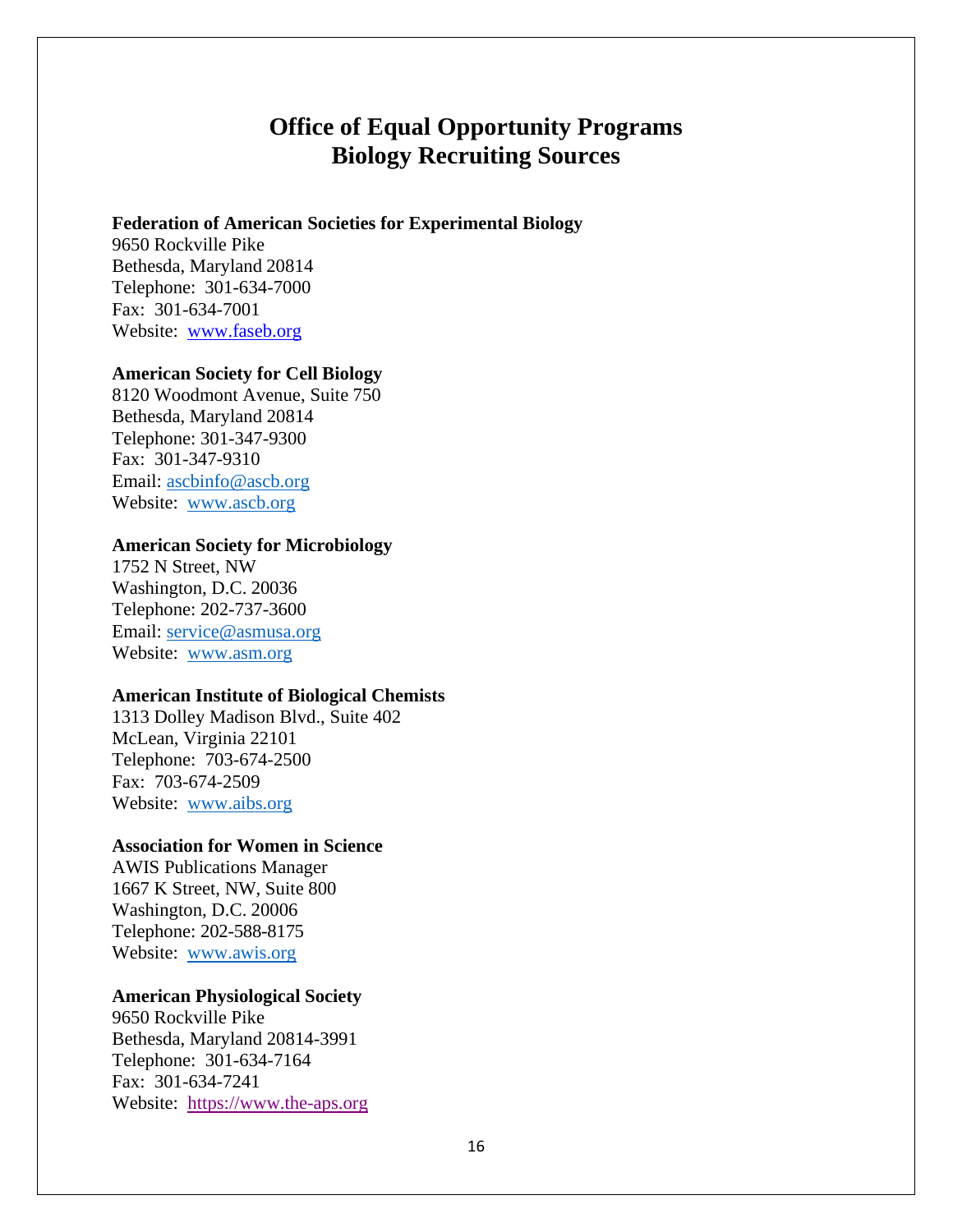## **Office of Equal Opportunity Programs Biology Recruiting Sources**

#### **The Endocrine Society**

2055 L Street NW, Suite 600 Washington, D.C. 20036 Telephone: 202-736-9708 Email: [infor@endocrine.org](mailto:infor@endocrine.org) Website: [www.endocrine.org](http://www.endocrine.org/)

### **Biophysical Society**

5515 Security Lane, Suite 1110 Rockville, Maryland 20852 Telephone: 240-290-5600 Fax: 240-290-5555 Email: [society@biophysics.org](mailto:society@biophysics.org) Website: [www.biophysics.org](http://www.biophysics.org/)

### **Graduate Women in Science**

SDE/GWIS National Office P.O. Box 580140 Minneapolis, Minnesota 55458 Email: [info@gwis.org](mailto:info@gwis.org) Website: [www.gwis.org](http://www.gwis.org/)

### **Association of Black Women in Higher Education**

Attn: Valerie Dorsey Allen P.O. Box 27396 Philadelphia, Pennsylvania 19118 Website: [www.abwhe.org](http://www.abwhe.org/)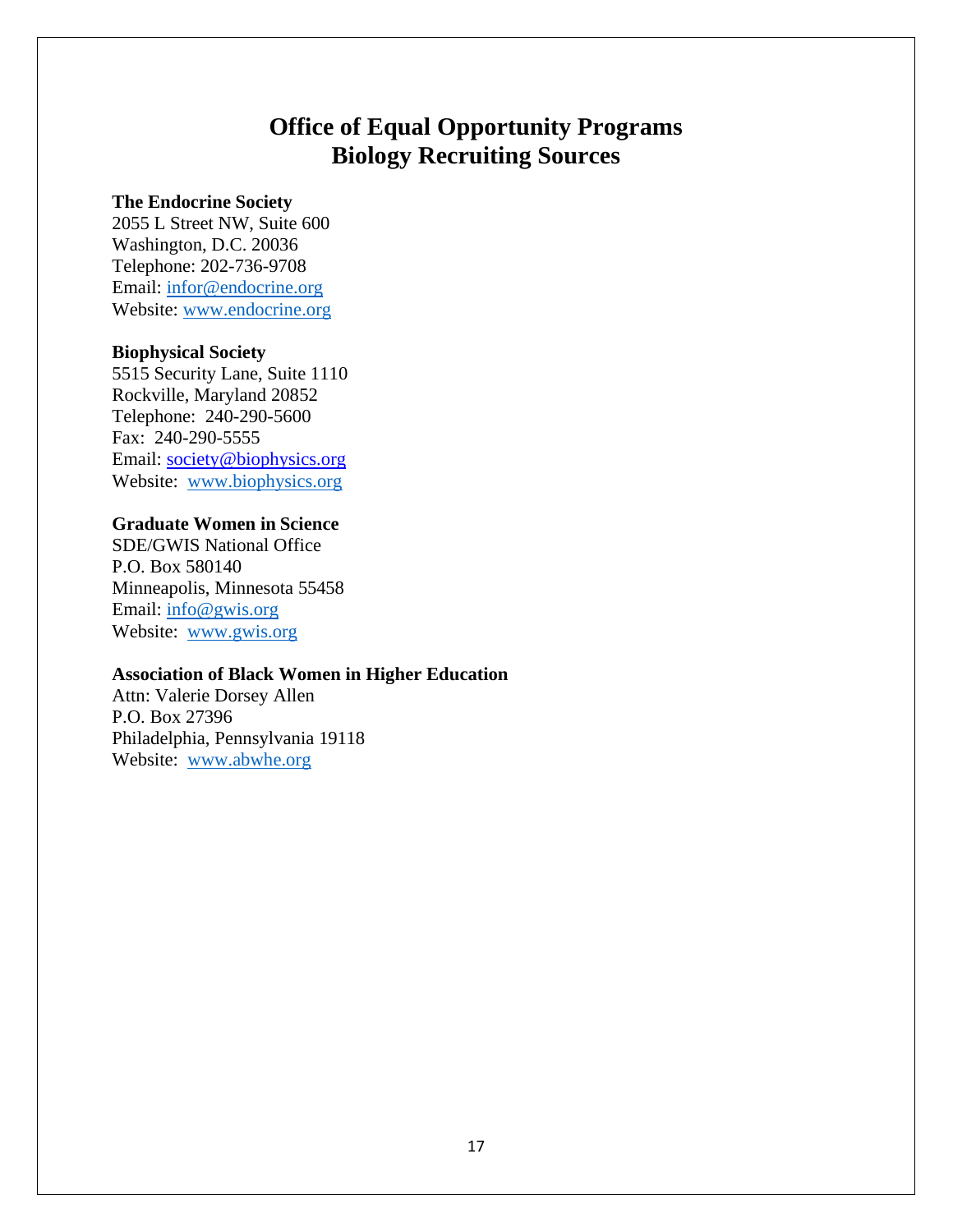## **Office of Equal Opportunity Programs Graduate Programs in Biology**

#### **Master's in Biology**

Clark Atlanta University 223 James P. Brawley Dr., SW Atlanta, Georgia 30314 Telephone: 404-880-6790 Email: [info@cau.edu](mailto:info@cau.edu) Website: [www.cau.edu](http://www.cau.edu/)

#### **Master's and Doctorate in Microbiology**

Meharry Medical College 1005 Dr. D.B. Todd Jr. Blvd. Nashville, Tennessee 37208-3501 Telephone: 615-327-6000 Website: [www.mmc.edu](http://www.mmc.edu/)

#### **Master's in Biology**

Virginia State University 1 Hayden Drive Virginia State University, Virginia 23806 Telephone: 804-524-5000 Website: [www.cnhs.vsu.edu/departments/biology/programs/graduate.php](http://www.cnhs.vsu.edu/departments/biology/programs/graduate.php)

### **Master's in Biology**

Texas Southern University 3100 Cleburne Street Houston, Texas 77004 Telephone: 713-313-7011 Website[:www.tsu.edu](http://www.tsu.edu/)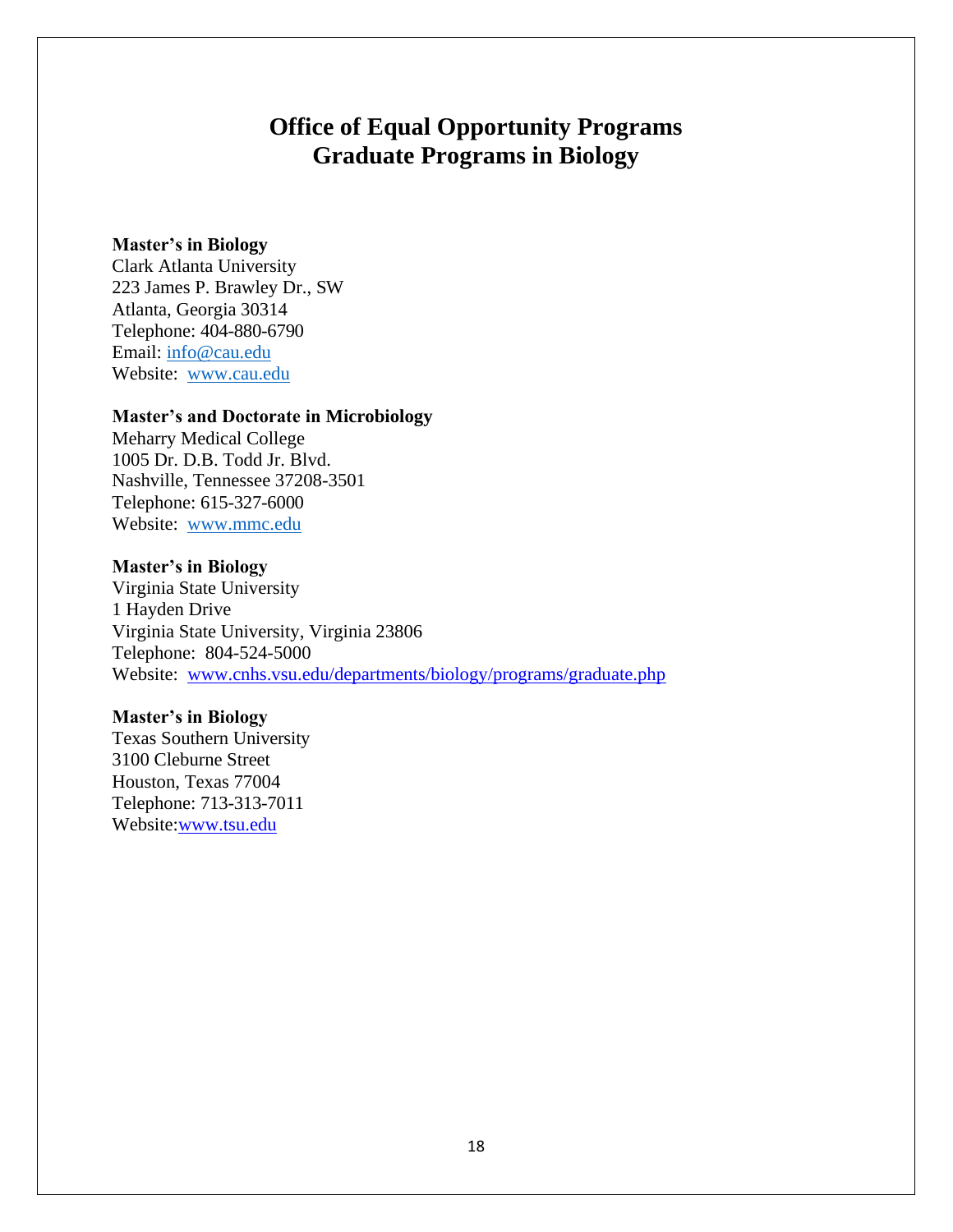## **Office of Equal Opportunity Programs Business Administration Recruiting Sources**

### **American Economic Association**

2014 Broadway, Suite 305 Nashville, Tennessee 37203 Telephone: 615-322-2595 Fax: 615-343-7590 Website: [www.aeaweb.org](http://www.aeaweb.org/)

#### **National Association of Black Accountants, Inc.**

7474 Greenway Center Drive, Suite 1120 Geenbelt, Maryland 20770 Telephone: 301-474-6222 Email: [memberservices@nabainc.org](mailto:memberservices@nabainc.org) Website: [www.nabainc.org](http://www.nabainc.org/)

### **National Black MBA Association, Inc.**

400 W. Peachtree Street, NW, Suite 203 Atlanta, Georgia 30308 Telephone: 404-260-5444 Email: [info@nbmbaa.org](mailto:info@nbmbaa.org) Website: [www.nbmbaa.org](http://www.nbmbaa.org/)

#### **Women's Initiative Executive Committee (WEIC)**

220 Leigh Farm Road Durham, NC 27707-8110 Telephone: 713-893-5685 Email: service@aicpa.org Website: [www.aicpa.org](http://www.aicpa.org/)

#### **Financial Women's Association**

25 East  $21^{st}$  Street, Floor 6 New York, New York 10010 Telephone: 212-533-2141 Email: [fwaoffice@fwa.org](mailto:fwaoffice@fwa.org) Website: [www.fwa.org](http://www.fwa.org/)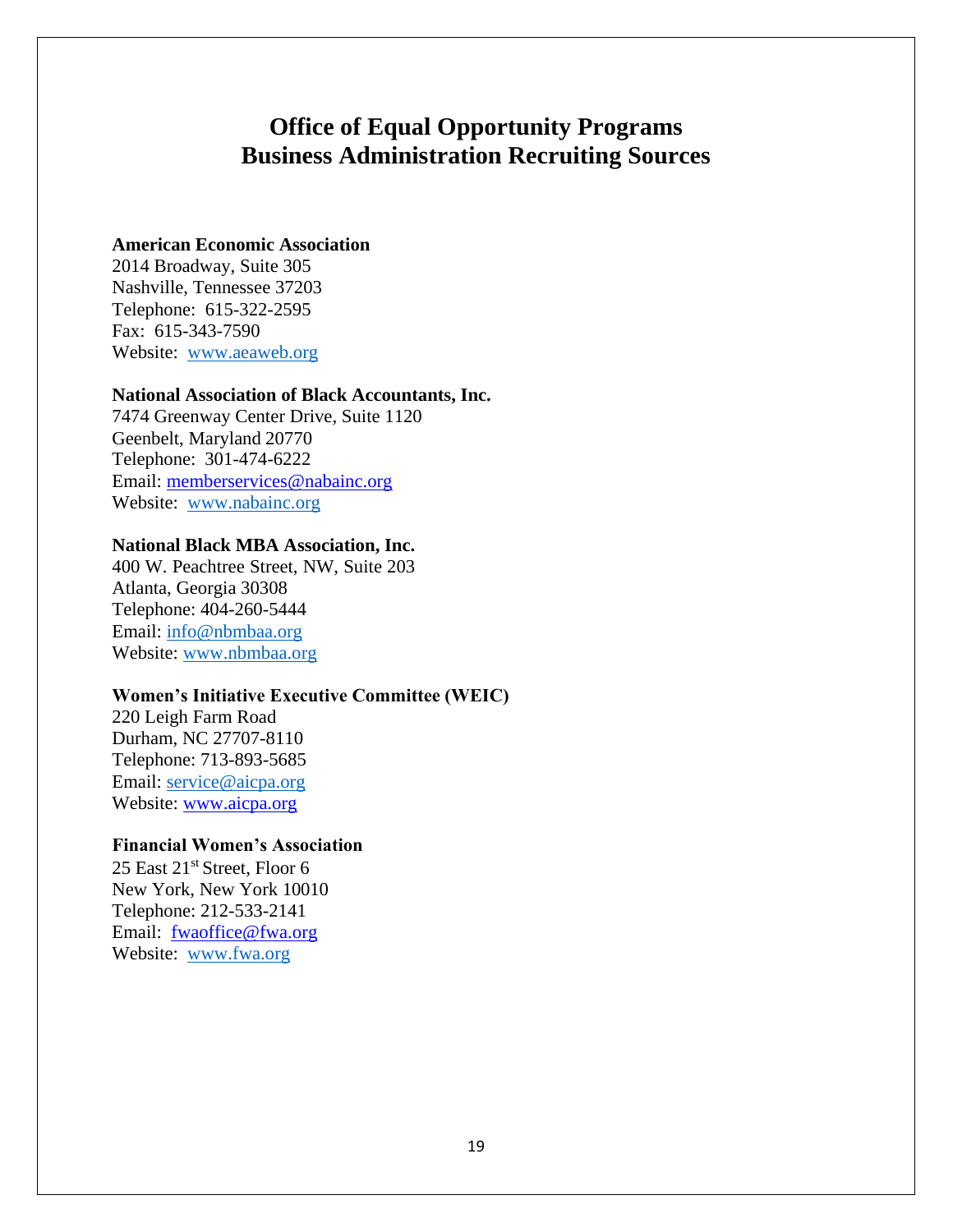## **Office of Equal Opportunity Programs Graduate Programs in Business Administration**

#### **Master's in Business Administration**

Alabama A and M University P.O. Box 998 Normal, Alabama 35762 Telephone: 256-372-5000 Email: [info@aamu.edu](mailto:info@aamu.edu) Website: [www.aamu.edu](http://www.aamu.edu/)

#### **Master's in Business Administration**

Clark Atlanta University 223 James P. Brawley Dr., SW Atlanta, Georgia 30314 Telephone: 404-880-8454 Fax: 404-880-8458 Website: [www.cau.edu/school-of-business](http://www.cau.edu/school-of-business)

#### **Master's in Business Administration**

North Carolina Central University 1801 Fayetteville Street Durham, North Carolina 27707 Telephone: 919-530-7976 Website: [https://www.nccu.edu/academics/sc/business/mba/about-nccu-mba-program](https://www.nccu.edu/academics/sc/business/mba/about-nccu-mba-program-overview.cfm)[overview.cfm](https://www.nccu.edu/academics/sc/business/mba/about-nccu-mba-program-overview.cfm)

### **Master's in Business Administration**

**Master's and Doctorate in Economics**  Howard University 2600 6<sup>th</sup> Street NW Washington, D.C. 20059 Telephone: 202-806-1500 Email: [businessdean@howard.edu](mailto:businessdean@howard.edu) Website: [www.howard.edu](http://www.howard.edu/)

#### **Master's in Economics**

Virginia State University 1 Hayden Drive Virginia State University, Virginia 23806 Telephone: 804-524-5000 Website: [www.vsu.edu](http://www.vsu.edu/)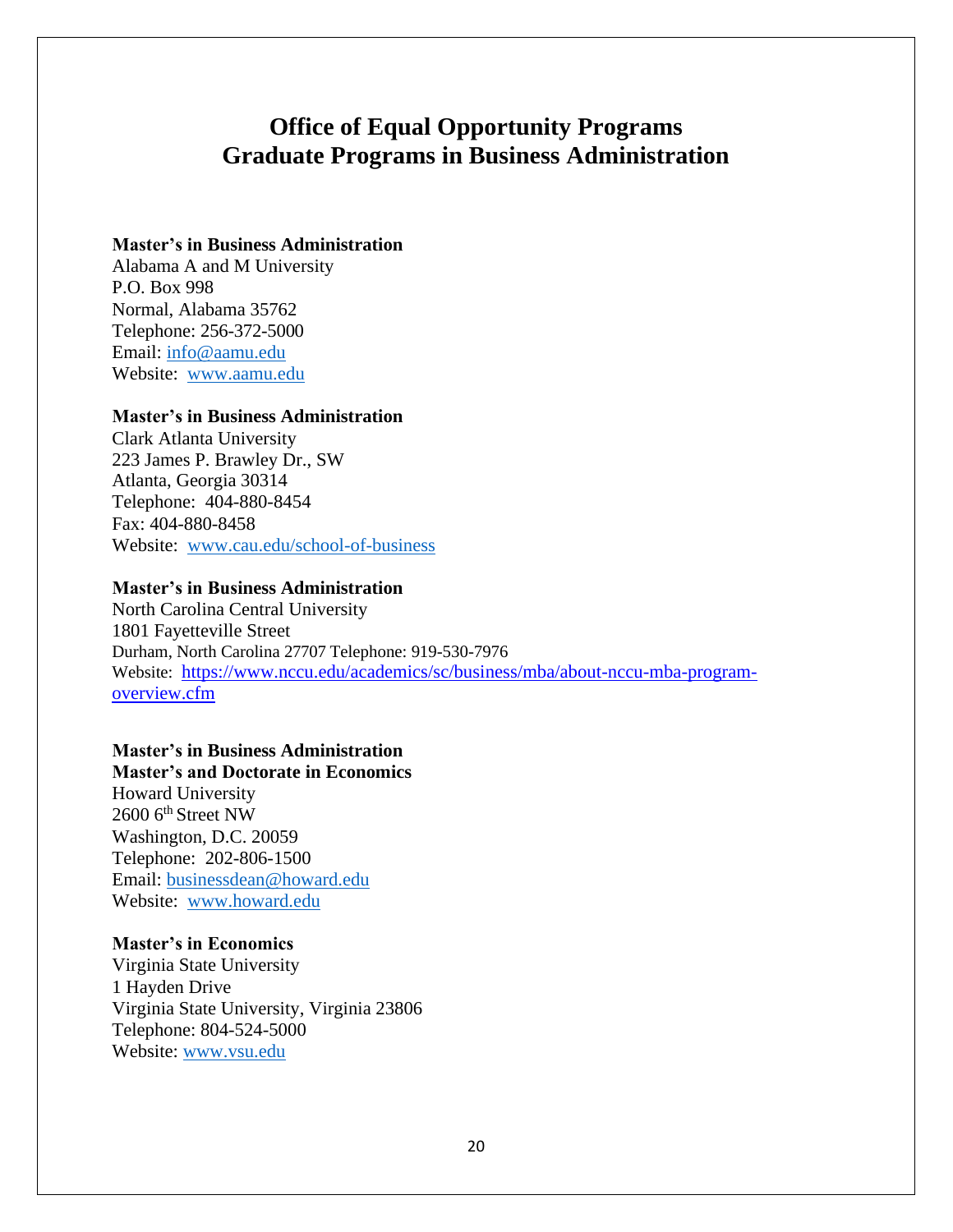# **Office of Equal Opportunity Programs Graduate Programs in Business Administration**

### **Master's in Business Administration and Economics**

Morgan State University Earl G. Graves School of Business and Management 1700 E. Cold Spring Lane Baltimore, Maryland 21251 Telephone: 443-885-3396 Fax: 443-885-8256 Email: [gravesschool@morgan.edu](mailto:gravesschool@morgan.edu) Website: [www.morgan.edu/mba](http://www.morgan.edu/mba)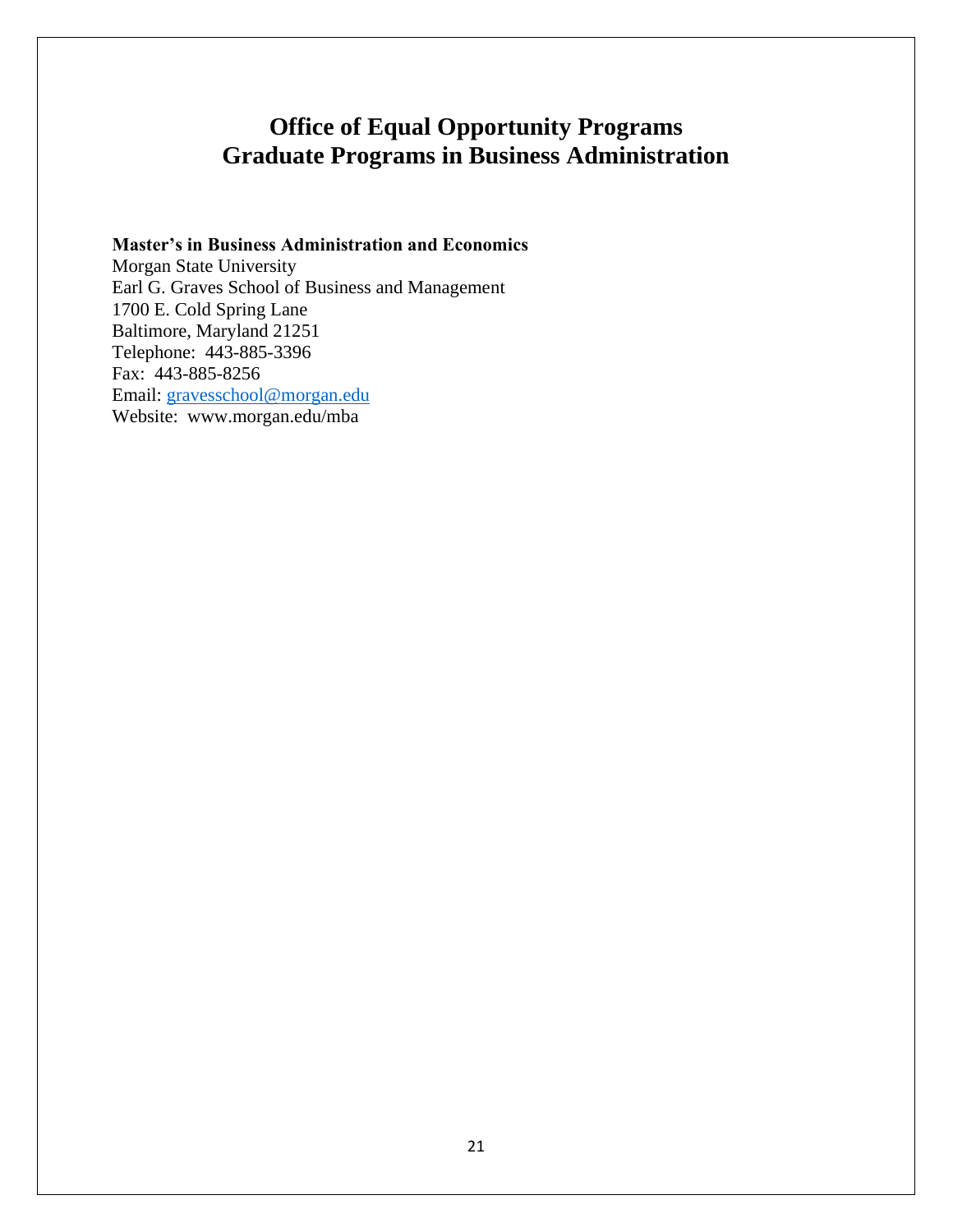## **Office of Equal Opportunity Programs Chemistry Recruiting Sources**

#### **The American Chemical Society**

Women Chemist Committee 1155 16th Street, NW Washington, DC 20036 Telephone: 800-333-9511 Email: [wcc@acs.org](mailto:wcc@acs.org) Website: <https://www.womenchemists.sites.acs.org/>

## **National Organization for the Professional Advancement of Black Chemists and Chemical Engineers**

1783 Forest Drive, #316 Annapolis, Maryland 21403 Email: [answers@nobcche.org](mailto:answers@nobcche.org) Website: [www.nobcche.org](http://www.nobcche.org/)

## **Association for Women in Science**

1667 K Street, NW Suite 800 Washington, D.C. 20006 Telephone: 202-588-8175 Email: [awis@awis.org](mailto:awis@awis.org) Website: [www.awis.org](http://www.awis.org/)

#### **Association of Black Women in Higher Education**

Attn: Valerie Dorsey Allen P.O. Box 27396 Philadelphia, Pennsylvania 19118 Website: [www.abwhe.org](http://www.abwhe.org/)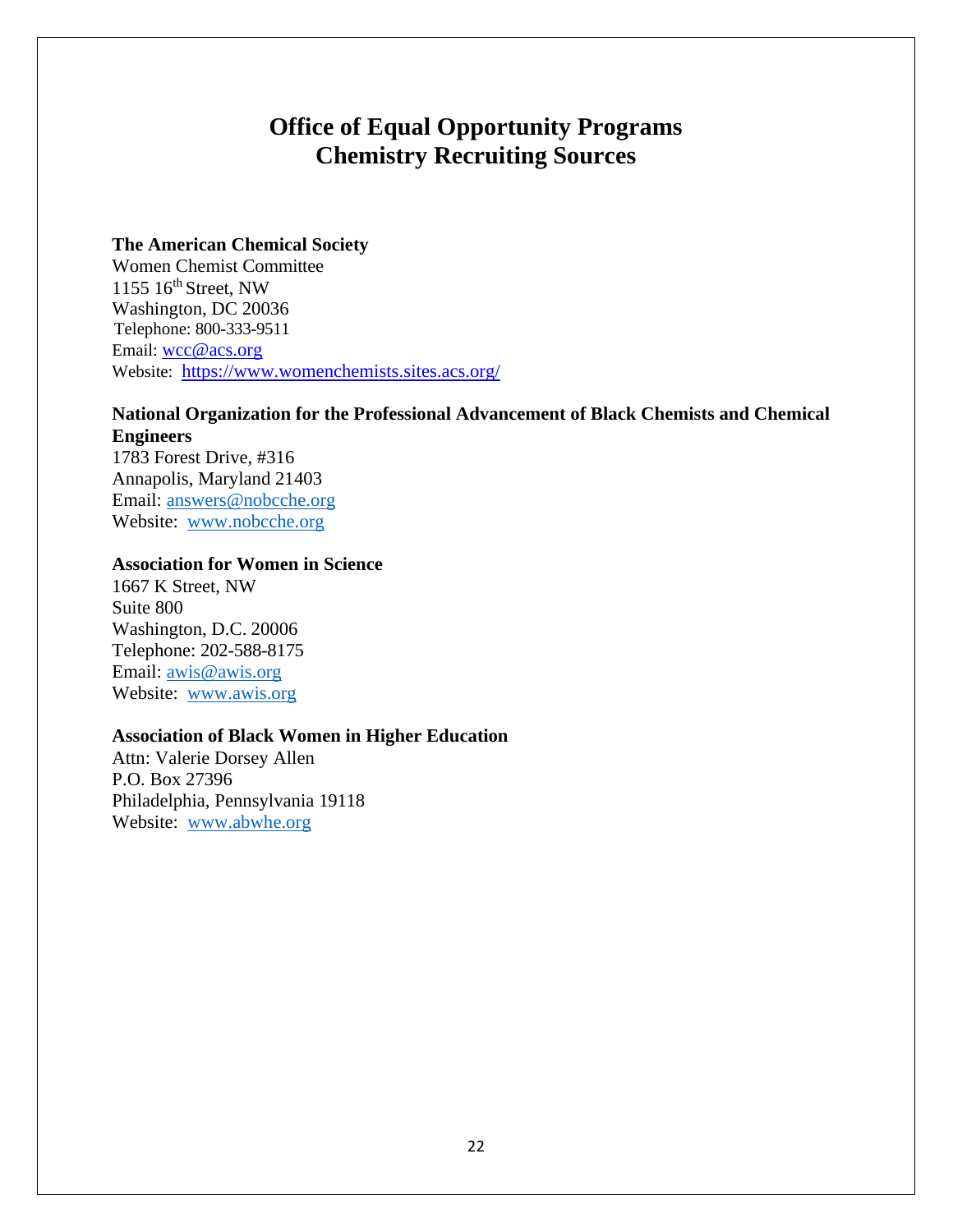## **Office of Equal Opportunity Programs Graduate Programs in Chemistry**

### **Graduate Women in Science**

SDE/GWIS National Office P.O. Box 580140 Minneapolis, Minnesota 55458 Email: [info@gwis.org](mailto:info@gwis.org) Website: [www.gwis.org](http://www.gwis.org/)

#### **Master's in Chemistry**

Hampton University Hampton, Virginia 23668 Telephone: 757-727-5396 Fax: 757-727-5604 Website: <https://science.hamptonu.edu/chem/>

#### **Master's and Doctorate in Biological Sciences**

Clark Atlanta University 223 James P. Brawley Dr., SW Atlanta, Georgia 30314 Telephone: 404-880-8134 Website: [www.cau.edu](http://www.cau.edu/)

Master's in Chemistry Fisk University 1000 17<sup>th</sup> Avenue, N Nashville, Tennessee 37208 Telephone: 615-329-8500 Email: [admit@fisk.edu](mailto:admit@fisk.edu) Website: <https://www.fisk.edu/academics/school-of-graduate-studies/programs/chemistry-program>

### **Master's and Doctorate in Biochemistry**

Meharry Medical College 1005 Dr. D.B. Todd Jr. Blvd. Nashville, Tennessee 37208-3501 Telephone: 615-327-6453 Website: [www.mmc.edu](http://www.mmc.edu/)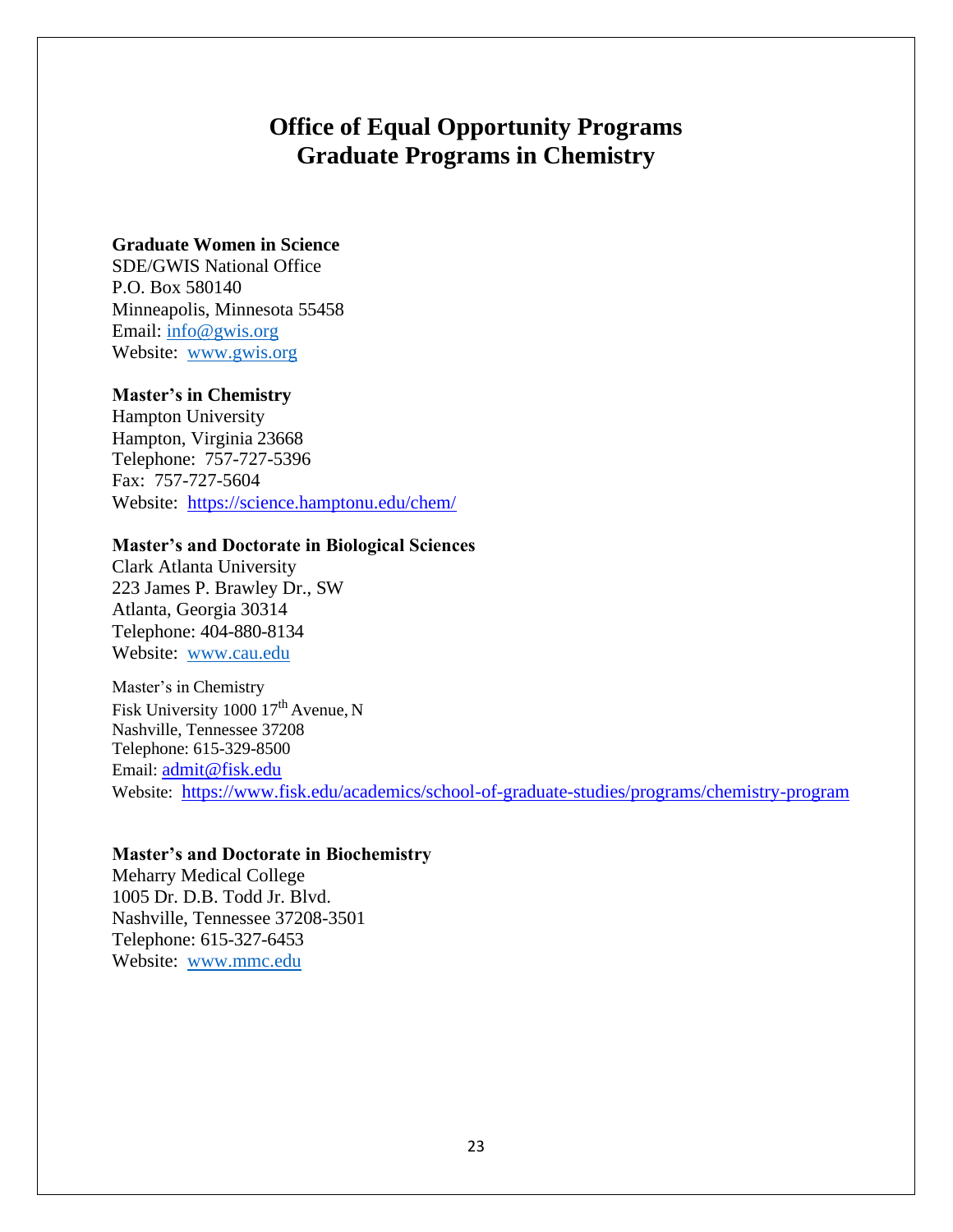# **Office of Equal Opportunity Programs Graduate Programs in Chemistry**

## **Master's in Chemistry**

Texas Southern University 3100 Cleburne Street Houston, Texas 77004 Telephone: 713-313-7011 Email: [sapp\\_jb@tsu.edu](mailto:sapp_jb@tsu.edu) Website: <http://chemistry.tsu.edu/>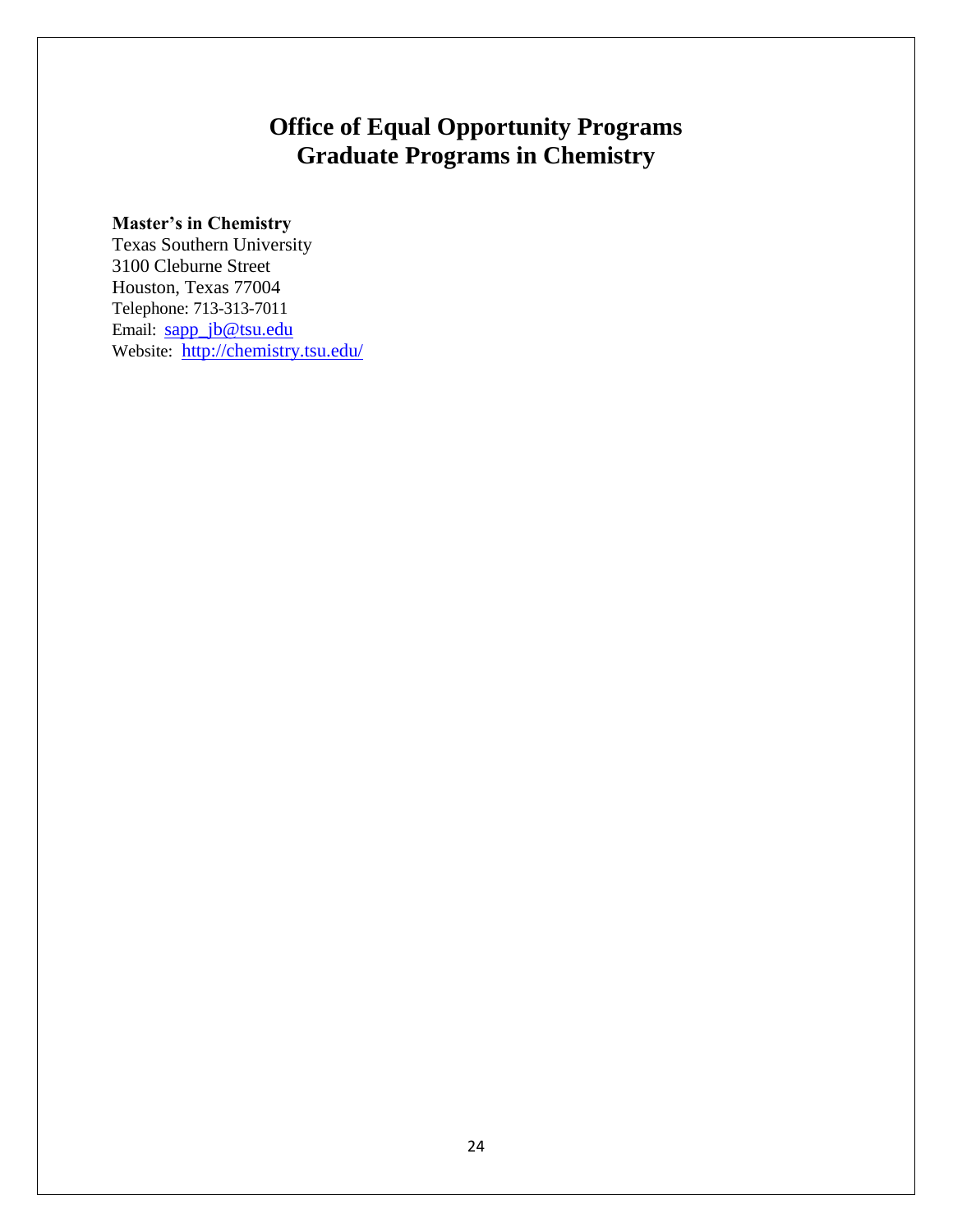# **Office of Equal Opportunity Programs Computer Science Recruiting Sources**

## **Association for Women in Computing**

National Headquarters P.O. Box 2768 Oakland, California 34602 Email: [info@awc-hq.org](mailto:info@awc-hq.org) Website: [www.awc-hq.org](http://www.awc-hq.org/)

## **Association for Women in Science**

1667 K Street, NW Suite 800 Washington, D.C. 20006 Telephone: 202-588-8175 Email: <u>awis@awis.org</u> Website: [www.awis.org](http://www.awis.org/)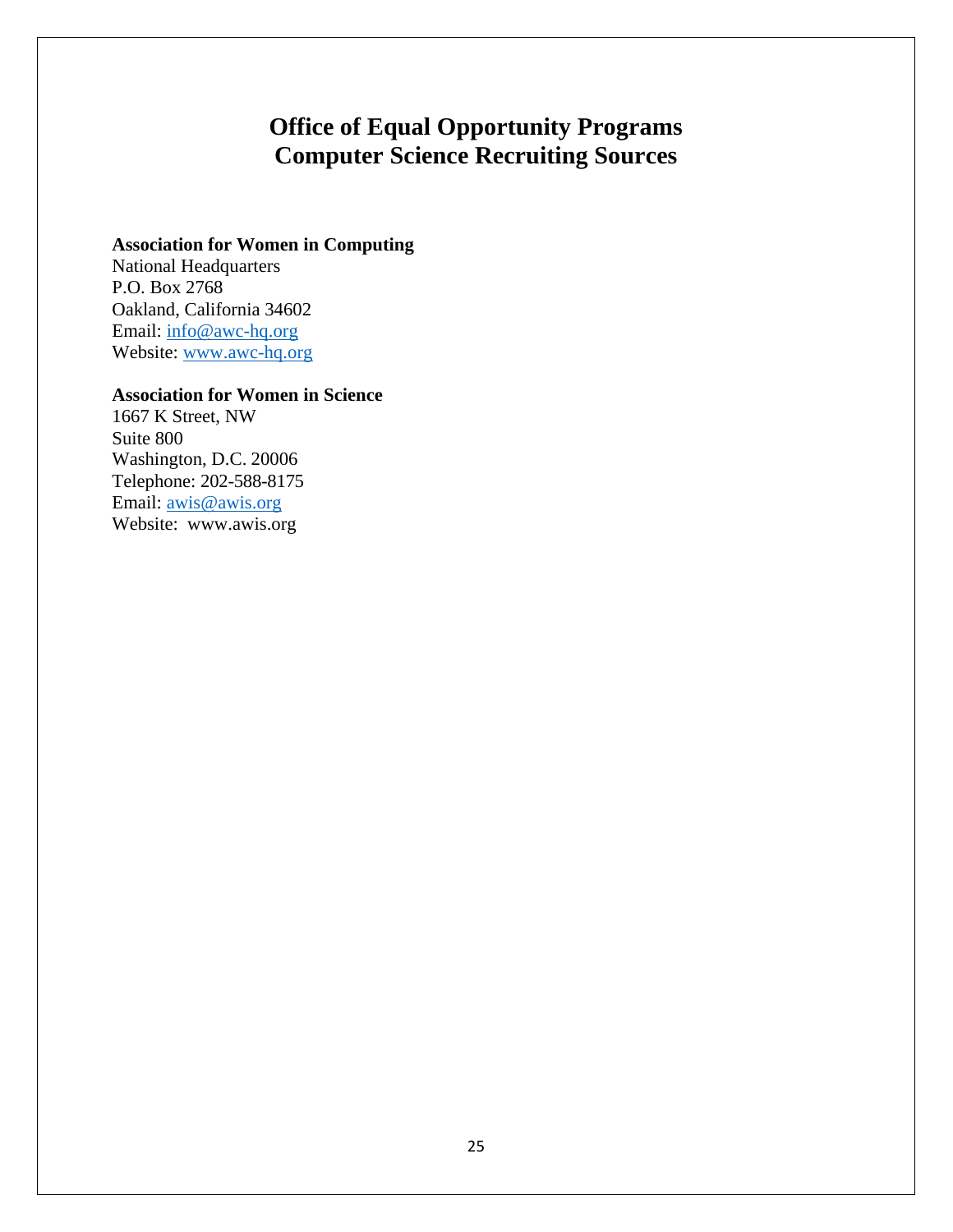# **Office of Equal Opportunity Programs Graduate Programs in Computer Science**

#### **Master's in Science and Teaching Programs**

Hampton University 100 E. Queen St. Hampton, VA 23669 Telephone: 757-727-5000 Fax: 757-727-5498 Website: [www.hamptonu.edu](http://www.hamptonu.edu/)

### **Graduate Women in Science**

SDE/GWIS National Office P.O. Box 580140 Minneapolis, Minnesota 55458 Email: [info@gwis.org](mailto:info@gwis.org) Website: <https://www.gwis.org/>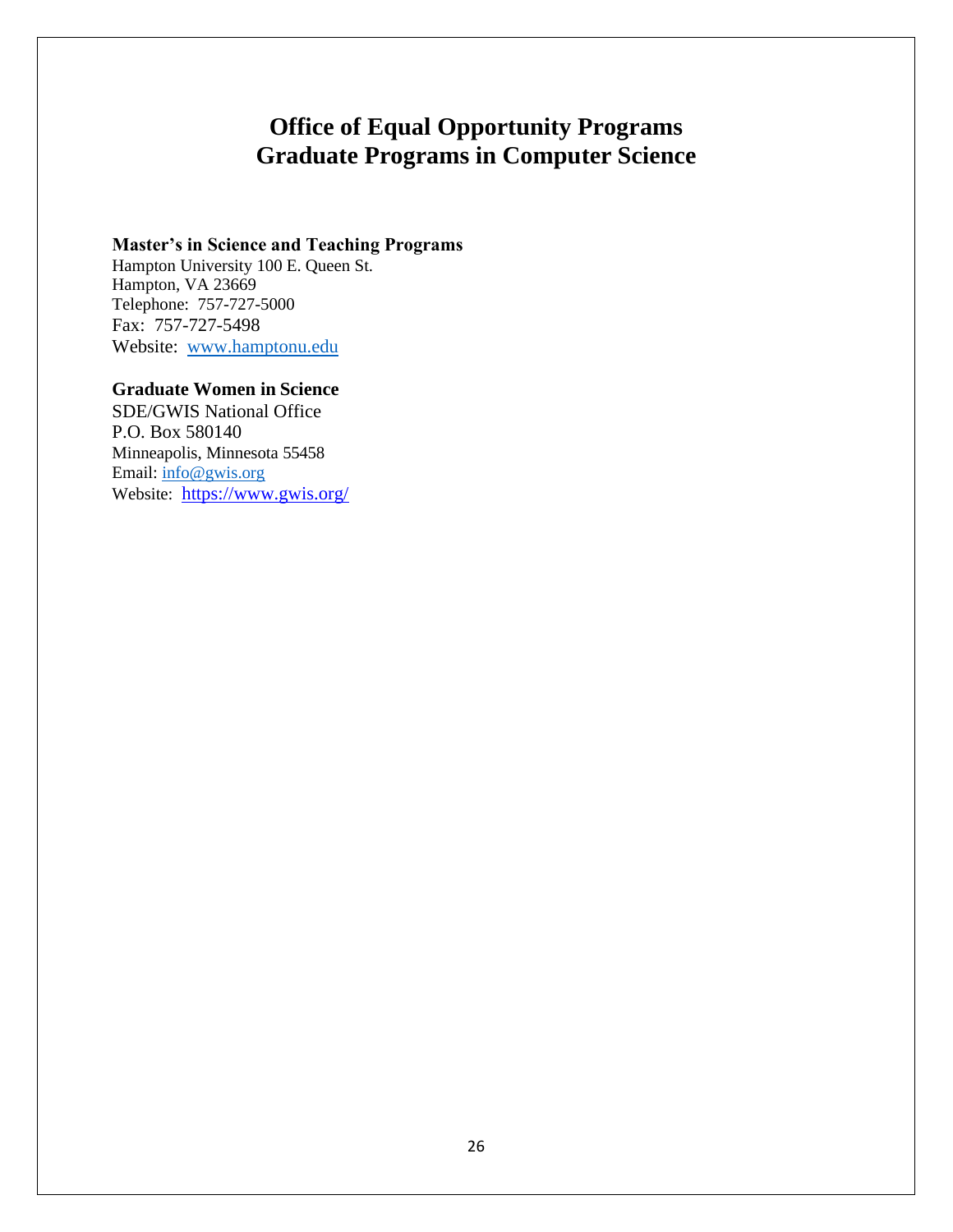## **Office of Equal Opportunity Programs Continuing Education Recruiting Sources**

### **University Continuing Education Association**

One Dupont Circle, Ste. 615 Washington, D.C. 20036 Telephone: 202-659-3130 Fax: 202-785-0374 Email: [info@upcea.edu](mailto:info@upcea.edu) Website: [www.upcea.edu](http://www.upcea.edu/)

#### **National Alliance of Black School Educators**

310 Pennsylvania Avenue, SE Washington, D.C. 20003 Telephone: 202-608-6310 Fax: 202-608-6319 Email: [info@nabse.org](mailto:info@nabse.org) Website: [www.nabse.org](http://www.nabse.org/)

#### **American Association for Higher Education**

12110 Grandview Road Grandview, MO 64030 Ph: 888-777-7073 Fax: 855-252-7622 Email: [admin@aahea.org](mailto:admin@aahea.org) Website: [www.aahea.org](http://www.aahea.org/)

#### **Association of Black Women in Higher Education**

Attn: Valerie Dorsey Allen P.O. Box 27396 Philadelphia, Pennsylvania 19118 Website: [www.abwhe.org](http://www.abwhe.org/)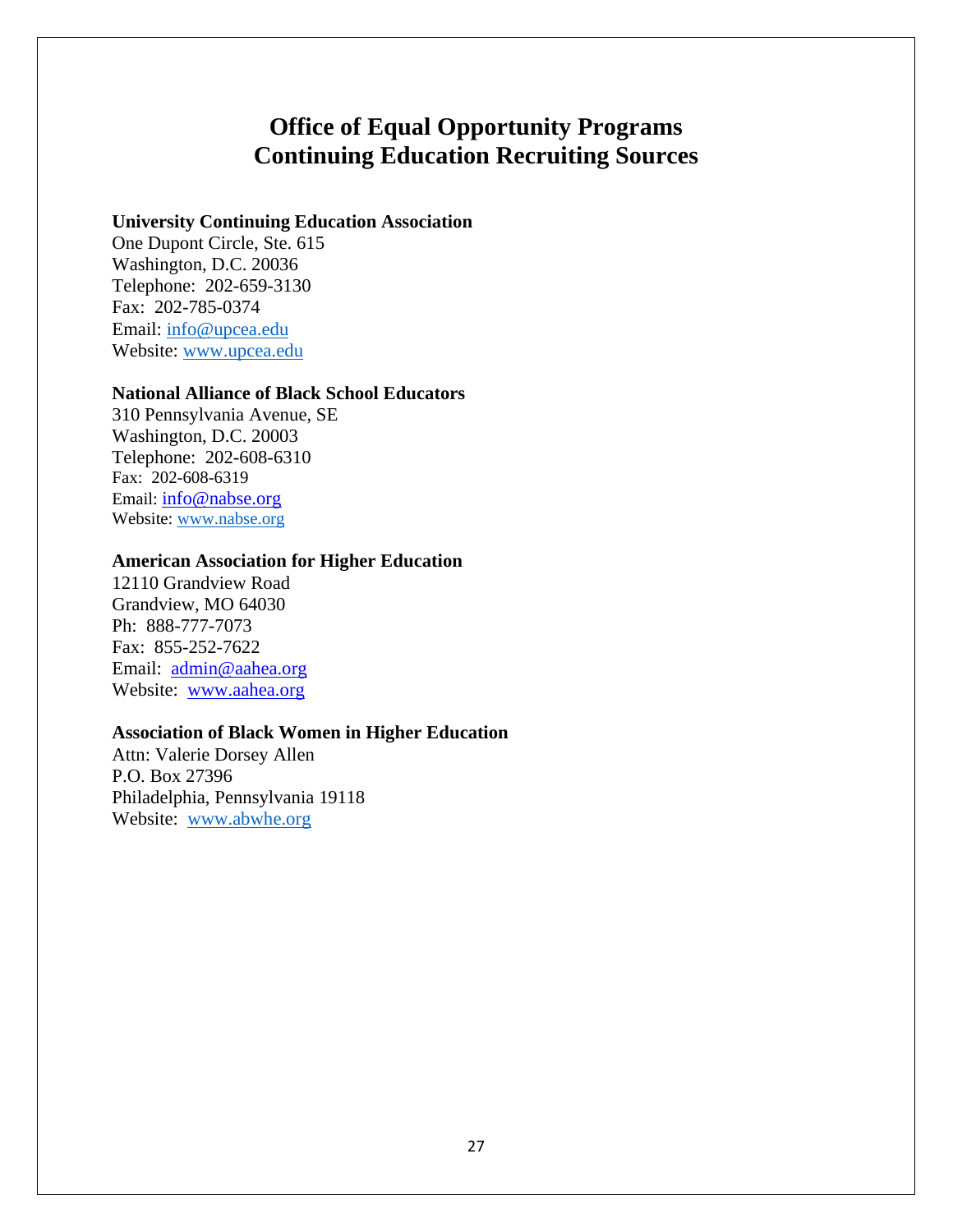# **Office of Equal Opportunity Programs Graduate Programs in Continuing Education**

## **Master's in Adult and Continuing Education**

Coppin State College 2500 West North Avenue Baltimore, Maryland 21216-3698 Telephone: 410-951-3090 Fax: 410-951-3092 Website: [www.coppin.edu](http://www.coppin.edu/)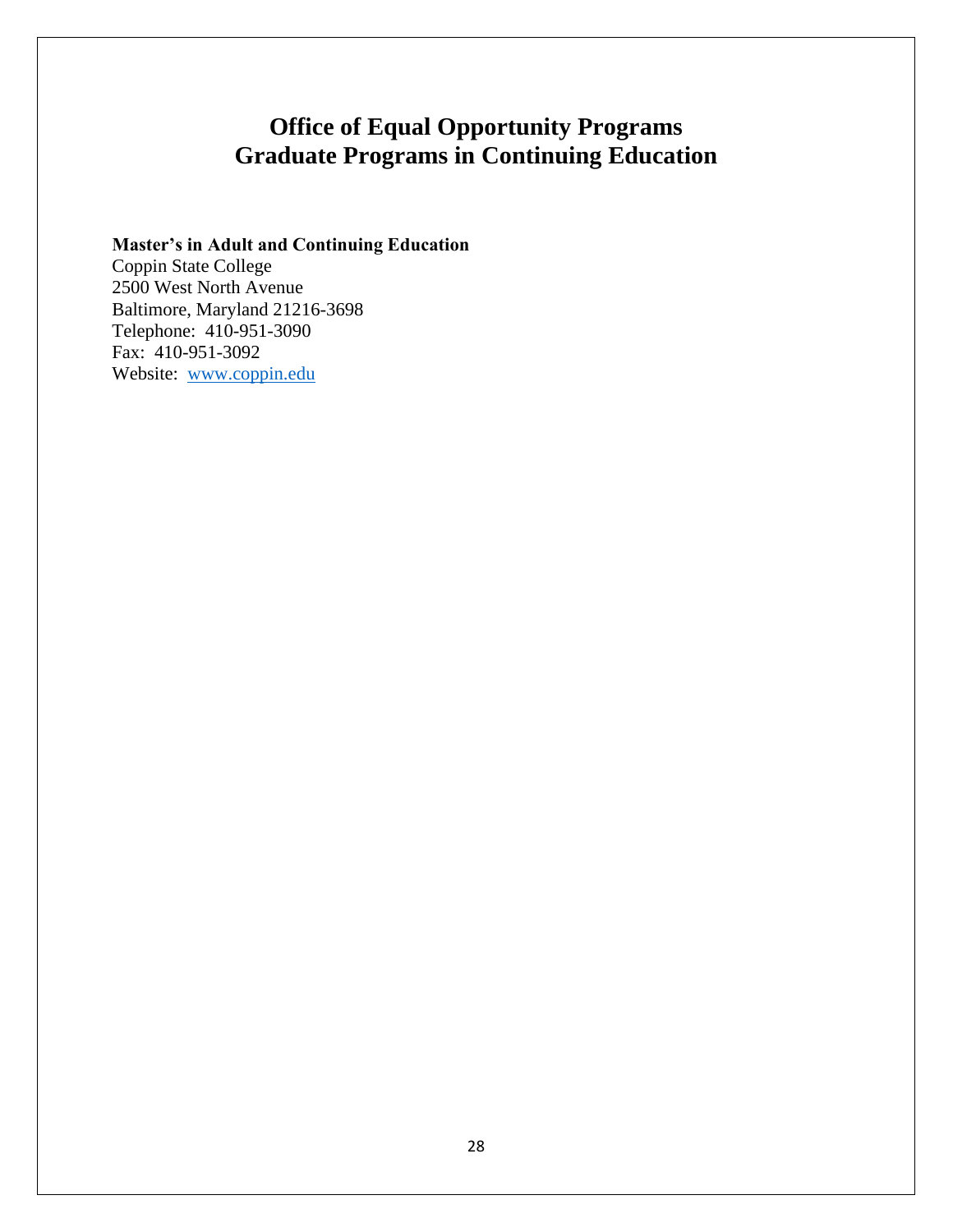## **Office of Equal Opportunity Programs Counseling & Personnel Recruiting Sources**

#### **American Counseling Association**

6101 Stevenson Avenue Alexandria, Virginia 22304 Telephone: 800-347-6647 Fax: 703-823-0252 Website: [www.counseling.org](http://www.counseling.org/)

#### **American College of Personnel Association**

One Dupont Circle, Ste. 300 Washington, D.C. 20036 Telephone: 202-835-2272 Fax: 202-827-0601 Email: [info@acpa.nche.edu](mailto:info@acpa.nche.edu) Website: [www.myacpa.org](http://www.myacpa.org/)

### **Association of College Unions International**

One City Centre, Suite 200  $120 \text{ W } 7^{\text{th}}$  Street Bloomington, Indiana 47404 Telephone: 812-245-2284 Email: [acui@acui.org](mailto:acui@acui.org) Website: [www.acui.org](http://www.acui.org/)

### **National Association of Student Personnel Administrators**

111 K Street, NE,  $10^{th}$  Floor Washington, D.C. 20002 Telephone: 202-265-7500 Email: [office@naspa.org](mailto:office@naspa.org) Website: [www.naspa.org](http://www.naspa.org/)

#### **National Association of College Admission Counselors**

1050 North Highland Street, Suite 400 Arlington, Virginia 22201 Telephone: 800-822-6285 Email: [info@nacacnet.org](mailto:info@nacacnet.org) Website: [www.nacacnet.org](http://www.nacacnet.org/)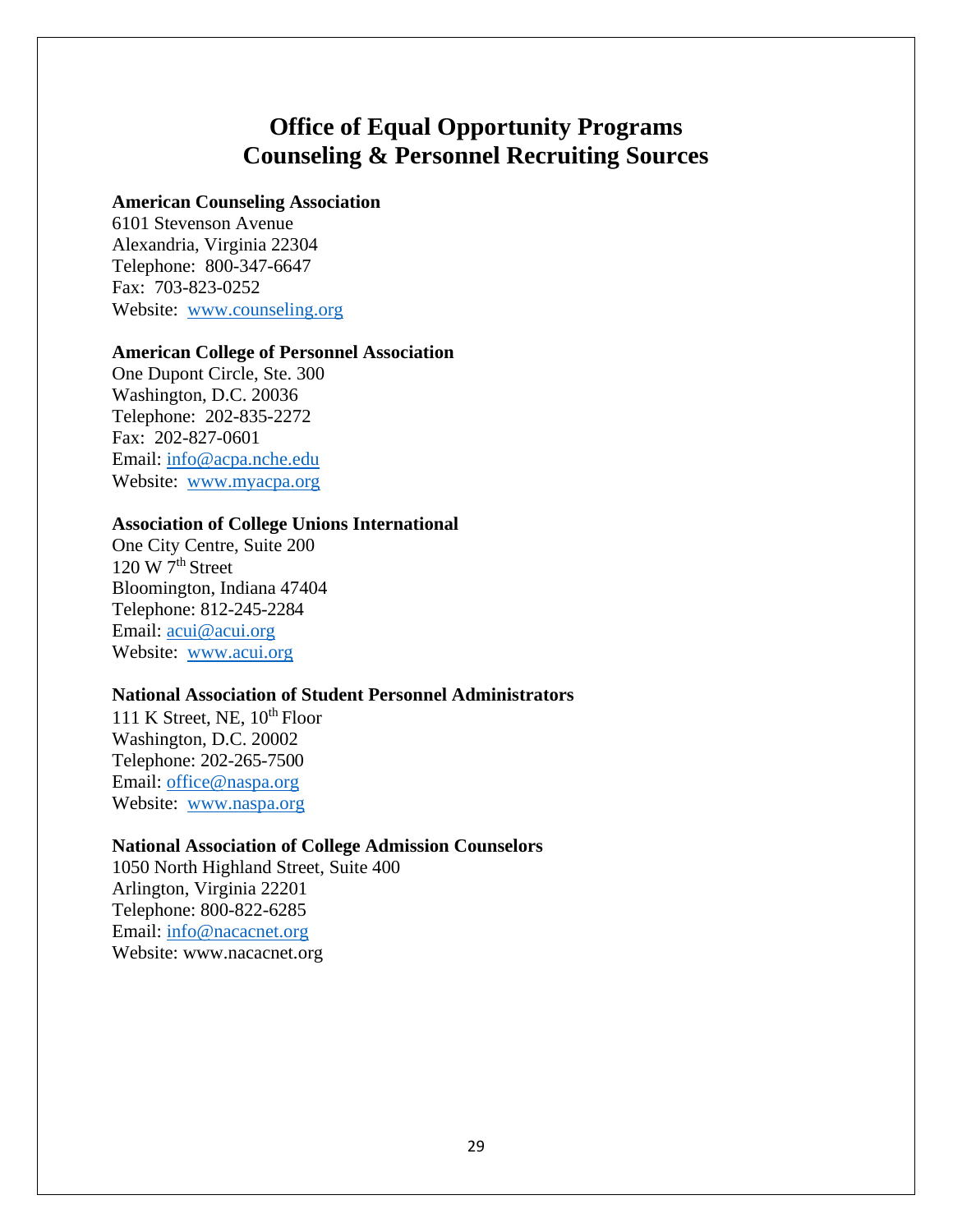# **Office of Equal Opportunity Programs Counseling & Personnel Recruiting Sources**

## **Society for Human Resource Management** Telephone: 800-283-7476 Website: [www.shrm.org](http://www.shrm.org/)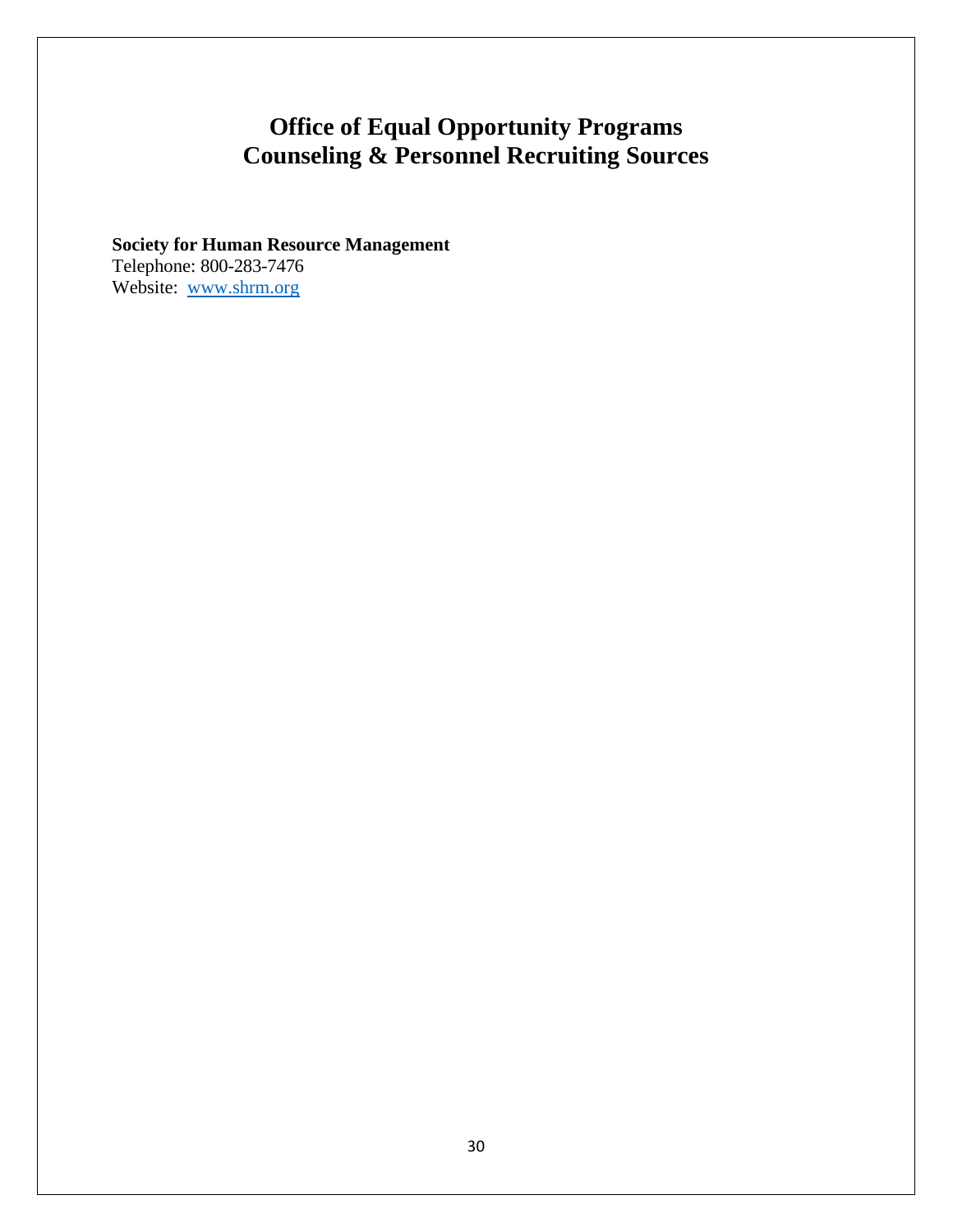## **Office of Equal Opportunity Programs Graduate Programs in Counseling & Personnel**

### **Master's and Doctorate in Counseling**

Clark Atlanta University 223 James P. Brawley Dr., SW Atlanta, Georgia 30314 Telephone: 404-880-8000 Email: [info@cau.edu](mailto:info@cau.edu) Telephone: [www.cau.edu](http://www.cau.edu/)

#### **Master's in Education**

North Carolina Central University 1801 Fayetteville Street Durham, North Carolina 27707 Telephone: 919-530-7396 Website: [www.nccu.edu](http://www.nccu.edu/)

#### **Master's and Doctorate in Counseling and Education**

Howard University 2441 4<sup>th</sup> Street, NW Washington, D.C. 20059 Telephone: 202-806-6800 Fax: 202-806-4465 Email: [hugsadmission@howard.edu](mailto:hugsadmisstion@howard.edu) Website: [www.howard.edu](http://www.howard.edu/)

### **Master's in Education and Counseling**

Xavier University of Louisiana 1 Drexel Drive New Orleans, Louisiana Telephone: 504-520-7411 Website: [www.xula.edu](http://www.xula.edu/)

## **Master's in Education and Counselor Education**

Virginia State University 2118 Hayden Dr Virginia State University, VA 23806 Email: [gradstudies@vsu.edu](mailto:gradstudies@vsu.edu) Website: [www.gradstudies.vsu.edu](http://www.gradstudies.vsu.edu/) Telephone: 804-524-3692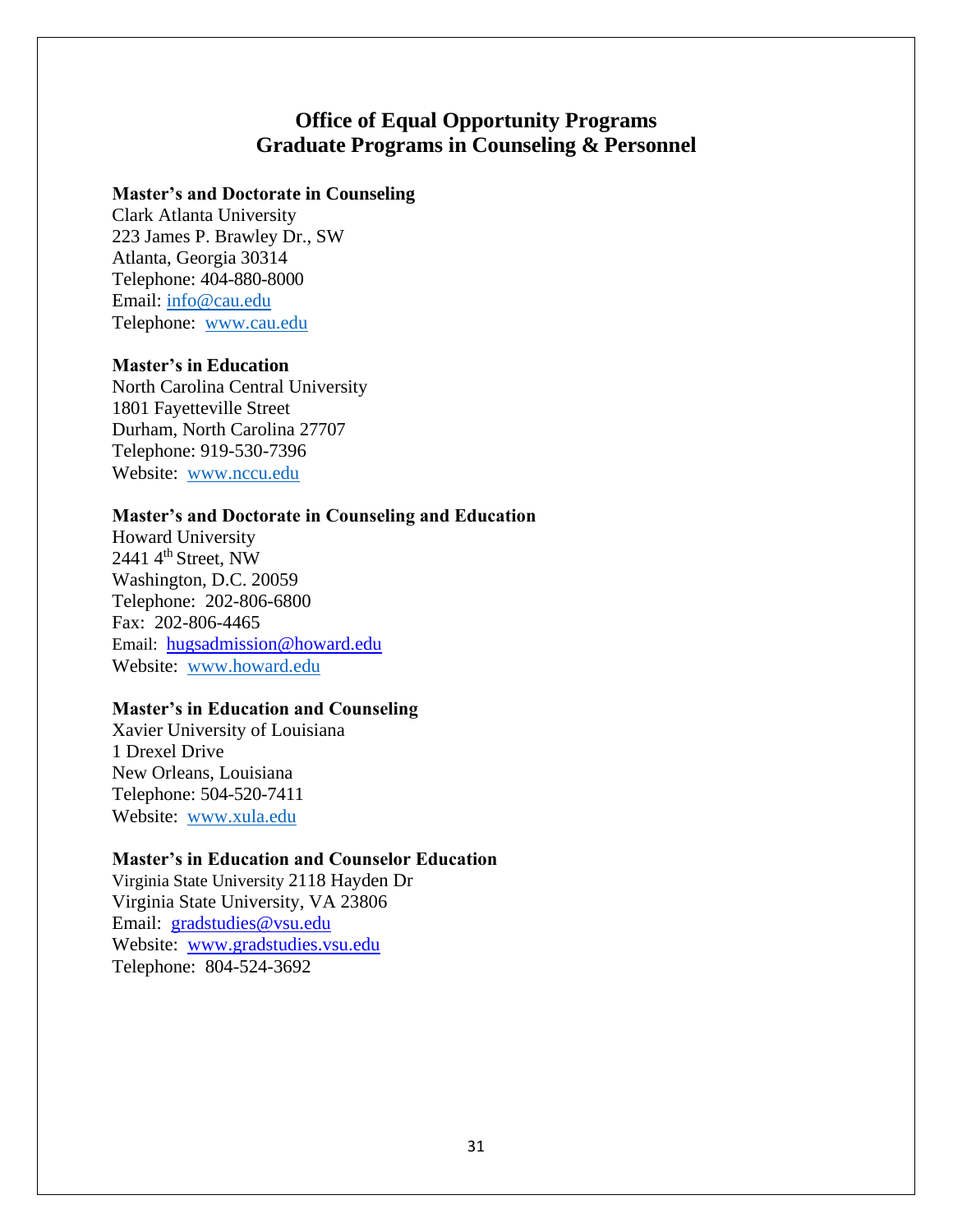## **Office of Equal Opportunity Programs Graduate Programs in Counseling & Personnel**

## **Master's in Counseling Psychology**

Bowie State University 14000 Jericho Park Road Bowie, Maryland 20715-9465 Telephone: 301-860-4000 Website: [www.bowiestate.edu](http://www.bowiestate.edu/)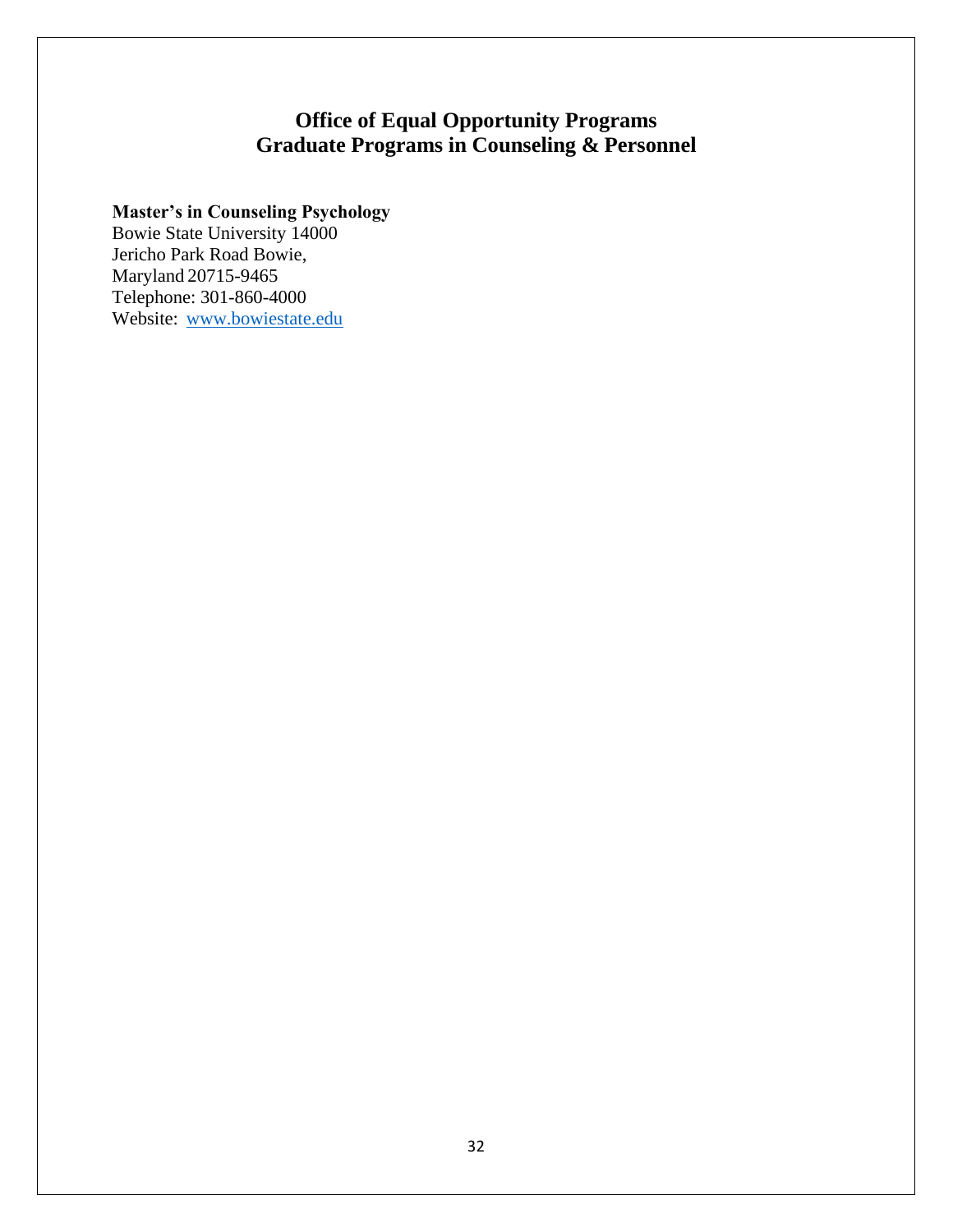# **Office of Equal Opportunity Programs Criminal Justice Recruiting Sources**

## **Association of Black Women in Higher Education** Attn: Valerie Dorsey Allen

P.O. Box 27396 Philadelphia, Pennsylvania 19118 Website: [www.abwhe.org](http://www.abwhe.org/)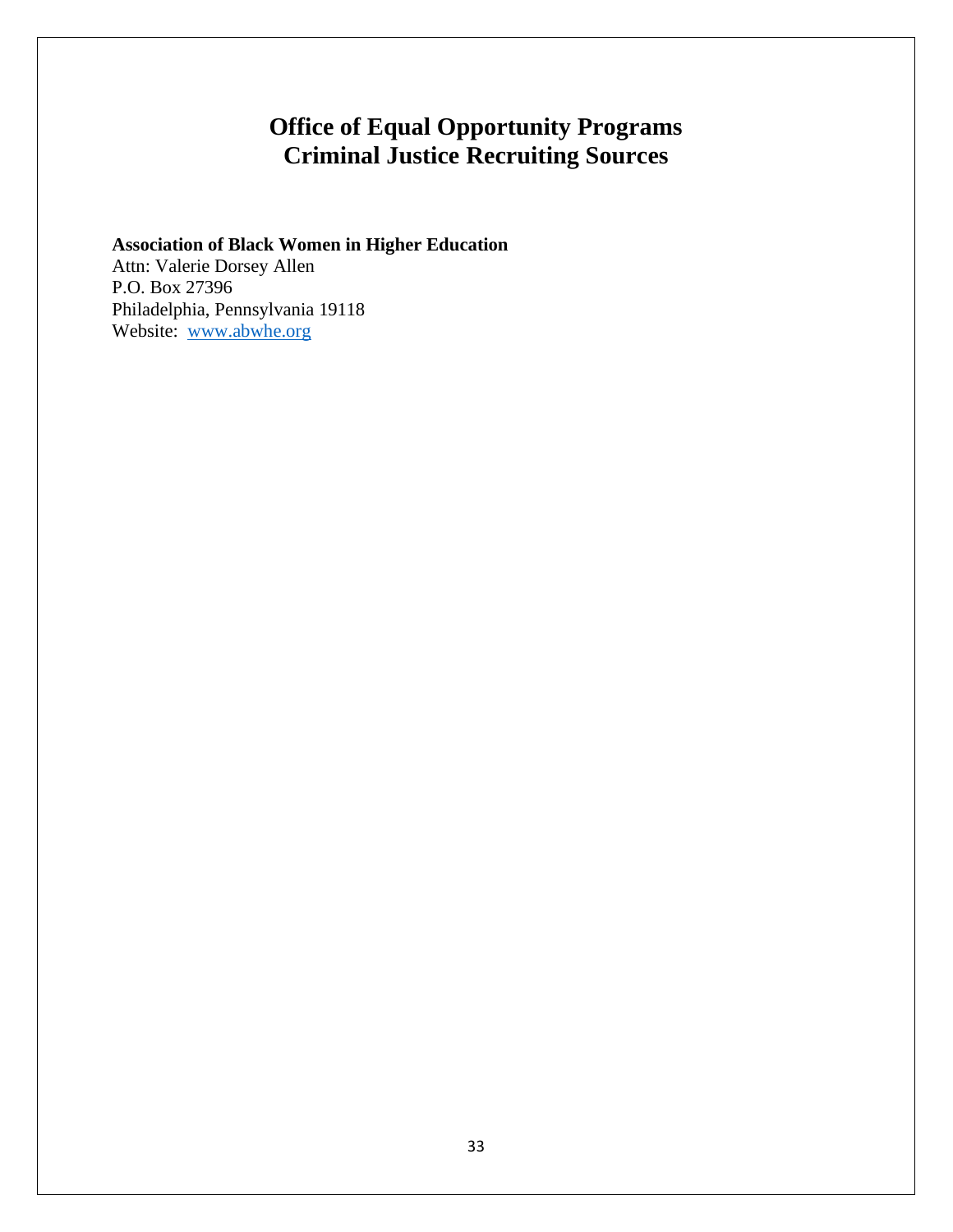## **Office of Equal Opportunity Programs Graduate Programs in Criminal Justice**

### **Master's in Criminal Justice Administration**

Clark Atlanta University 223 James P. Brawley Drive, SW Atlanta, Georgia 30314 Telephone: 404-880-8000 Email: [info@cau.edu](mailto:info@cau.edu) Website: [www.cau.edu](http://www.cau.edu/)

#### **Master's in Administration of Justice**

Texas Southern University 3100 Cleburne Street Houston, Texas 77004 Telephone: 713-313-7011 Website: [www.tsu.edu](http://www.tsu.edu/)

### **Master's in Criminal Justice**

Coppin State University 2500 West North Avenue Baltimore, Maryland 21216 Telephone: 410-951-3000 Fax: 410-951-3092 Website: <https://www.coppin.edu/academics/criminaljusticems>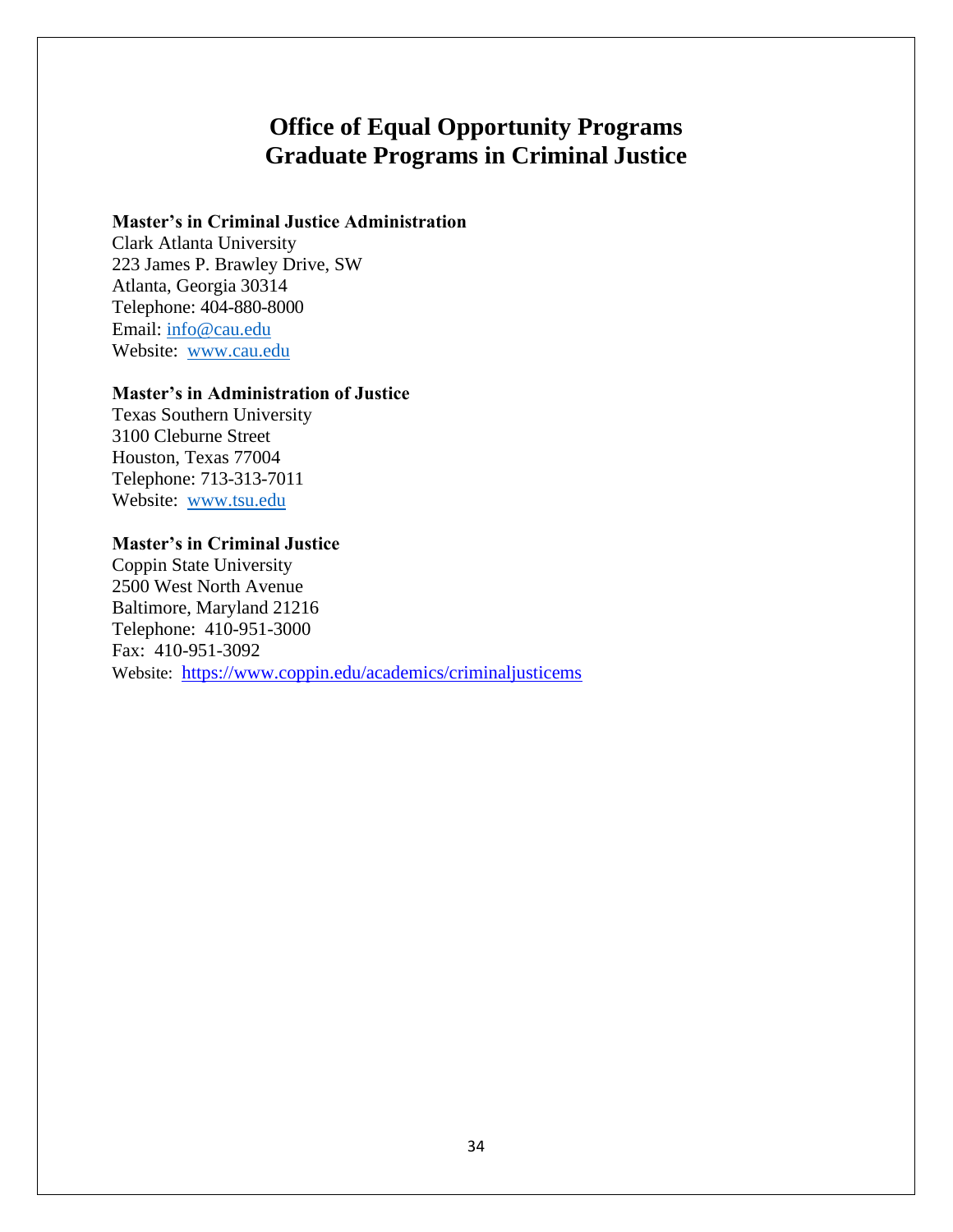## **Office of Equal Opportunity Programs Education Recruiting Sources**

#### **Women in Education**

Telephone: 1-800-835-6770

#### **National Alliance of Black School Educators**

310 Pennsylvania Avenue, SE Washington, D.C. 20003 Telephone: 202-608-6310 Email: [info@nabse.org](mailto:info@nabse.org) Website: [www.nabse.org](http://www.nabse.org/)

#### **Council for Advancement and Support of Education**

1307 New York Avenue, NW Suite 1000 Washington, D.C. 20005-4701 Telephone: 202-328-2273 Website: [www.case.org](http://www.case.org/)

### **American Federation of Teachers**

555 New Jersey, NW Washington, D.C. 20001 Telephone: 202-879-4400 Website: [www.aft.org](http://www.aft.org/)

#### **American Association for Higher Education and Accreditation**

12110 Grandview Rd Grandview, MO 64030 Telephone: 816-765-5551 Fax: 1-855-252-7622 Email: [admin@aahea.org](mailto:admin@aahea.org) Alt Email: [docsrb@gmail.com](mailto:docsrb@gmail.com)

#### **Florida Education Fund**

201 E. Kennedy Blvd., Suite 1525 Tampa, Florida 33602 Telephone: 813-272-2772 Fax: 813-272-2784 Email: [office@fefonline.org](mailto:office@fefonline.org) Website: [www.fefonline.org](http://www.fefonline.org/)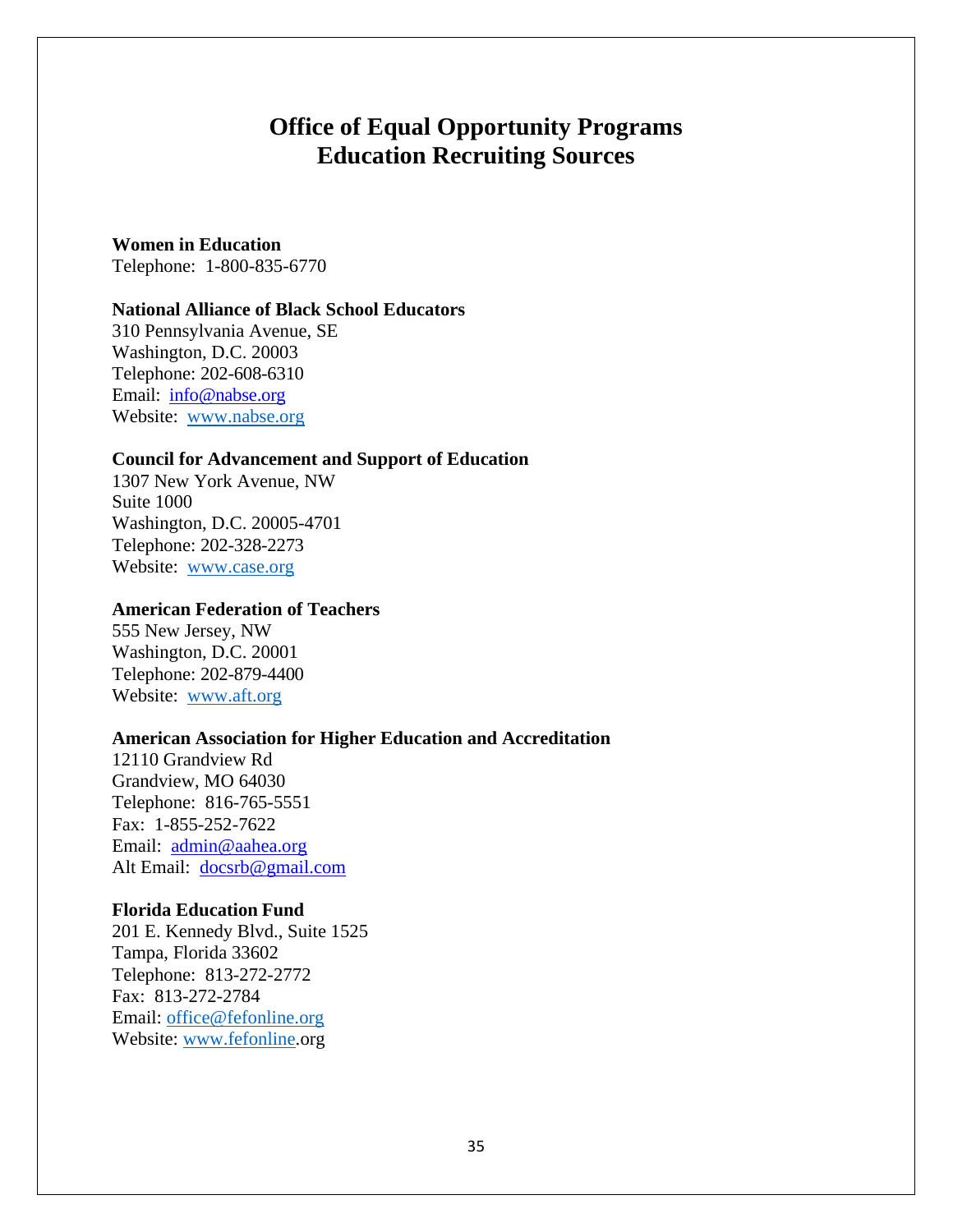## **Office of Equal Opportunity Programs Education Recruiting Sources**

### **American Educational Research Association**

1430 K Street, NW Suite 1200 Washington, D.C. 20005 Telephone: 202-238-3200 Fax: 202-238-3250 Email: [communications@aera.net](mailto:communications@aera.net) Website: [www.aera.net](http://www.aera.net/)

#### **Association of Black Women in Higher Education**

Attn: Valerie Dorsey Allen P.O. Box 27396 Philadelphia, Pennsylvania 19118 Website: [www.abwhe.org](http://www.abwhe.org/)

## **National Association for Equal Opportunity in Higher Education**

110 Maryland Avenue, NE Suite 511 Washington, D.C. 20002 Telephone: 202-552-3300 Fax: 202-552-3330 Website: www.nafeonation.org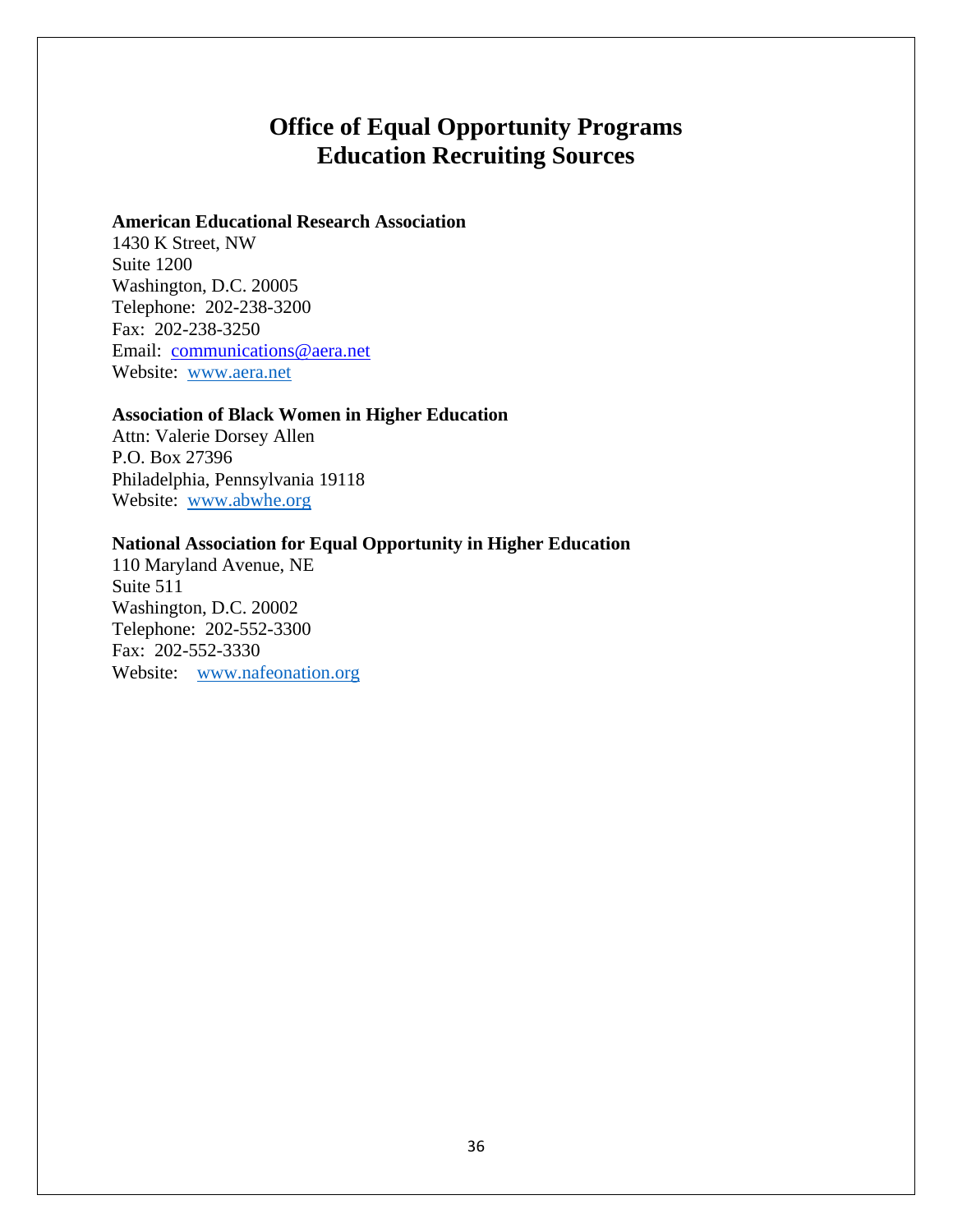# **Office of Equal Opportunity Programs Graduate Programs in Education**

## **Master's in Education**

Clark Atlanta University 223 James P. Brawley Dr., SW Atlanta, Georgia 30314 Telephone: 404-880-8000 Website: [www.cau.edu](http://www.cau.edu/)

### **Master's in Education**

Virginia State University 1 Hayden Drive Virginia State University, Virginia 23806 Telephone: 804-524-5000 Website: [www.gradstudies.vsu.edu](http://www.gradstudies.vsu.edu/)

## **Master's in Education**

NC A&T University 1601 E. Market Street Greensboro, North Carolina 27411 Telephone: 336-334-7500 Website: [www.ncat.edu](http://www.ncat.edu/)

### **Master's and Doctorate in Education**

Howard University 2441  $4<sup>th</sup>$  Street, NW Washington, D.C. 20059 Telephone: 202-806-7340 Fax: 202-806-5302 Website: [www.howard.edu](http://www.howard.edu/)

## **Master's in Education**

Texas Southern University 3100 Cleburne Street Houston, Texas 77004 Telephone: 713-313-7011 Email: [canecia.smith@tsu.edu](mailto:canecia.smith@tsu.edu) Website: [www.tsu.edu](http://www.tsu.edu/)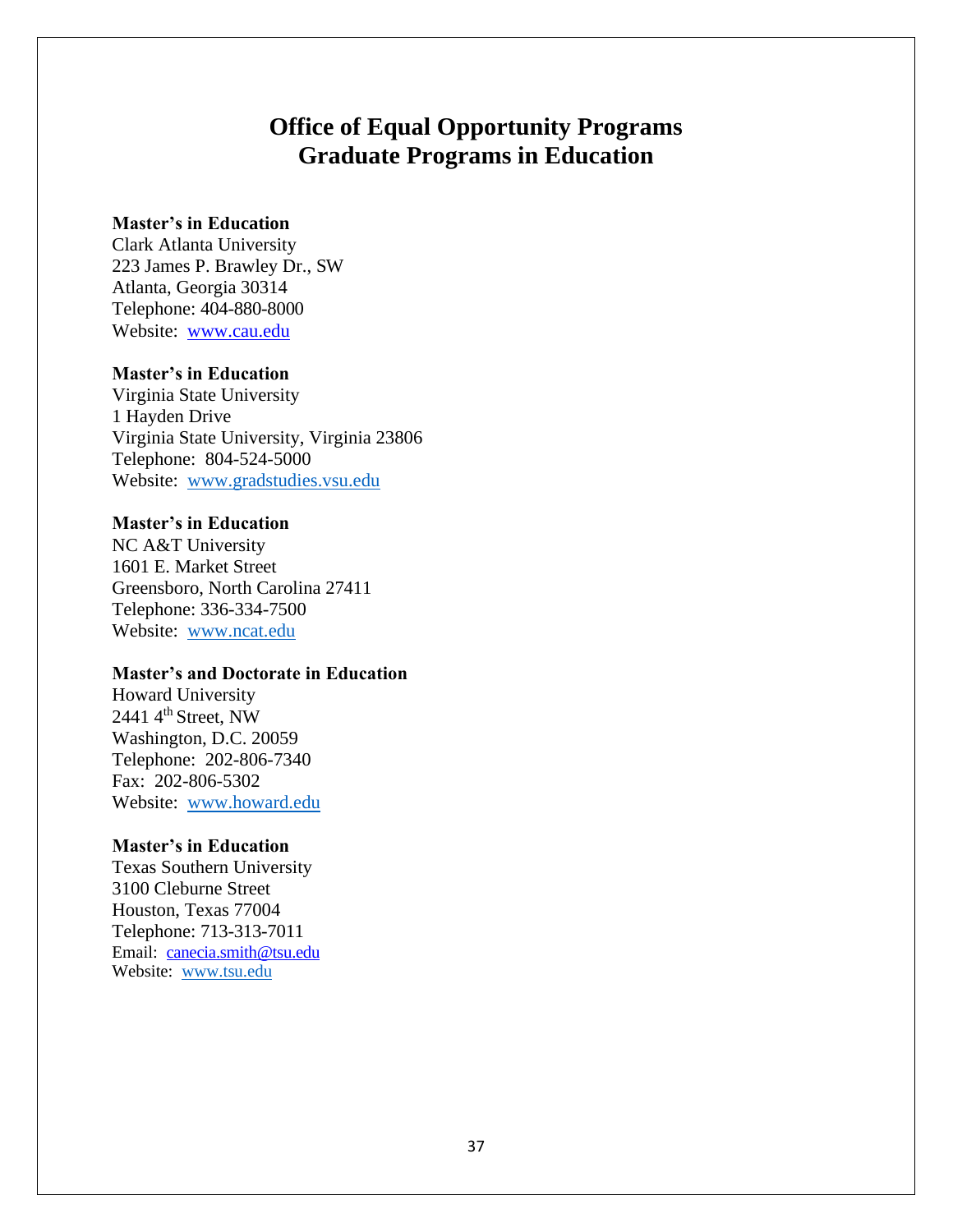# **Office of Equal Opportunity Programs Graduate Programs in Education**

### **Master's in Education**

Alcorn State University 1000 ASU Drive Lorman, Mississippi 39096-7500 Telephone: 601-877-6100 Website: [www.alcorn.edu](http://www.alcorn.edu/)

## **Master's in Education**

Coppin State College 2500 West North Avenue Baltimore, Maryland 21216-3698 Telephone: 410-951-3582 Fax: 410-951-2531 Website: [www.coppin.edu](http://www.coppin.edu/)

## **Master's in Education**

Grambling State University 403 Main Street Grambling, Louisiana 71245 Telephone: 800-569-4714 Website: [www.gram.edu](http://www.gram.edu/)

## **Master's in Education**

Morgan State University 1700 E. Cold Spring Lane Baltimore, Maryland 21251 Telephone: 443-885-3333 Website: [www.morgan.edu](http://www.morgan.edu/)

### **Master's in Education**

South Carolina State College 300 College Street, NE Orangeburg, South Carolina 29117 Telephone: 803-536-7000 Website: [www.scsu.edu](http://www.scsu.edu/)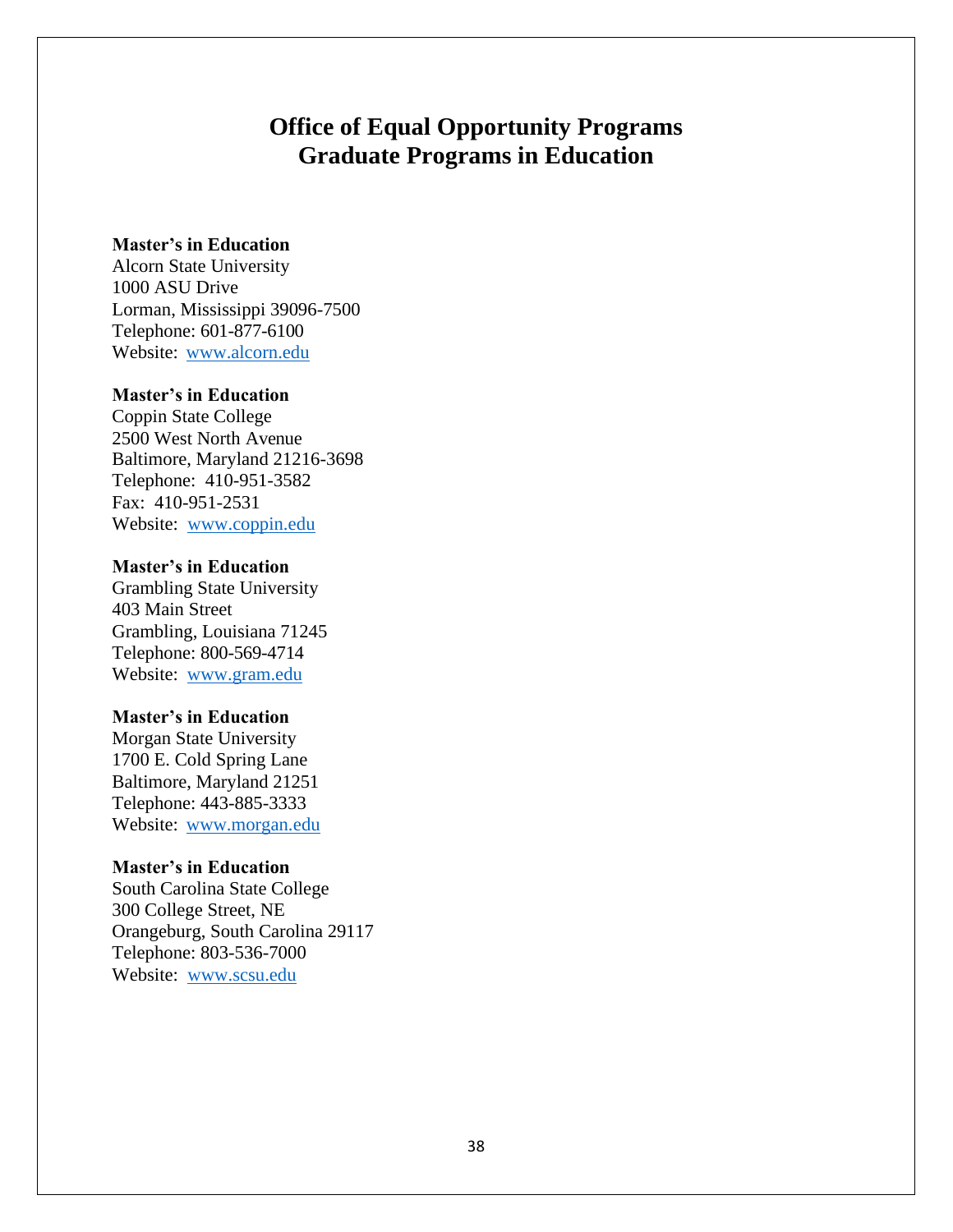# **Office of Equal Opportunity Programs Graduate Programs in Education**

## **Master's in Guidance and Counseling**

Xavier University of Louisiana 1 Drexel Drive P.O. Box 60 New Orleans, Louisiana 70125 Telephone: 504-520-7487 Email: ogp@xula.com Website: [www.xula.edu/graduate-school/](http://www.xula.edu/graduate-school/)

## **Master's in Education**

Bowie State University 14000 Jericho Park Road Bowie, Maryland 20715-9465 Telephone: 301-860-3410 Email: [gradadmissions@bowiestate.edu](mailto:gradadmissions@bowiestate.edu) Website: [www.bowiestate.edu](http://www.bowiestate.edu/)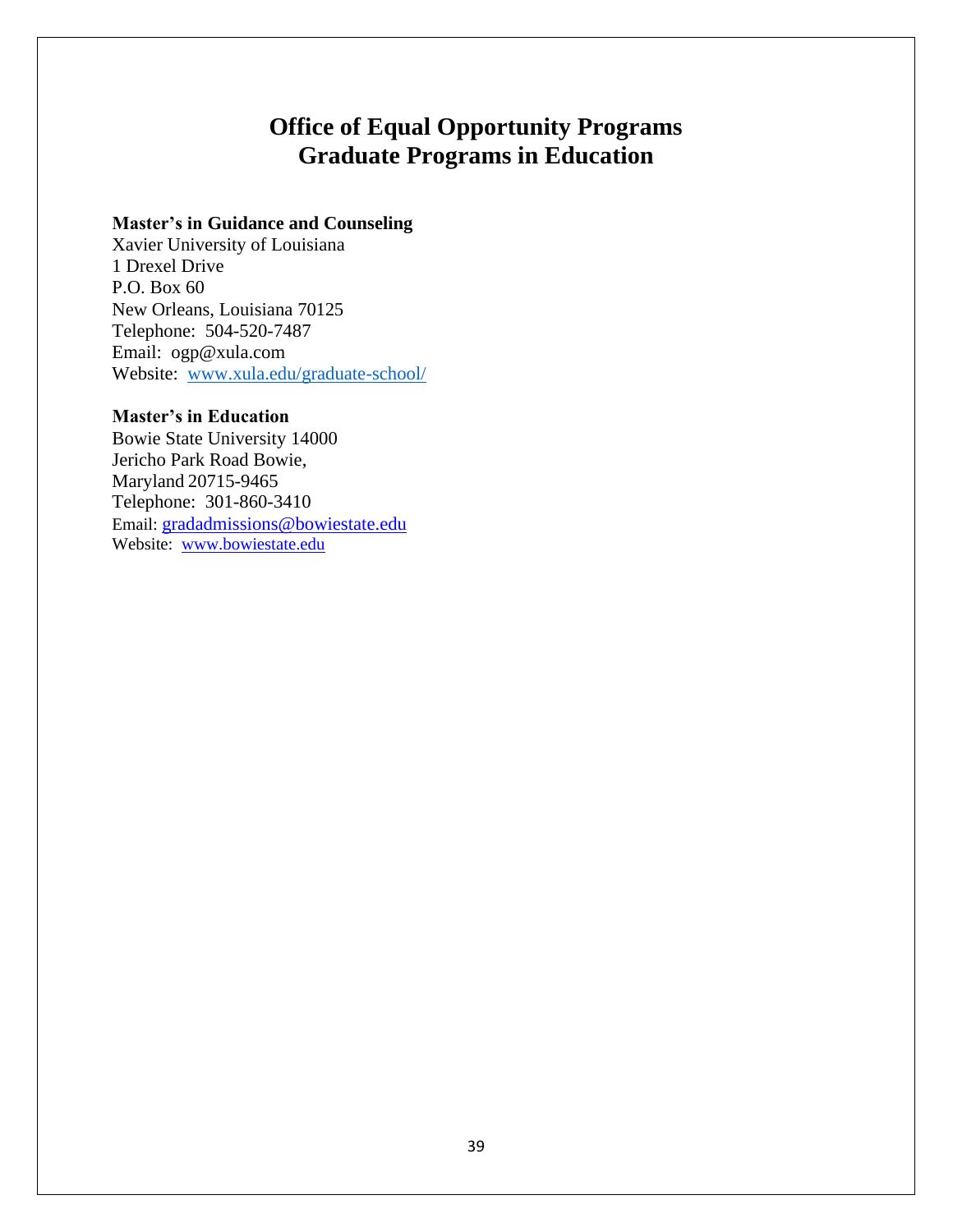# **Office of Equal Opportunity Programs Engineering Recruiting Sources**

### **National Action Council for Minorities in Engineering**

NACME, Inc. Email: [info@nacme.org](mailto:info@nacme.org) Email: [scholarships@nacme.org](mailto:scholarships@nacme.org) Website: [www.nacme.org](http://www.nacme.org/)

## **National Society of Black Engineers**

205 Daingerfield Road Alexandria, Virginia 22314 Telephone: 703-549-2207 Fax: 703-683-5312 Email: [info@nsbe.org](mailto:info@nsbe.org) Website: [www.nsbe.org](http://www.nsbe.org/)

### **Society of Women Engineers**

130 East Randolph Street, Suite 3500 Chicago, Illinois 60601 Telephone: 312-596-5223 Email: [hq@swe.org](mailto:hq@swe.org) Website: [www.swe.org](http://www.swe.org/)

## **Association of Women in Science**

1667 K Street, NW Suite 800 Washington, D.C. 20006 Telephone: 202-588-8175 Email: [awis@awis.org](mailto:awis@awis.org) Website: [www.awis.org](http://www.awis.org/)

## **National Organization for the Professional Advancement of Black Chemists and Chemical Engineers**

1783 Forest Drive, #316 Annapolis, Maryland 21403 Email: [answers@nobcche.org](mailto:answers@nobcche.org) Website: [www.nobcche.org](http://www.nobcche.org/)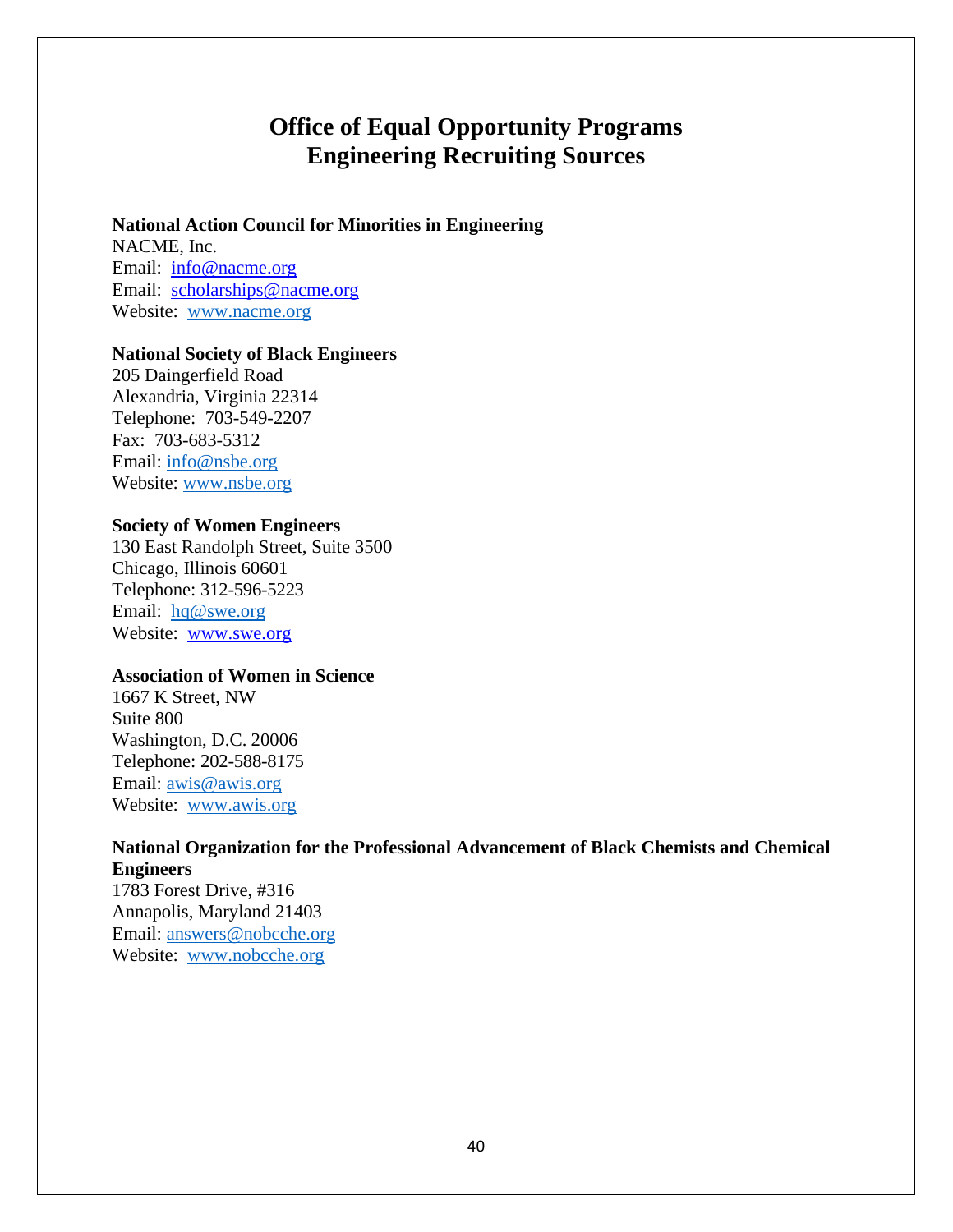# **Office of Equal Opportunity Programs Engineering Recruiting Sources**

### **Southeastern Consortium for Minorities in Engineering**

C/O SECME, Inc. Georgia Institute of Technology 225 North Avenue, NW Atlanta, Georgia 30332-0270 Telephone: 404-894-3314 Fax: 470-235-1910 Email: [secme@coe.gatech.edu](mailto:secme@coe.gatech.edu) Website: <http://secmeinc.wixsite.com/secme>

### **American Association of Blacks in Energy**

1625 K Street, NW, Suite 405 Washington, D.C. 20006 Telephone: 202-371-9530 Fax: 202-371-9218 Email: [info@aabe.org](mailto:info@aabe.org) Website: [www.aabe.org](http://www.aabe.org/)

### **American Society for Mechanical Engineers**

2 Park Avenue New York, New York 10016-5990 Telephone: 800-843-2763 Fax: 973-882-1717 Email: [customercare@asme.org](mailto:customercare@asme.org) Website: [www.asme.org](http://www.asme.org/)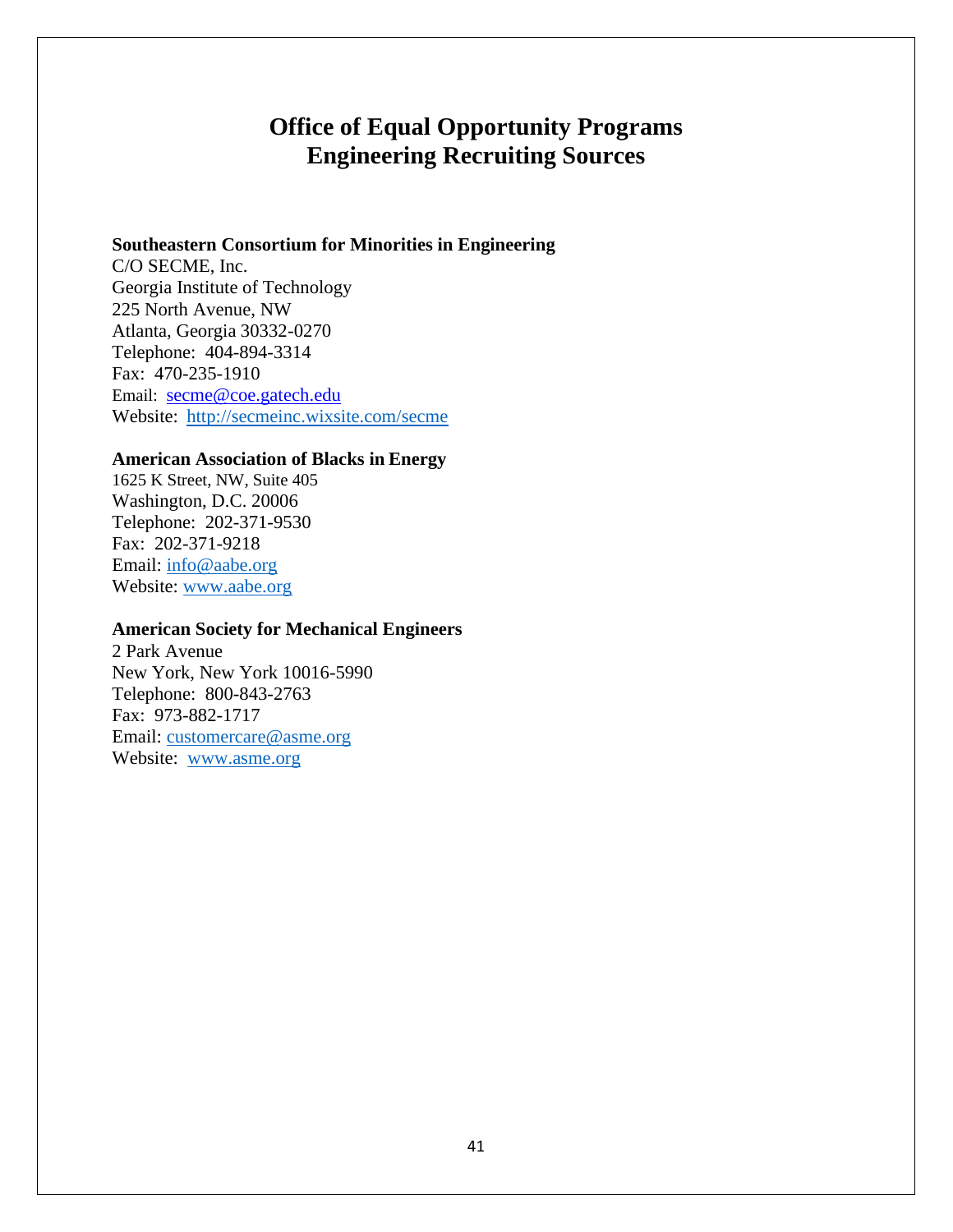# **Office of Equal Opportunity Programs Graduate Programs in Engineering**

## **Master's in Engineering**

North Carolina State University Page Hall Building 1601 E. Market Street Raleigh, North Carolina 27695-7901 Telephone: 919-515-3263 Email: [engineering@ncsu.edu](mailto:engineering@ncsu.edu) Website: [www.engr.ncsu.edu](http://www.engr.ncsu.edu/)

## **Master's and Doctorate in Engineering**

Howard University 2300 Sixth Street, NW Washington, D.C. 20059 Telephone: 202-806-6565 Website: [www.cea.howard.edu](http://www.cea.howard.edu/)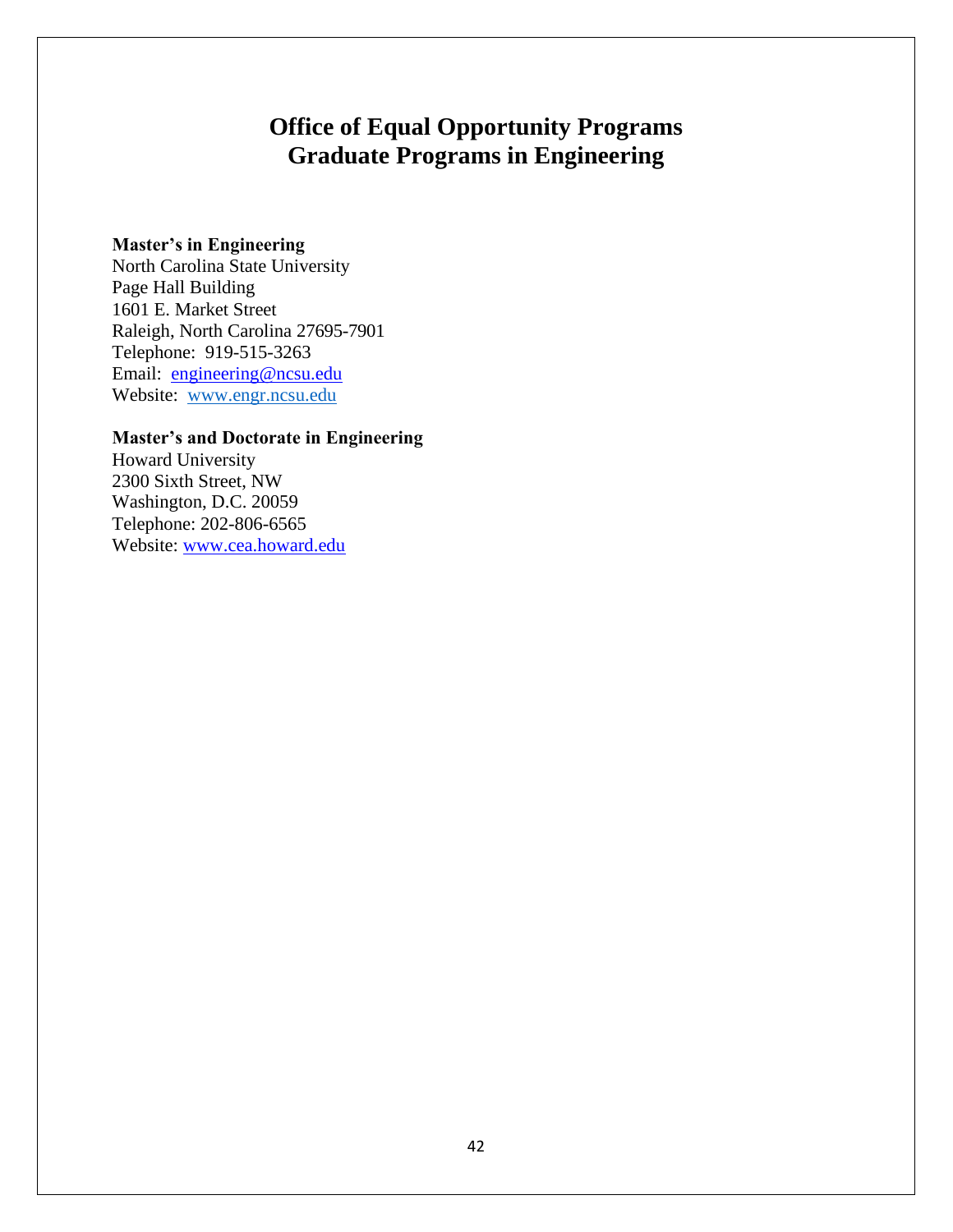# **Office of Equal Opportunity Programs English Recruiting Sources**

## **Linguistic Society of America**

522 21<sup>st</sup> Street, NW Suite 120 Washington, D.C. 20006-5012 Telephone: 202-835-1714 Email: <u>Isa@lsadc.org</u> Website: [www.linguisticsociety.org](http://www.linguisticsociety.org/)

## **Association of Black Women in Higher Education**

Attn: Valerie Dorsey Allen P.O. Box 27396 Philadelphia, Pennsylvania 19118 Website: [www.abwhe.org](http://www.abwhe.org/)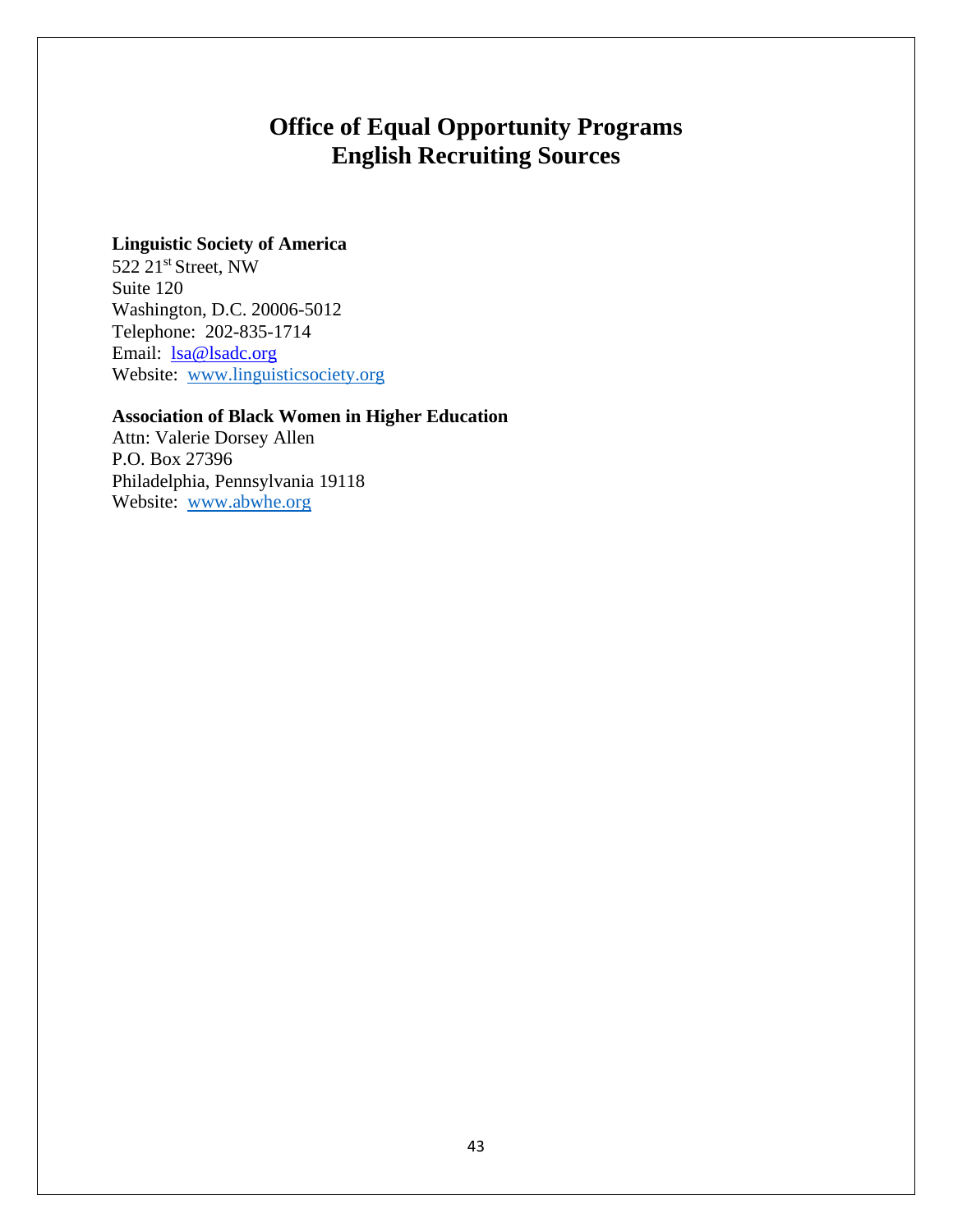# **Office of Equal Opportunity Programs Graduate Programs in English**

### **Master's in English**

Virginia State University 1 Hayden Drive Virginia State University, Virginia 23806 Telephone: 804-524-5000 Website: [www.sola.vsu.edu](http://www.sola.vsu.edu/)

### **Master's in English**

North Carolina Central University 1801 Fayetteville Street Durham, North Carolina 27707 Telephone: 919-530-6100 Website: [www.nccu.edu](http://www.nccu.edu/)

### **Master's in English**

Texas Southern University 3100 Cleburne Street Houston, Texas 77004 Telephone: 713-313-7011 Website: [www.tsu.edu](http://www.tsu.edu/)

#### **Master's in English**

Morgan State University 1700 E. Cold Spring Lane Baltimore, Maryland 21251 Telephone: 443-885-3165 Fax: 443-885-8225 Website: [www.morgan.edu](http://www.morgan.edu/)

### **Master's in English**

Howard University 2400 Sixth Street, NW Washington, D.C. 20059 Telephone: 202-806-6100 Website: [www.howard.edu](http://www.howard.edu/)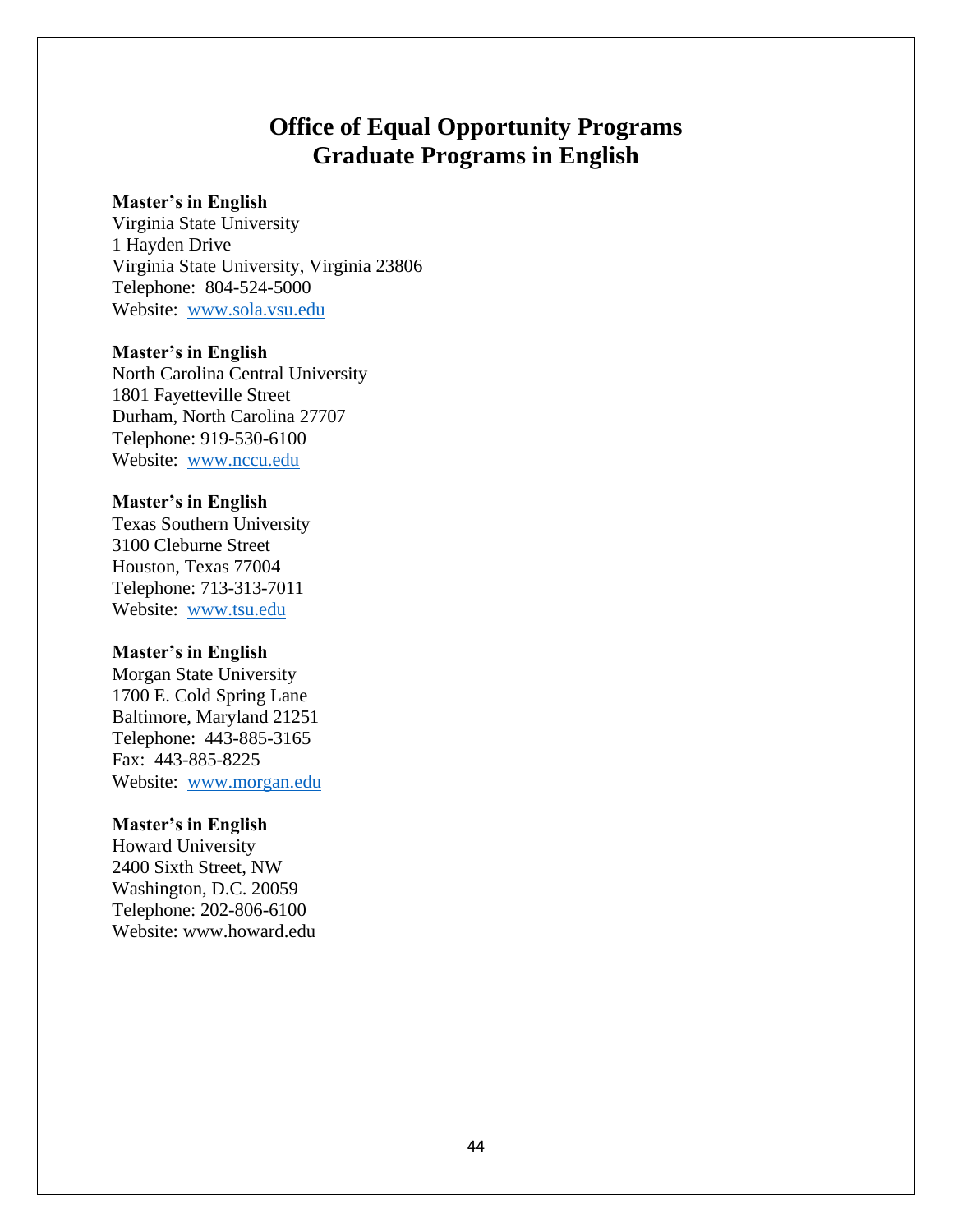# **Office of Equal Opportunity Programs Foreign Languages Recruiting Sources**

### **Modern Language Association of America**

85 Broad Street New York, New York 10004 Telephone: 646-576-5000 Fax: 212-477-9863 Email: [help@mla.org](mailto:help@mla.org) Website: [www.mla.org](http://www.mla.org/)

### **Linguistics Society of America**

522 21st Street, NW Suite 120 Washington, D.C. 20006-5012 Telephone: 202-835-1714 Website: [www.linguisticsociety.org](http://www.linguisticsociety.org/)

### **Association of Black Women in Higher Education**

Attn: Valerie Dorsey Allen P.O. Box 27396 Philadelphia, Pennsylvania 19118 Website: [www.abwhe.org](http://www.abwhe.org/)

### **Latin American Studies Association**

University of Pittsburgh 416 Bellefield Hall Pittsburgh, Pennsylvania 15260 Telephone: 412-648-7929 Fax: 412-624-7145 Email: [lasa@lasaweb.org](mailto:lasa@lasaweb.org) Website: [https://lasa.international.pitt.edu](https://lasa.international.pitt.edu/)

### **American Association of Teachers of German**

112 Haddentowne Court, #104 Cherry Hill, New Jersey 08034-3668 Telephone: 856-795-5553 Fax: 856-795-9398 Email: [info@aatg.org](mailto:info@aatg.org) Website: [www.aatg.org](http://www.aatg.org/)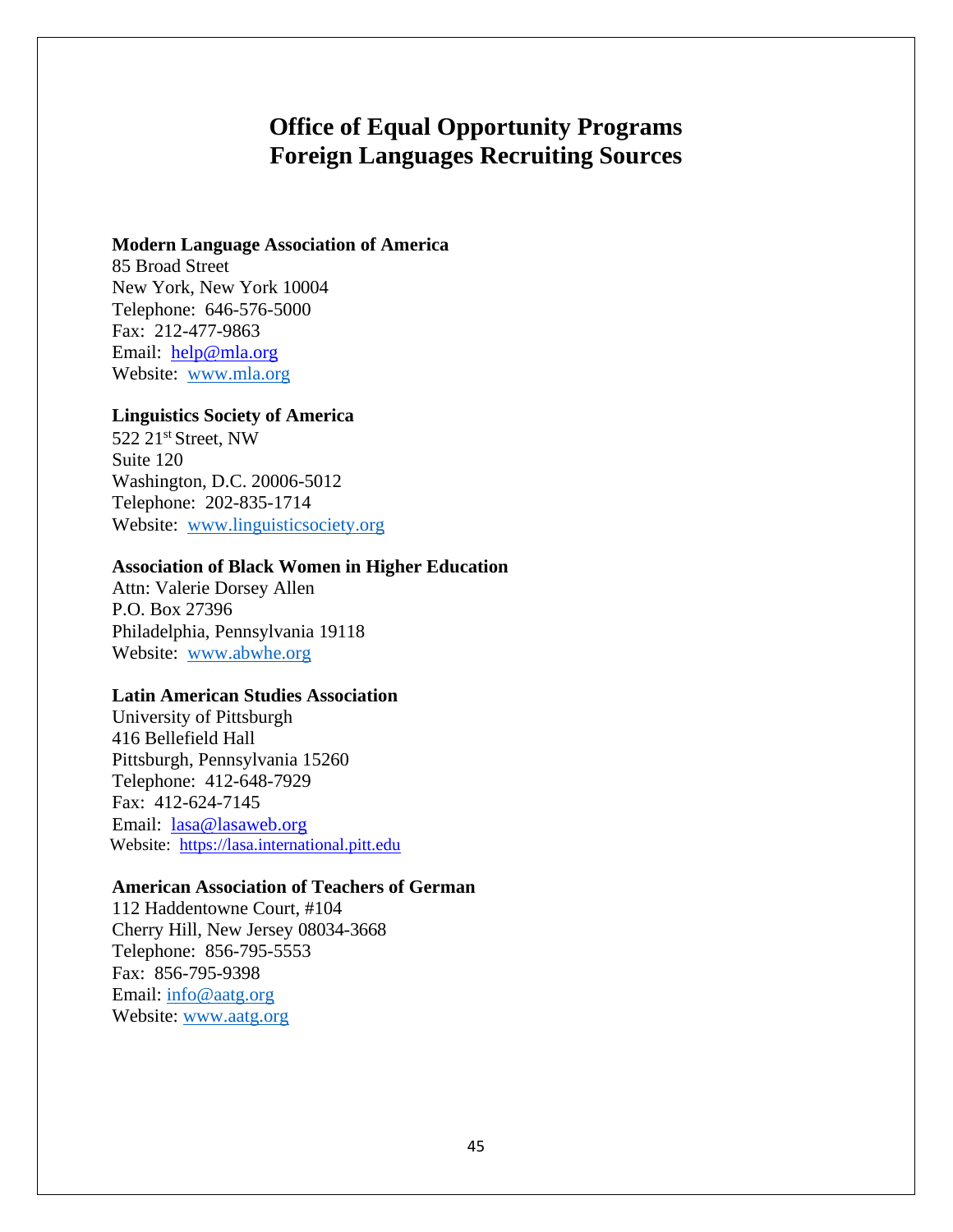# **Office of Equal Opportunity Programs Graduate Programs in Foreign Languages**

## **Master's in French and Spanish**

Clark Atlanta University 223 James P. Brawley Drive, SW Atlanta, Georgia 30314 Telephone: 404-880-8000 Email: [info@cau.edu](mailto:info@cau.edu) Website: [www.cau.edu](http://www.cau.edu/)

## **Master's in Spanish, French, and German**

Howard University Department of World Languages and Cultures  $2441$  4<sup>th</sup> Street, NW Washington, D.C. 20059 Telephone: 202-806-6758 Fax: 202-806-6760 Website: <http://worldlanguagescultures.coas.howard.edu/>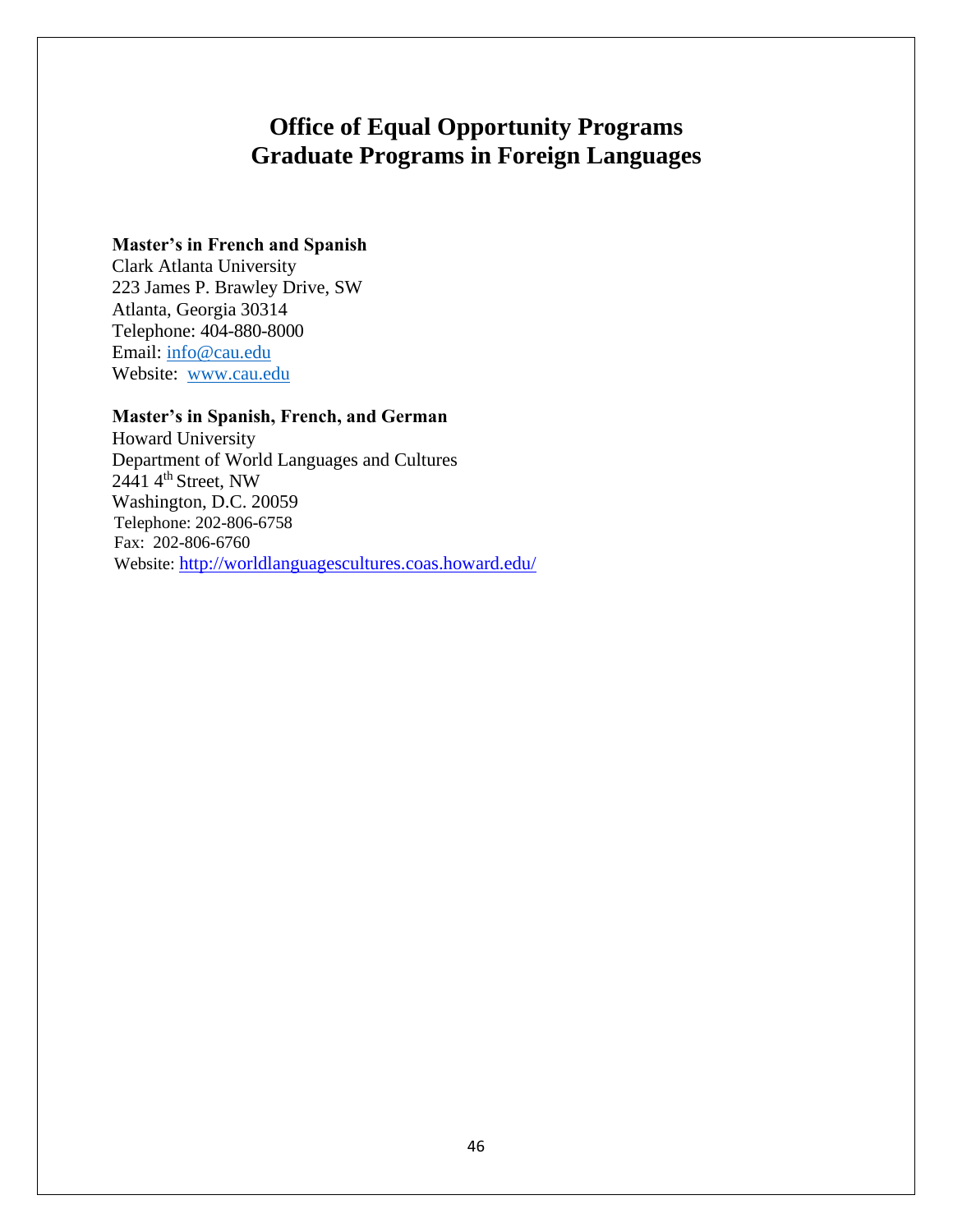# **Office of Equal Opportunity Programs Geological Sciences Recruiting Sources**

## **American Geosciences Institute**

4220 King Street Alexandria, Virginia 22302-1502 Telephone: 703-379-2480 Fax: 703-379-7563 Email: [agi@americangeosciences.org](mailto:agi@americangeosciences.org) Website: [www.agiweb.org](http://www.agiweb.org/)

## **American Meteorological Society**

45 Beacon Street Boston, Massachusetts 02108-3693 Telephone: 617-227-2425 Fax: 617-742-8718 Email: [amsinfo@ametsoc.org](mailto:amsinfo@ametsoc.org) Website: [www.ametsoc.org](http://www.ametsoc.org/)

### **Graduate Women in Science**

National Headquarters Office P.O. Box 580140 Minneapolis, Minnesota 55458 Email: [info@gwis.org](mailto:info@gwis.org) Website: [www.gwis.org](http://www.gwis.org/)

### **National Association of Black Geoscientists**

NABG 4212 San Felipe Suite 420 Houston, Texas 77207-2902 Email: [nabgg\\_us@hotmail.com](mailto:nabgg_us@hotmail.com) Website: [www.nabg-us.org](http://www.nabg-us.org/)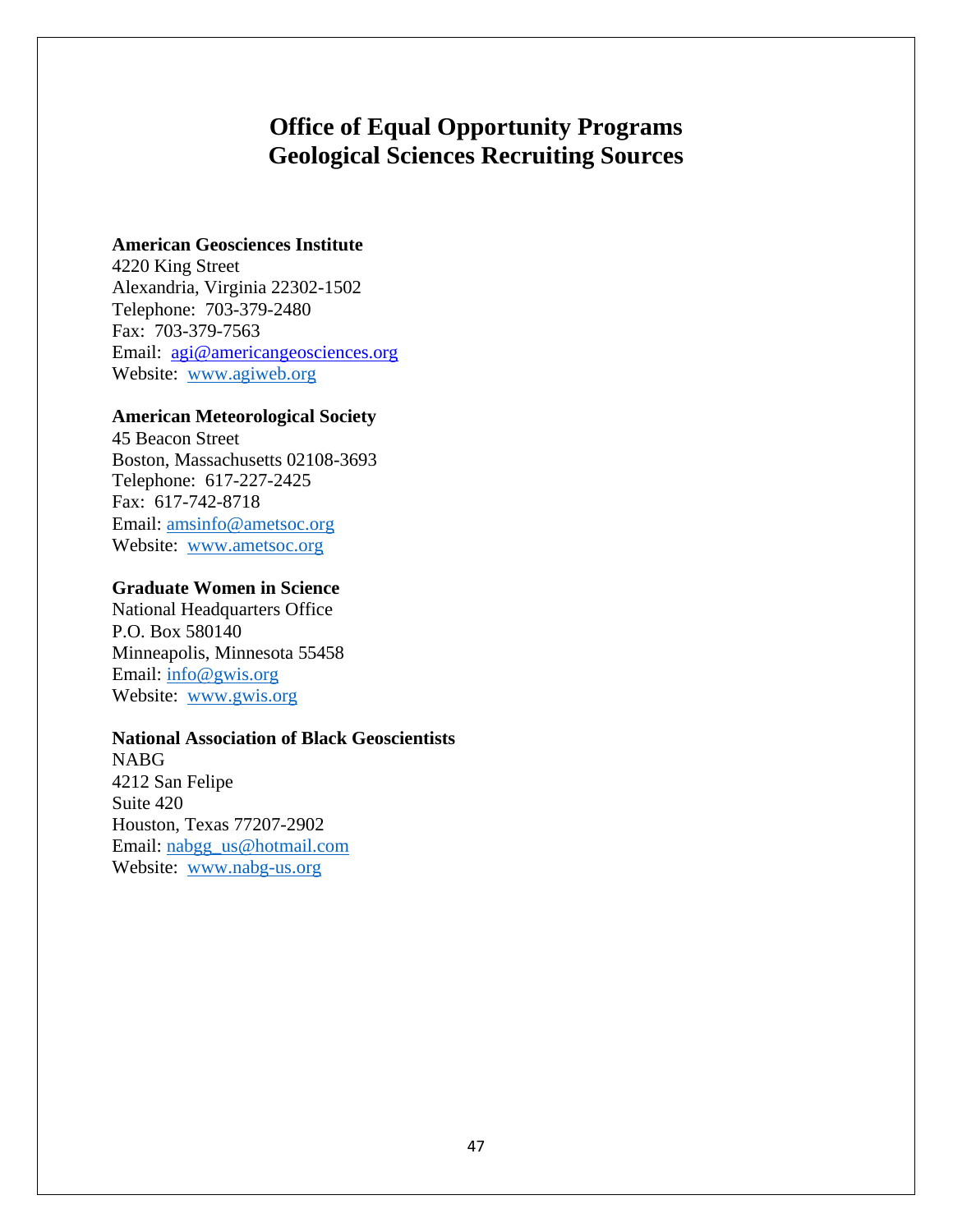## **Office of Equal Opportunity Programs Government and International Studies Recruiting Sources**

### **Joint Center for Political and Economic Studies**

633 Pennsylvania Avenue, NW Washington, D.C. 20004 Telephone: 202-789-3500 Email: [info@jointcenter.org](mailto:info@jointcenter.org) Website: [www.jointcenter.org](http://www.jointcenter.org/)

### **Blacks in Government**

3005 Georgia Avenue, NW Washington, D.C. 20001-3807 Telephone: 202-667-3280 Fax: 202-667-3705 Email: [bignational@bignet.org](mailto:bignational@bignet.org) Website: [www.bignet.org](http://www.bignet.org/)

### **Association of Black Women in Higher Education**

Attn: Valerie Dorsey Allen P.O. Box 27396 Philadelphia, Pennsylvania 19118 Website: [www.abwhe.org](http://www.abwhe.org/)

#### **Latin American Studies Association**

University of Pittsburgh 416 Bellefield Hall Pittsburgh, Pennsylvania 15260 Telephone: 412-648-7929 Fax: 412-624-7145 Email: [lasa@pitt.edu](mailto:lasa@pitt.edu) Website: [https://lasa.international.pitt.edu](https://lasa.international.pitt.edu/)

#### **African Studies Association**

Rutgers University - Livingston Campus 54 Joyce Kilmer Avenue Piscataway, New Jersey 08854-8045 Telephone: 848-445-8173 Fax: 845-445-6637 Email: [secretariat@africanstudies.org](mailto:secretariat@africanstudies.org) Website: [www.africanstudies.org](http://www.africanstudies.org/)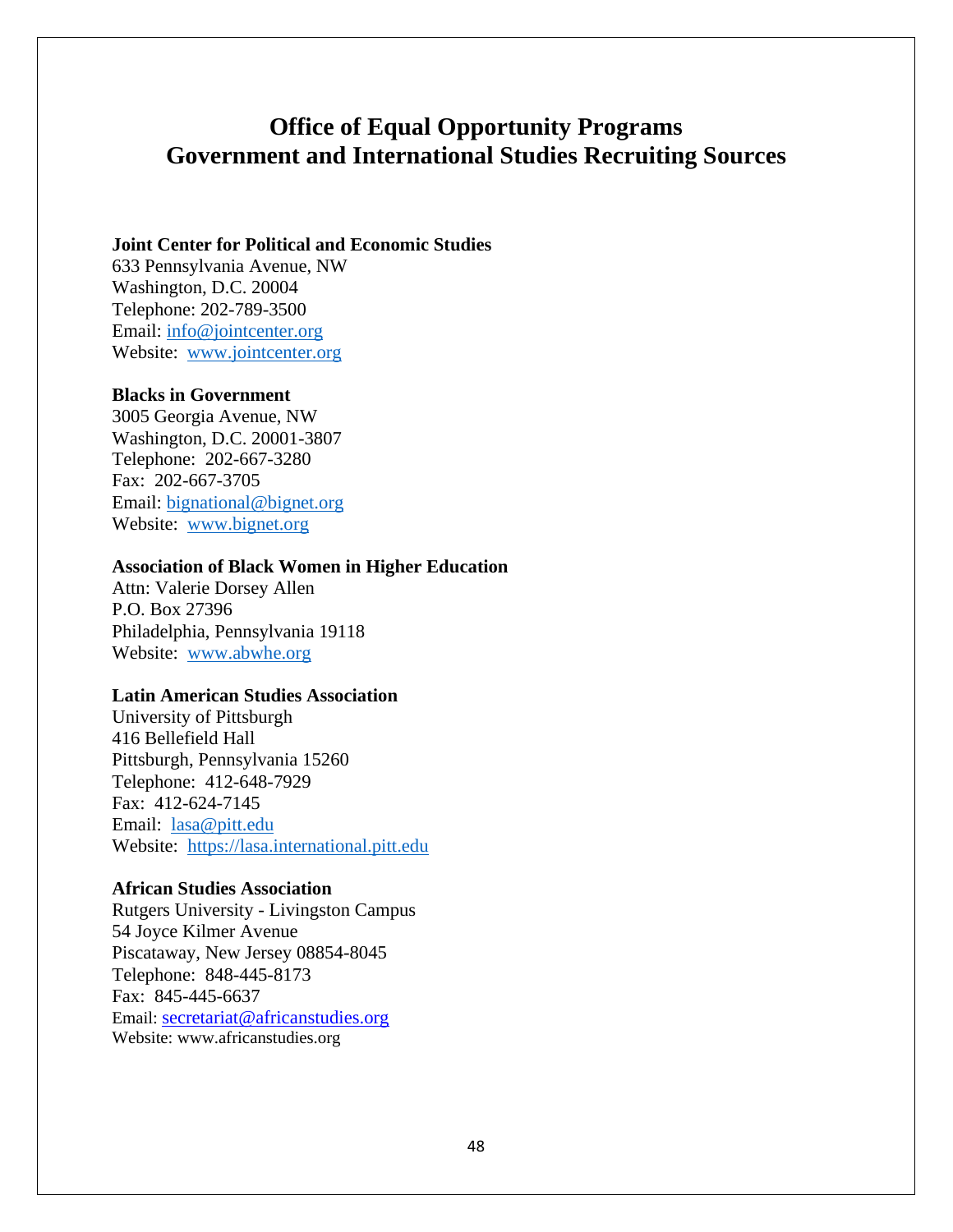# **Office of Equal Opportunity Programs Government and International Studies Recruiting Sources**

## **American Political Science Association**

1527 New Hampshire Avenue, NW Washington, D.C. 20036-1203 Telephone: 202-483-2512 Fax: 202-483-2657 Email: [apsa@apsanet.org](mailto:apsa@apsanet.org) Website: [www.apsanet.org](http://www.apsanet.org/)

### **Women in Government Relations**

1420 New York Ave, NW, Ste. 500 Washington, DC 20005

Telephone: 202-868-6797 Email: [info@wgr.org](mailto:info@wgr.org) Website: [www.wgr.org](http://www.wgr.org/)

## **Southern Political Science Association**

SPSA Department of Political Science 38 Peachtree Center Avenue Atlanta, Georgia 30303-2514 Telephone: 912-739-2240 Email: [info@spsa.net](mailto:info@spsa.net) Website: [www.spsa.net](http://www.spsa.net/)

## **Midwest Political Science Association**

101 West Kirkwood Avenue, Suite 207 Bloomington, Indiana 47404 Telephone: 812-558-0588 Fax: 812-335-1510 Website: [www.mpsanet.org](http://www.mpsanet.org/)

### **Western Political Science Association**

4211 Corona Way Sacramento, California 95864 Telephone: 916-764-6545 Fax: 916-487-4854 Email: [favilaej@csus.edu](mailto:favilaej@csus.edu) Website: [https://wpsa.research.pdx.edu](https://wpsa.research.pdx.edu/)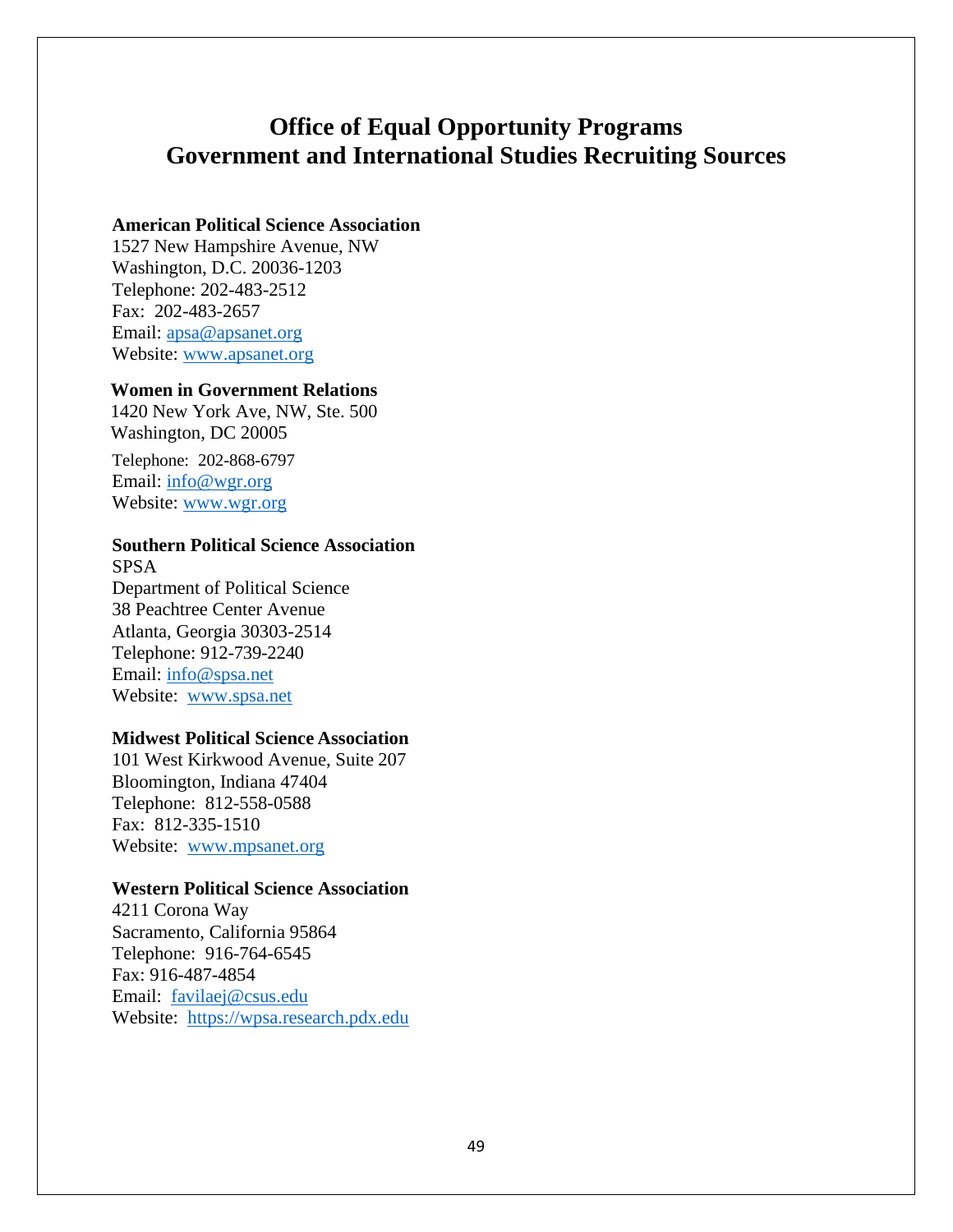# **Office of Equal Opportunity Programs Graduate Programs in Government and International Studies**

## **Master's and Doctorate in Political Science**

Clark Atlanta University Department of Political Science Knowles Hall – 3<sup>rd</sup> Floor 223 James P. Brawley Drive, SW Atlanta, Georgia 30314 Telephone: 404-880-8718 Email: [polisci@cau.edu](mailto:polisci@cau.edu) Website: [www.cau.edu](http://www.cau.edu/)

## **Master's in Political Science**

Howard University 4<sup>th</sup> and College Streets, NW Washington, D.C. 20059 Telephone: 202-806-4676 Fax: 202-986-3551 Website: [www.howard.edu](http://www.howard.edu/)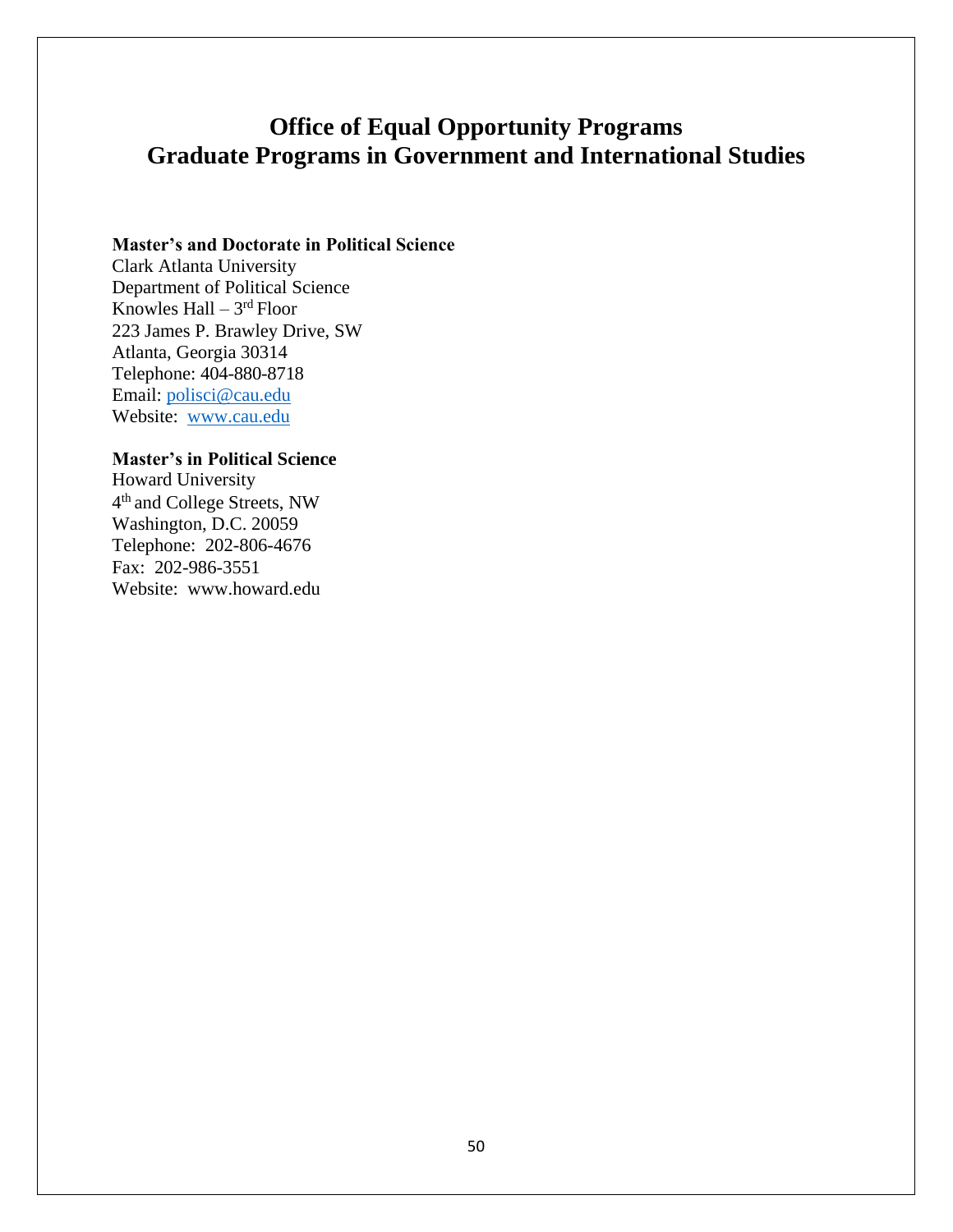## **Office of Equal Opportunity Programs Health Recruiting Sources**

### **American Public Health Association**

800 I Street, NW Washington, D.C. 20001 Telephone: 202-777-2742 Fax: 202-777-2534 Website: [www.apha.org](http://www.apha.org/)

### **Association of University Programs in Health Administration**

AUPhA 1730 M Street, NW Suite 407 Washington, D.C. 20036 Telephone: 202-763-7283 Fax: 703-894-0941 Email: [aupha@aupha.org](mailto:aupha@aupha.org) Website: [www.aupha.org](http://www.aupha.org/)

## **National Association of Health Services Executives**

1050 Connecticut Avenue, NW, 5th Floor Washington, D.C. 20036 Telephone: 202-772-1030 Fax: 202-772-1072 Email: [nahsehq@nahse.org](mailto:nahsehq@nahse.org) Website: [www.nahse.org](http://www.nahse.org/)

### **American Speech-Language-Hearing Association**

2200 Research Blvd. Rockville, Maryland 20850-3289 Telephone: 301-296-5700 Website: [www.asha.org](http://www.asha.org/)

### **Society of Health and Physical Educators**

1900 Association Drive Reston, Virginia 20191 Telephone: 800-213-7193 Fax: 703-476-9527 Website: [www.shapeamerica.org](http://www.shapeamerica.org/)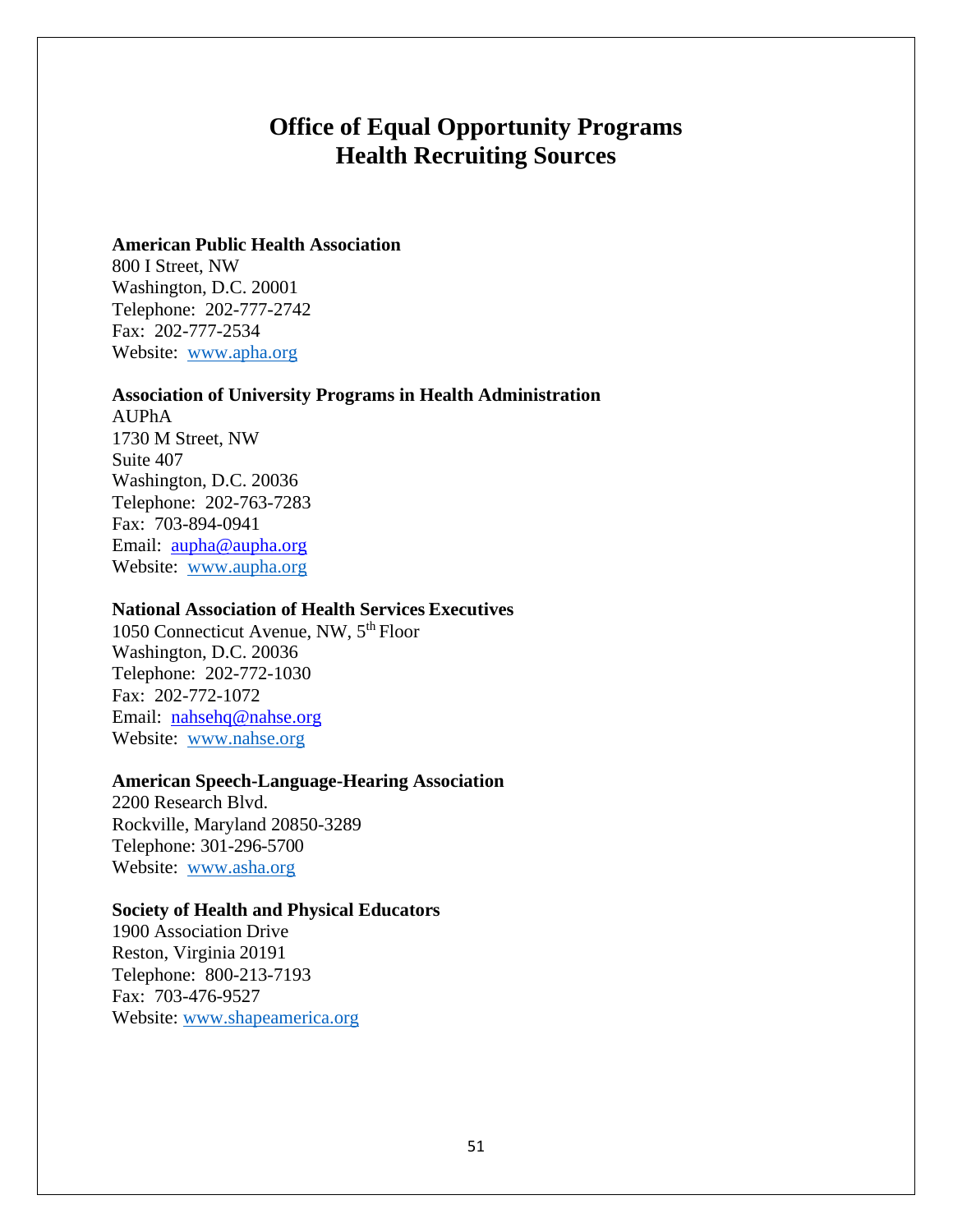# **Office of Equal Opportunity Programs Health Recruiting Sources**

## **Health Physics Society**

 950 Herndon Parkway, Ste. 450 Herndon, VA 20170 Telephone: 703-790-1745 Email: [hps@burkinc.com](mailto:hps@burkinc.com) Website: [www.hps.org](http://www.hps.org/)

## **Association of Black Women in Higher Education**

Attn: Valerie Dorsey Allen P.O. Box 27396 Philadelphia, Pennsylvania 19118 Website: [www.abwhe.org](http://www.abwhe.org/)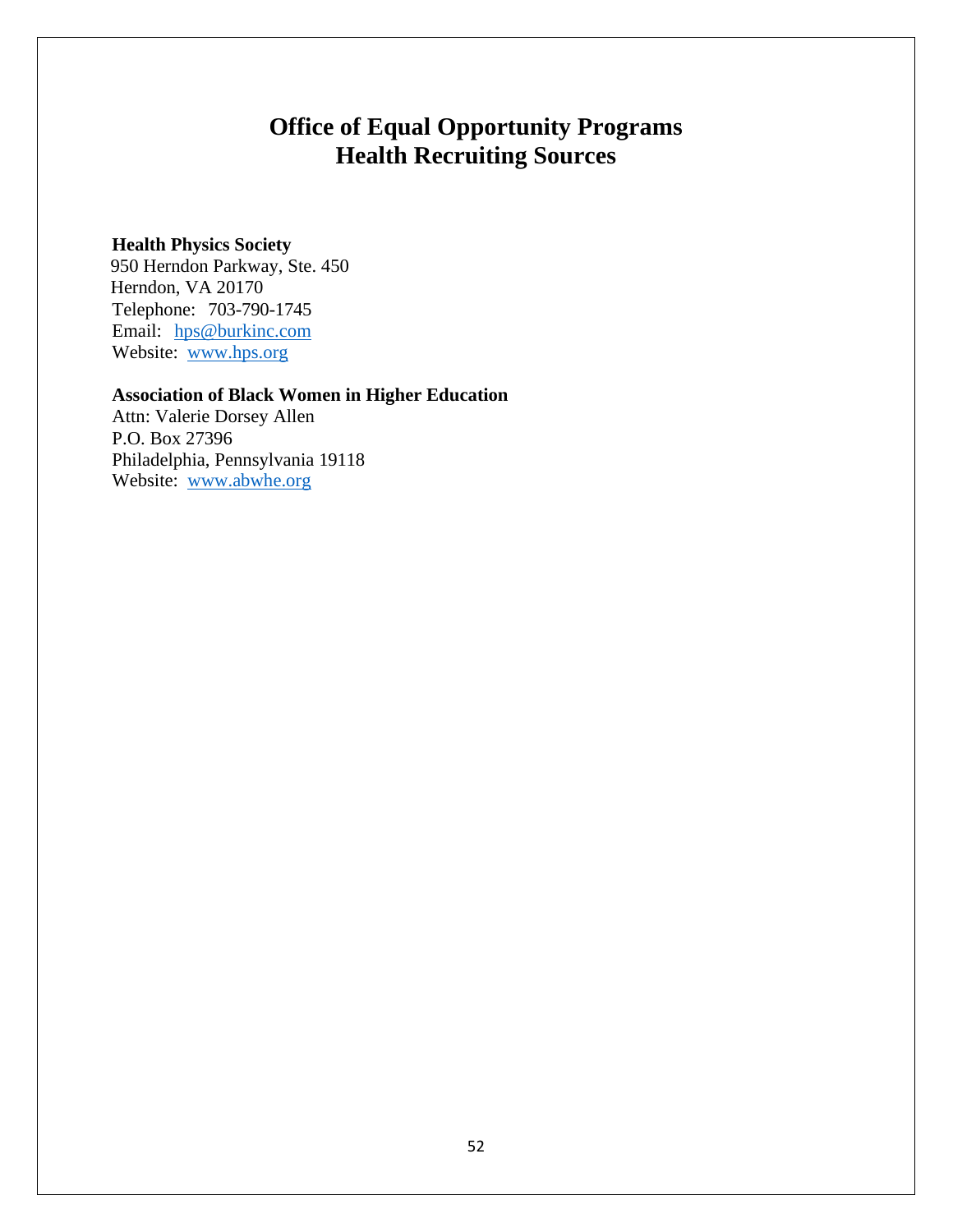## **Office of Equal Opportunity Programs Graduate Programs in Health**

### **Master's in Human Sciences and Physical Education**

North Carolina Central University 1801 Fayetteville Street Durham, North Carolina 27707 Telephone: 919-530-6100 Website: [www.nccu.edu](http://www.nccu.edu/)

### **Master's in Health Care Administration**

Texas Southern University 3100 Cleburne Street Houston, Texas 77004 Telephone: 713-313-7011 Website: [www.tsu.edu](http://www.tsu.edu/)

### **Master's in Sports Administration**

Grambling State University Department of Kinesiology, Sport and Leisure Studies Grambling, Louisiana 71245 Telephone: 318-274-6278 Fax: 318-274-3346 Email: [kslsspa@gram.edu](mailto:kslsspa@gram.edu) Website: <http://www.gram.edu/academics/majors/education/kinesiology/>

### **Master's in Public Health**

Howard University 4<sup>th</sup> and College Streets, NW Washington, D.C. 20059 Telephone: 202-806-4676 Fax: 202-806-3551 Email: [publichealth@howard.edu](mailto:publichealth@howard.edu) Website: <https://gs.howard.edu/graduate-programs/public-health>

## **Master's in Nutritional Science**

South Carolina State University 300 College Street, NE Orangeburg, SC 29117 Telephone: 803-536-7000 Website: [www.scsu.edu/schoolofgraduatestudies/nutritionalsciences.aspx](http://www.scsu.edu/schoolofgraduatestudies/nutritionalsciences.aspx)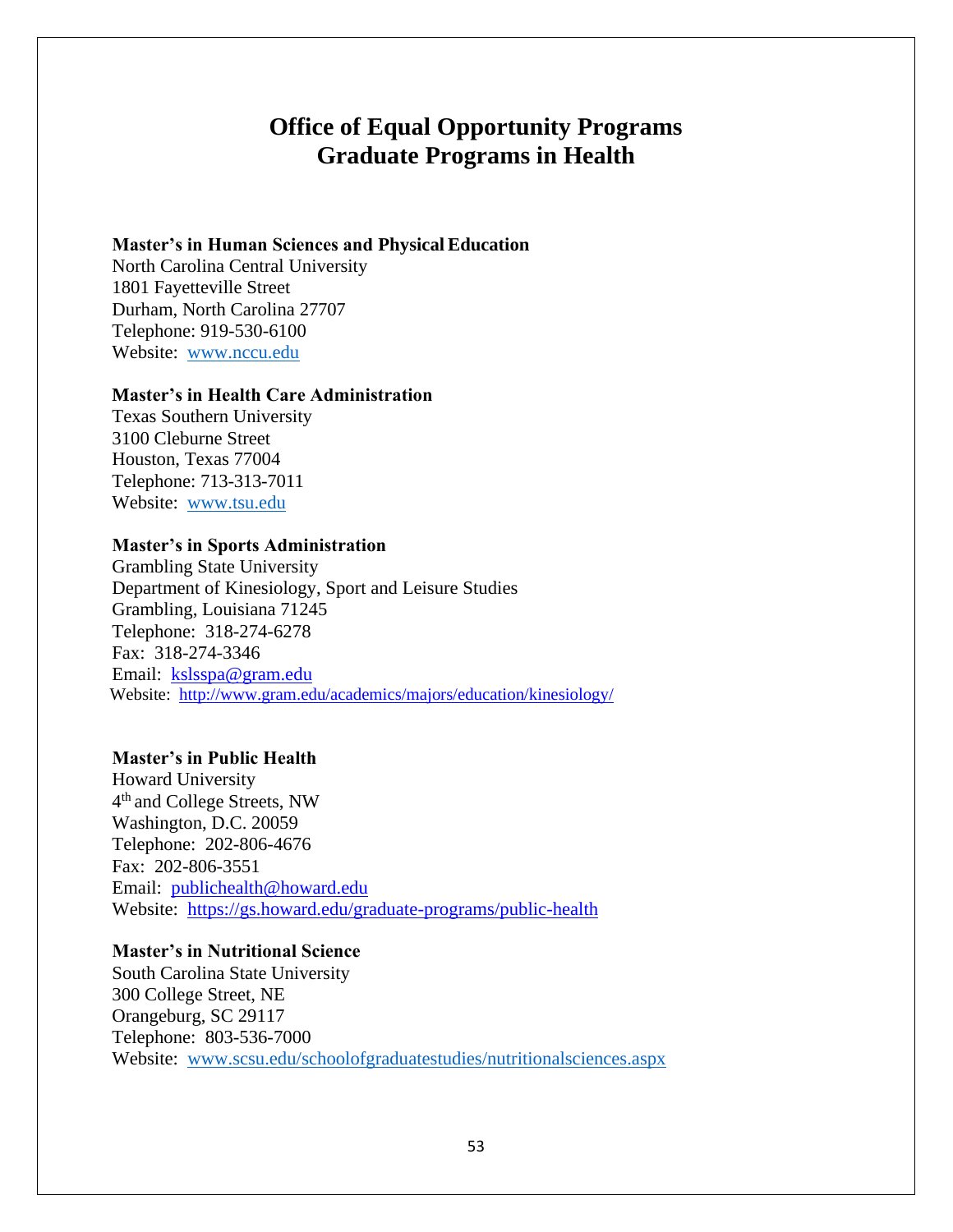# **Office of Equal Opportunity Programs History Recruiting Sources**

### **Association for the Study of Afro-American Life and History**

Howard Center 2225 Georgia Avenue, NW Suite 331 Washington, D.C. 20059 Telephone: 202-238-5910 Website:<https://asalh.org/>

### **American Historical Association**

777  $6<sup>th</sup>$  St., NW,  $11<sup>th</sup>$  Floor Washington, DC 20001 Telephone: 202-544-2422 Fax: 202-544-8307 Email: [info@historians.org](mailto:info@historians.org) Website: [www.historians.org](http://www.historians.org/)

### **National Council for Black Studies**

University of Cincinnati, Africana Studies Department 3514 French Hall West Cincinnati, OH 45221 Telephone: 513-556-0785 Email: [info@ncbsonline.org](mailto:info@ncbsonline.org) Website: [www.ncbsonline.org](http://www.ncbsonline.org/)

### **African Studies Association**

Rutgers University – Livingston Campus 54 Joyce Kilmer Avenue Piscataway, New Jersey 08854-8045 Telephone: 848-445-8173 Fax: 732-445-6637 Website: [www.africanstudies.org](http://www.africanstudies.org/)

#### **Asian Language and Culture**

202 South Thayer Street Suite 6111 Ann Arbor, Michigan 48104-1608 Telephone: 734-764-8286 Fax: 313-747-0157 Email: [um-alc@umich.edu](mailto:um-alc@umich.edu) Website: [www.lsa.umich.edu/asian](http://www.lsa.umich.edu/asian)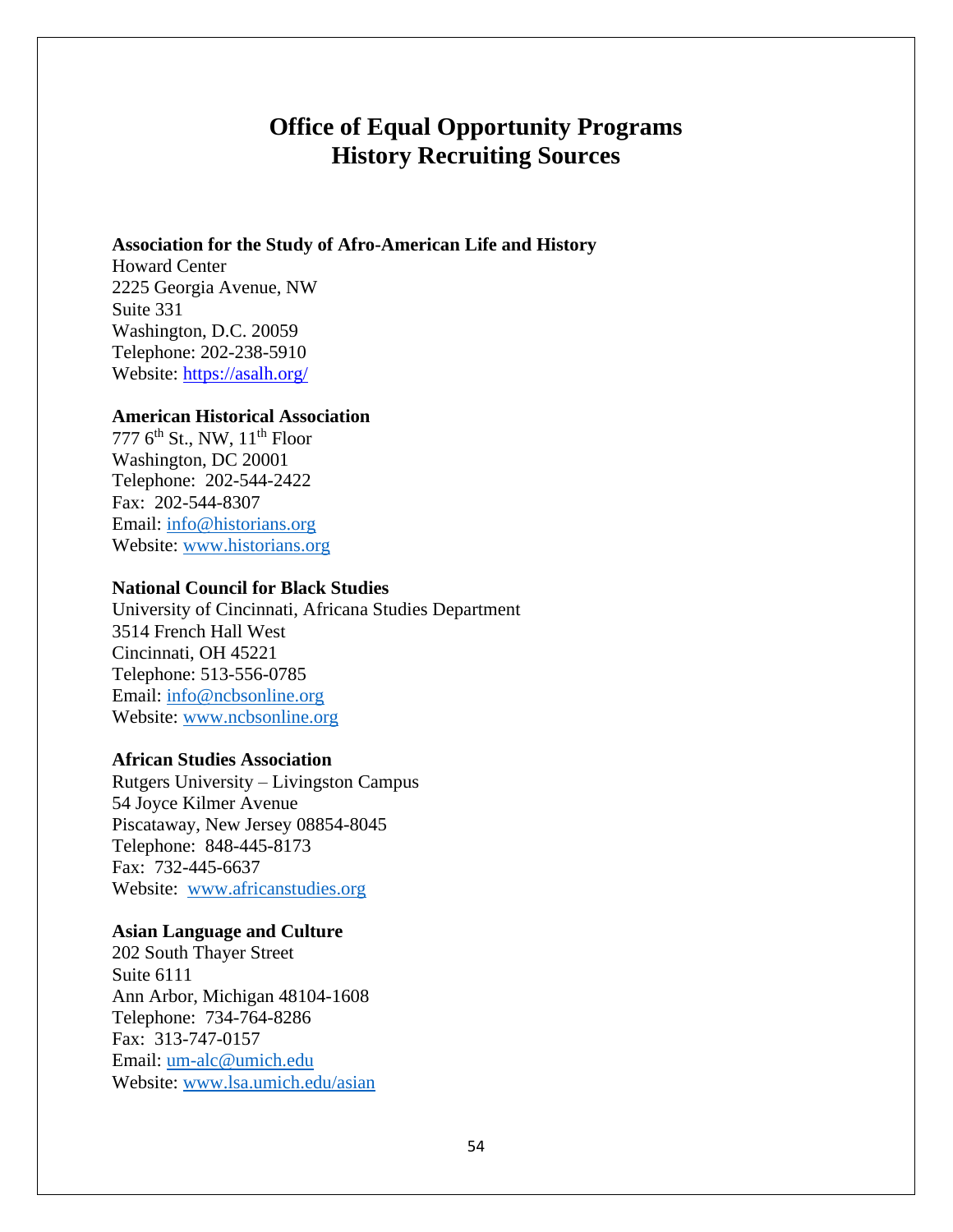# **Office of Equal Opportunity Programs History Recruiting Sources**

## **Department of Afroamerican and African Studies**

Haven Hall, Room 4700 505 S. State Street Ann Arbor, Michigan 48109-1045 Telephone: 734-764-5513 Fax: 734-763-0543 Email: [daas-info@umich.edu](mailto:daas-info@umich.edu) Website: https://lsa.umich.edu/class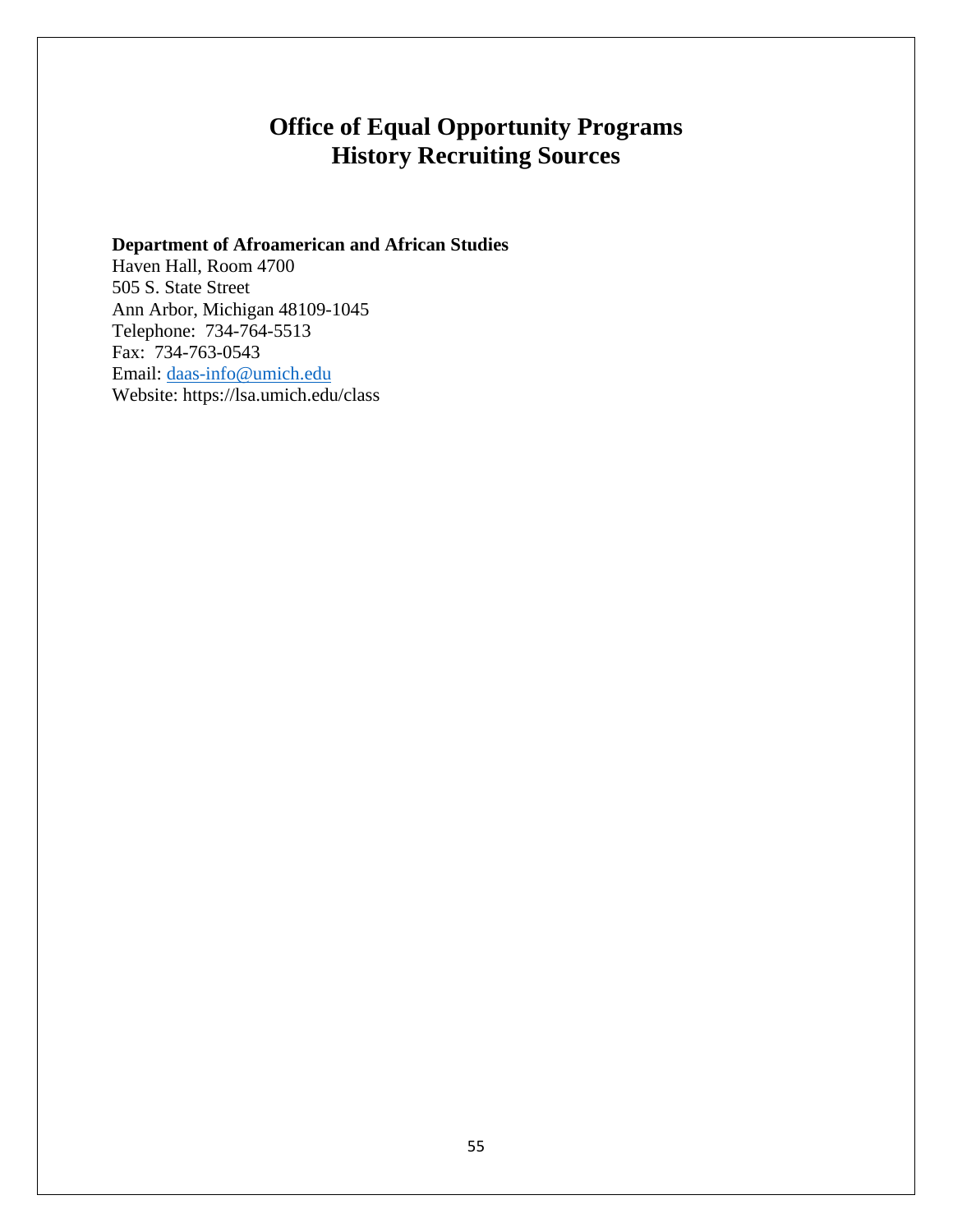# **Office of Equal Opportunity Programs Graduate Programs in History**

### **Master's in History**

Clark Atlanta University 223 James P. Brawley Dr., SW Atlanta, Georgia 30314 Telephone: 404-880-8000 Email: [info@cau.edu](mailto:info@cau.edu) Website: [www.cau.edu/graduatestudies](http://www.cau.edu/graduatestudies)

### **Master's in History**

North Carolina Central University Department of History 204 Edmonds Classroom Bldg. Durham, North Carolina 27707 Telephone: 919-530-6321 Fax: 919-530-5392 Website: [www.nccu.edu](http://www.nccu.edu/)

### **Master's in History** Howard University

4<sup>th</sup> and College Streets, NW Washington, DC 20059 Telephone: 202-806-4676 Fax: 202-986-3551 Website: <https://gs.howard.edu/graduate-programs/history>

#### **Master's in History**

Texas Southern University 3100 Cleburne Street Houston, Texas 77004 Telephone: 713-313-7011 Website: [www.tsu.edu](http://www.tsu.edu/)

#### **Master's in History**

Morgan State University 1700 E. Cold Spring Lane Baltimore, Maryland 21251 Telephone: 443-885-3333 Website: [www.morgan.edu](http://www.morgan.edu/)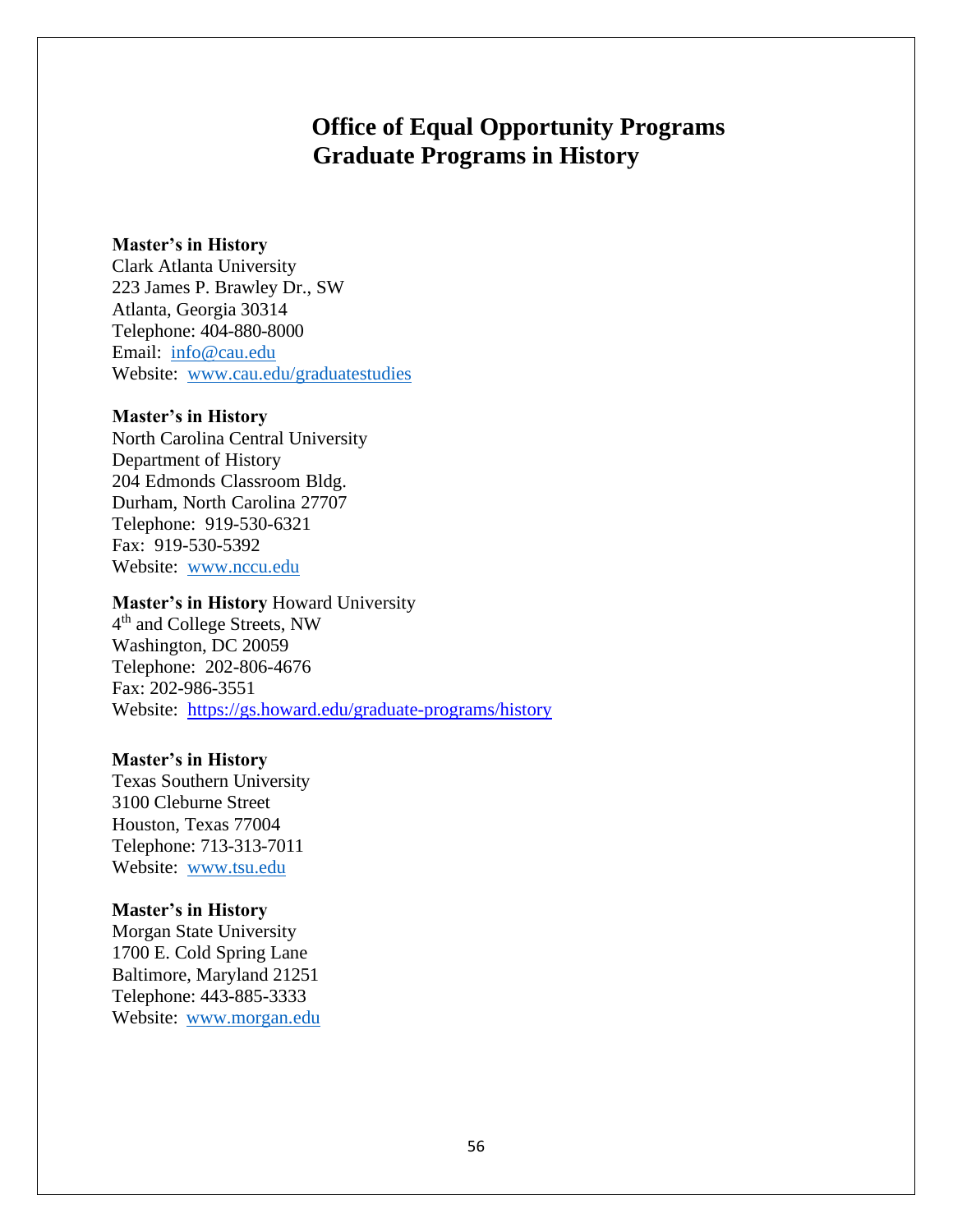## **Office of Equal Opportunity Programs Journalism Recruiting Sources**

### **The Association for Women in Communication**

1717 East Republic Road, Suite A Springfield, Missouri 65804 Telephone: 417-886-8606 Fax: 417-886-3685 Website: [www.womcom.org](http://www.womcom.org/)

### **American Women in Radio and Television**

AWRT National Headquarters 8405 Greensboro Drive, Suite 800 McLean, Virginia 22102 Telephone: 703-506-3290 Fax: 703-506-3266 Email: [info@awrt.org](mailto:info@awrt.org) Website: [www.awrt.org](http://www.awrt.org/)

## **Association for Education in Journalism and Mass Communication**

AEJMC 234 Outlet Pointe Blvd. Columbia, South Carolina 29210-5667 Telephone: 803-798-0271 Fax: 803-772-3509 Website: [www.aejmc.org](http://www.aejmc.org/)

### **American Society of Journalists and Authors**

355 Lexington Avenue, 15th Floor New York, New York 10017-6603 Telephone: 212-997-0947 Email: [asjaoffice@asja.org](mailto:asjaoffice@asja.org) Website: [www.asja.org](http://www.asja.org/)

### **Asian American Journalists Association**

5 Third Street, Suite 1108 San Francisco, California 94103 Telephone: 415-346-2051 Fax: 415-346-6343 Em[ail: national@aaja.org](mailto:national@aaja.org) Website: [www.aaja.org](http://www.aaja.org/)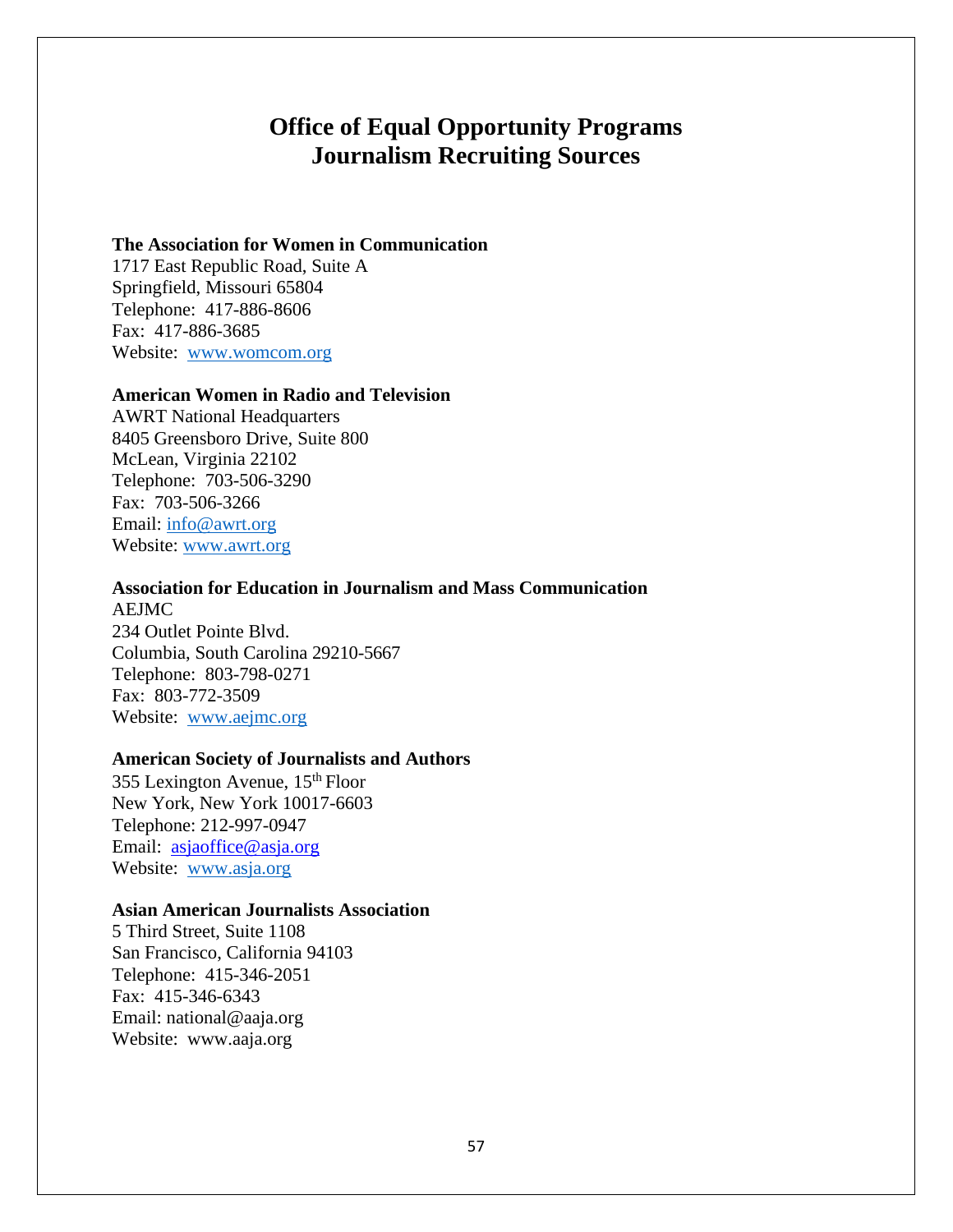# **Office of Equal Opportunity Programs Journalism Recruiting Sources**

## **National Association of Black Journalists**

1100 Knight Hall, Suite 3100 College Park, Maryland 20742 Telephone: 301-405-0248 Fax: 301-314-1714 Website: [www.nabj.org](http://www.nabj.org/)

## **National Association of Hispanic Journalists**

Email: [nahj@nahj.org](mailto:nahj@nahj.org) Website: [www.nahj.org](http://www.nahj.org/)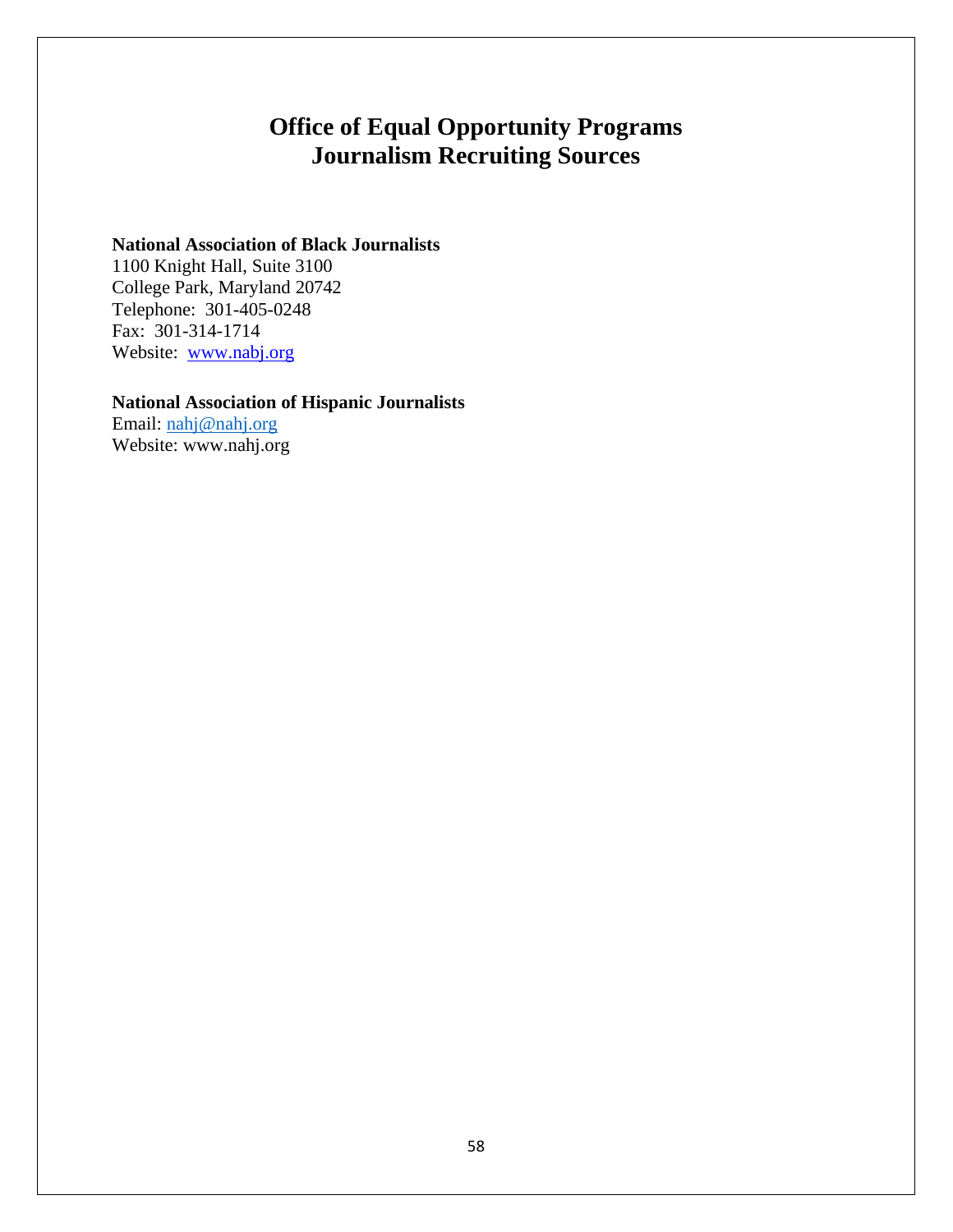## **Office of Equal Opportunity Programs Law Recruiting Sources**

### **Blacks in Government**

3005 Georgia Avenue, NW Washington, D.C. 20001-3807 Telephone: 202-667-3280 Fax: 202-667-3705 Email: [bignational@bignet.org](mailto:bignational@bignet.org) Website: [www.bignet.org](http://www.bignet.org/)

### **National Association of Black Women Attorneys**

1001 Avenue of the Americas,  $11<sup>th</sup>$  Floor New York, New York 10018 Email: [info@abwanewyork.org](mailto:info@abwanewyork.org) Website: [https://abwanewyork.org](https://abwanewyork.org/)

## **The National Black Law Journal**

UCLA School of Law 385 Charles E. Young Drive, East 1242 Law Building Los Angeles, California 90095 Telephone: 310-825-4841 Email: [NBLJ@lawnet.ucla.edu](mailto:NBLJ@lawnet.ucla.edu) Website: [https://law.ucla.edu](https://law.ucla.edu/)

## **South Carolina Bar Association**

950 Taylor Street Columbia, South Carolina 29201 Telephone: 803-799-6653 Website: [www.scbar.org](http://www.scbar.org/)

## **Association of American Law Schools**

1614 20<sup>th</sup> Street NW Washington, D.C. 20009-1001 Telephone: 202-296-8851 Fax: 202-296-8869 Email: [info@aals.org](mailto:info@aals.org) Website: [www.aals.org](http://www.aals.org/)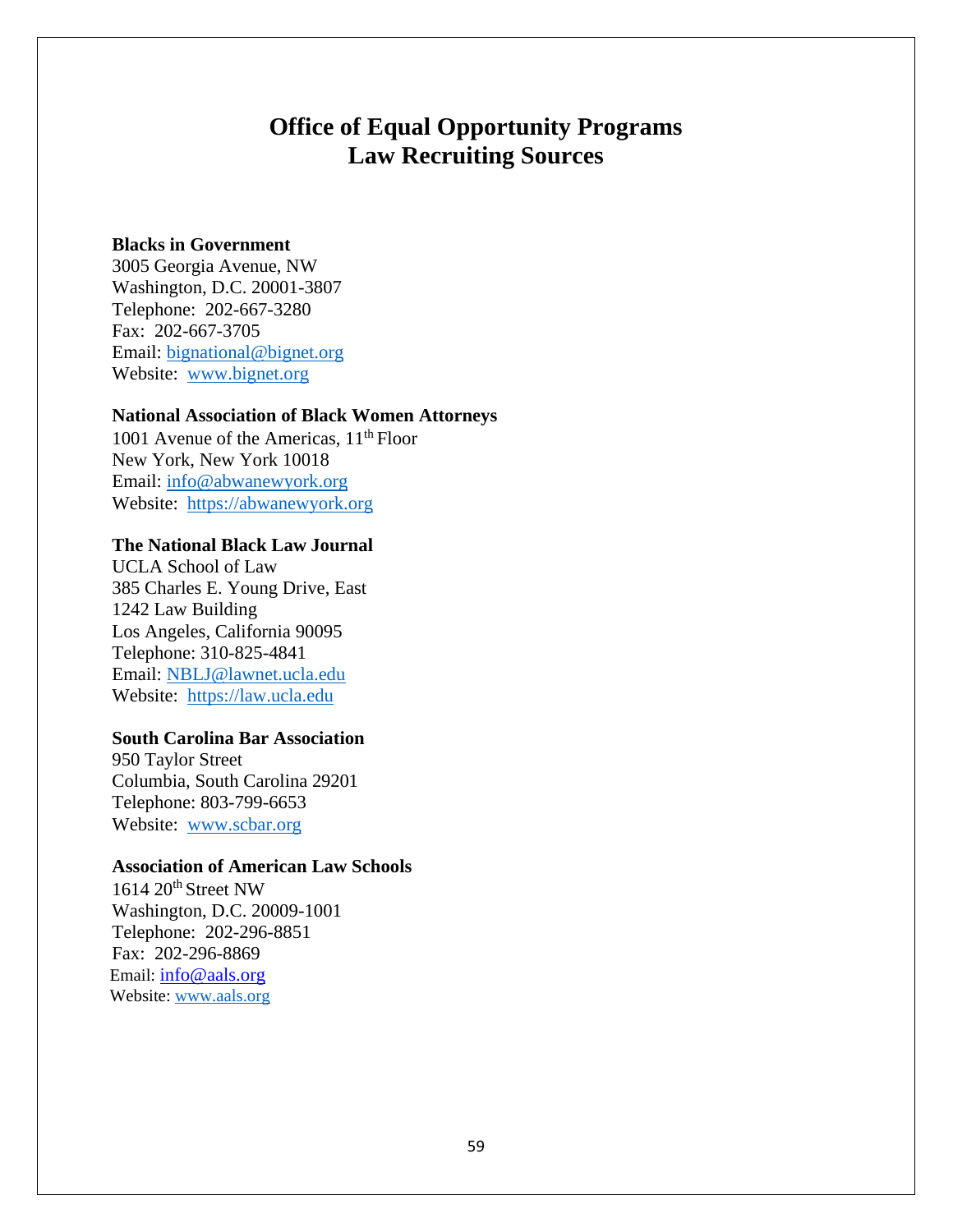# **Office of Equal Opportunity Programs Graduate Programs in Law**

## **Juris Doctor**

Howard University School of Law 2900 Van Ness Street, NW Washington, D.C. 20008 Telephone: 202-806-8000 Website: [www.howard.edu](http://www.howard.edu/)

## **Master's in Law**

North Carolina Central University School of Law Turner Law Building 640 Nelson Street Durham, North Carolina 27707 Telephone: 919-530-6607 Fax: 919-530-6030 Website: [www.nccu.edu/law](http://www.nccu.edu/law)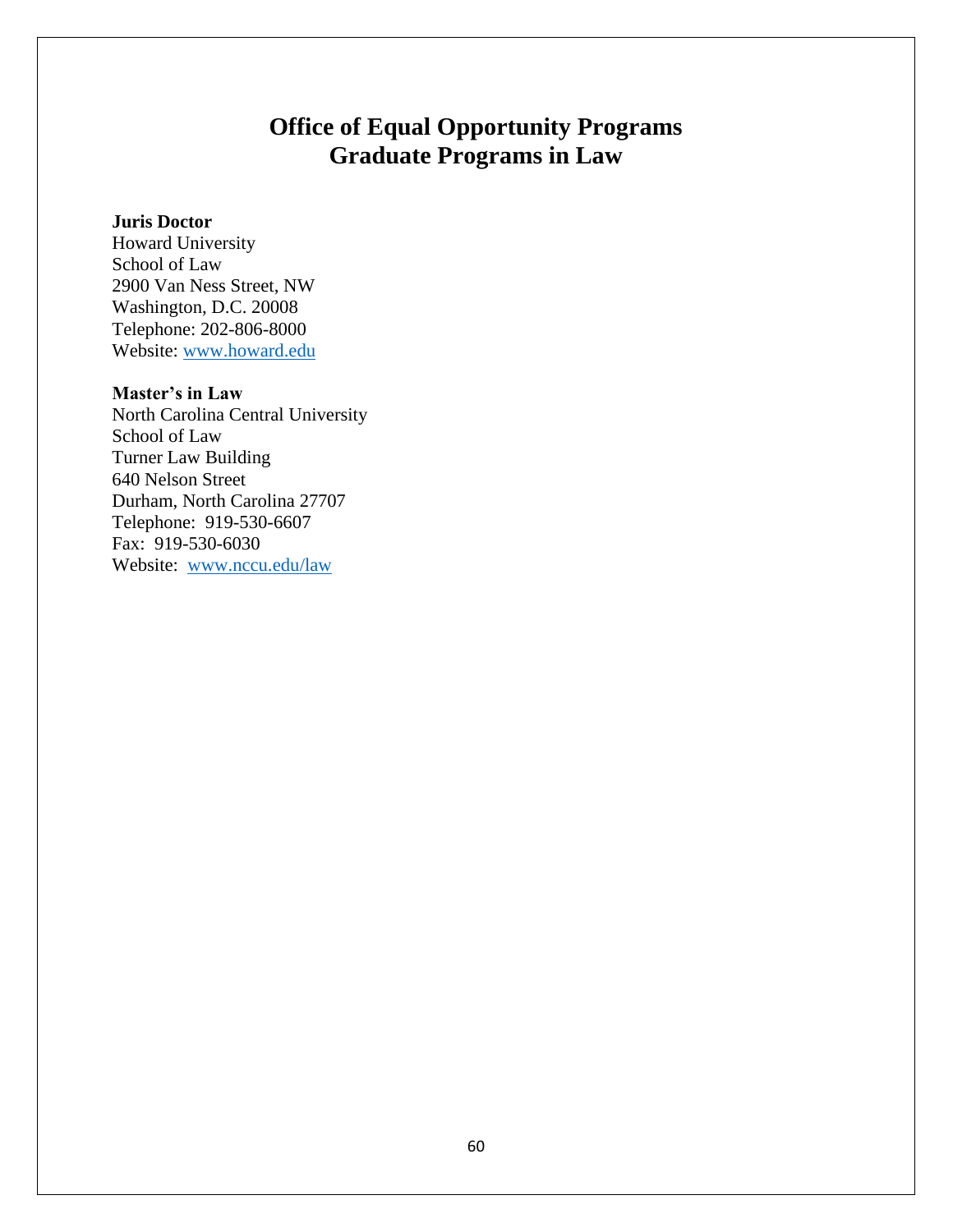# **Office of Equal Opportunity Programs Media Arts Recruiting Sources**

## **National Association of Black Journalists**

1100 Knight Hall, Suite 3100 College Park, Maryland 20742 Telephone: 301-405-0248 Fax: 301-314-1714 Website: [www.nabi.org](http://www.nabi.org/)

### **American Women in Radio and Television**

AWRT National Headquarters 8405 Greensboro Drive, Suite 800 McLean, Virginia 22102 Telephone: 703-506-3290 Fax: 703-506-3266 Email: [info@awrt.org](mailto:info@awrt.org) Website: [www.awrt.org](http://www.awrt.org/)

### **The Association for Women in Communication**

1717 East Republic Road, Suite A Springfield, Missouri 65804 Telephone: 417-886-8606 Fax: 417-886-3685 Website: [www.womcom.org](http://www.womcom.org/)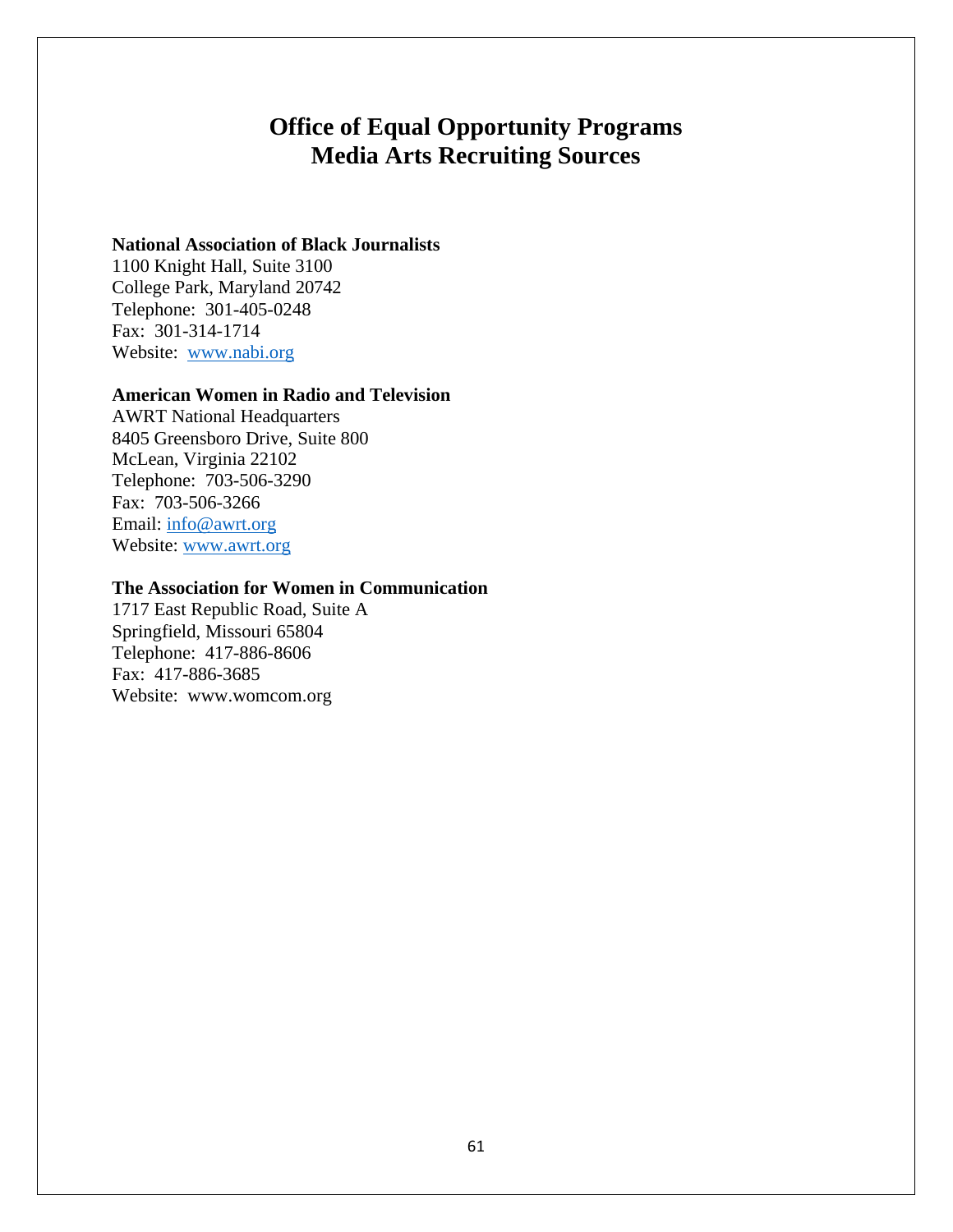## **Office of Equal Opportunity Programs Medicine Recruiting Sources**

## **National Medical Association**

8403 Colesville Road, Suite 820 Silver Spring, Maryland 20910 Telephone: 202-347-1895 Website: [www.nmanet.org](http://www.nmanet.org/)

### **National Hispanic Medical Association**

1920 L Street NW, Suite 725 Washington, D.C. 20036 Telephone: 202-628-5895 Fax: 202-628-5898 Email: [nhma@nhmamd.org](mailto:nhma@nhmamd.org) Website: [www.nhmamd.org](http://www.nhmamd.org/)

### **American Association of Immunologists, Inc.**

1451 Rockville Pike, Suite 650 Rockville, Maryland 20852 Telephone: 301-634-7178 Fax: 301-634-7887 Email: [infoaa@aai.org](mailto:infoaa@aai.org) Website: [www.aai.org](http://www.aai.org/)

### **American Medical Women's Association**

1100 E. Woodfield Road Suite 350 Schaumburg, Illinois 60173 Telephone: 847-517-2801 Fax: 847-517-7229 Email: [associatedirector@amwa-doc.org](mailto:associatedirector@amwa-doc.org) Website: [www.amwa-doc.org](http://www.amwa-doc.org/)

## **American Society of Pharmacology and Experimental Therapeutics**

ASPET Inquiries 9650 Rockville Pike Bethesda, Maryland 20814-3995 Telephone: 301-634-7060 Fax: 301-634-7061 Email: [info@aspet.org](mailto:info@aspet.org) Website: [www.aspet.org](http://www.aspet.org/)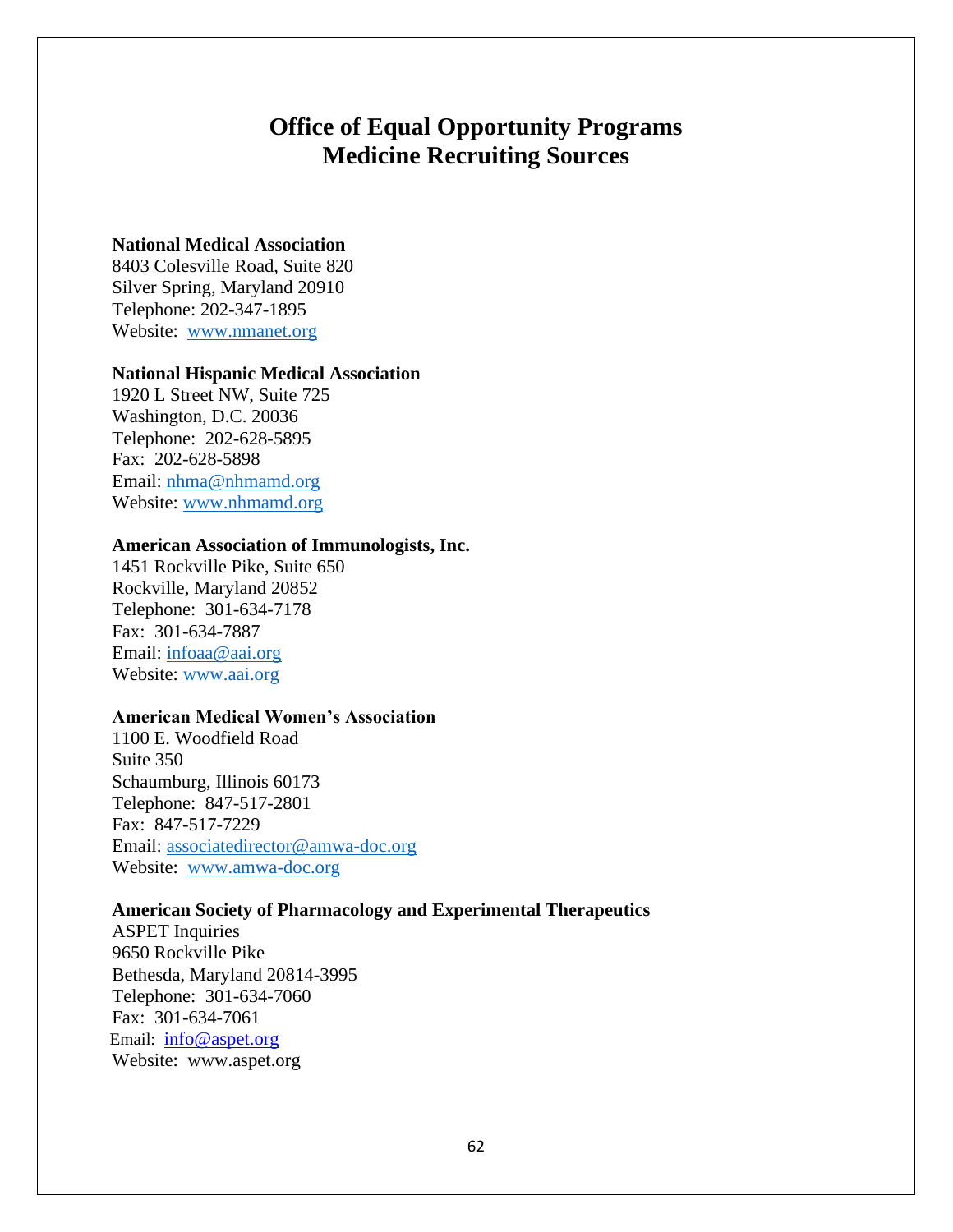## **Office of Equal Opportunity Programs Medicine Recruiting Sources**

## **American Society for Microbiology**

1752 N Street NW Washington, D.C. 20036 Telephone: 202-737-3600 Email: [service@asmusa.org](mailto:service@asmusa.org) Website: [www.asm.org](http://www.asm.org/)

## **The American Physiological Society**

 6120 Executive Blvd., Ste 600 Rockville, MD 20852-4911 Telephone: 301-634-7164 Fax: 301-634-7241 Website: [www.the-aps.org](http://www.the-aps.org/)

## **American Psychiatric Association**

 800 Maine Ave., SW, Ste 900 Washington, DC 20024 Telephone: 202-559-3900 Email: [apa@psych.org](mailto:apa@psych.org) Website: [www.psychiatry.org](http://www.psychiatry.org/)

## **Journal of the American Medical Association**

Telephone: 800-262-2350 Website: [www.jamanetwork](http://www.jamanetwork/)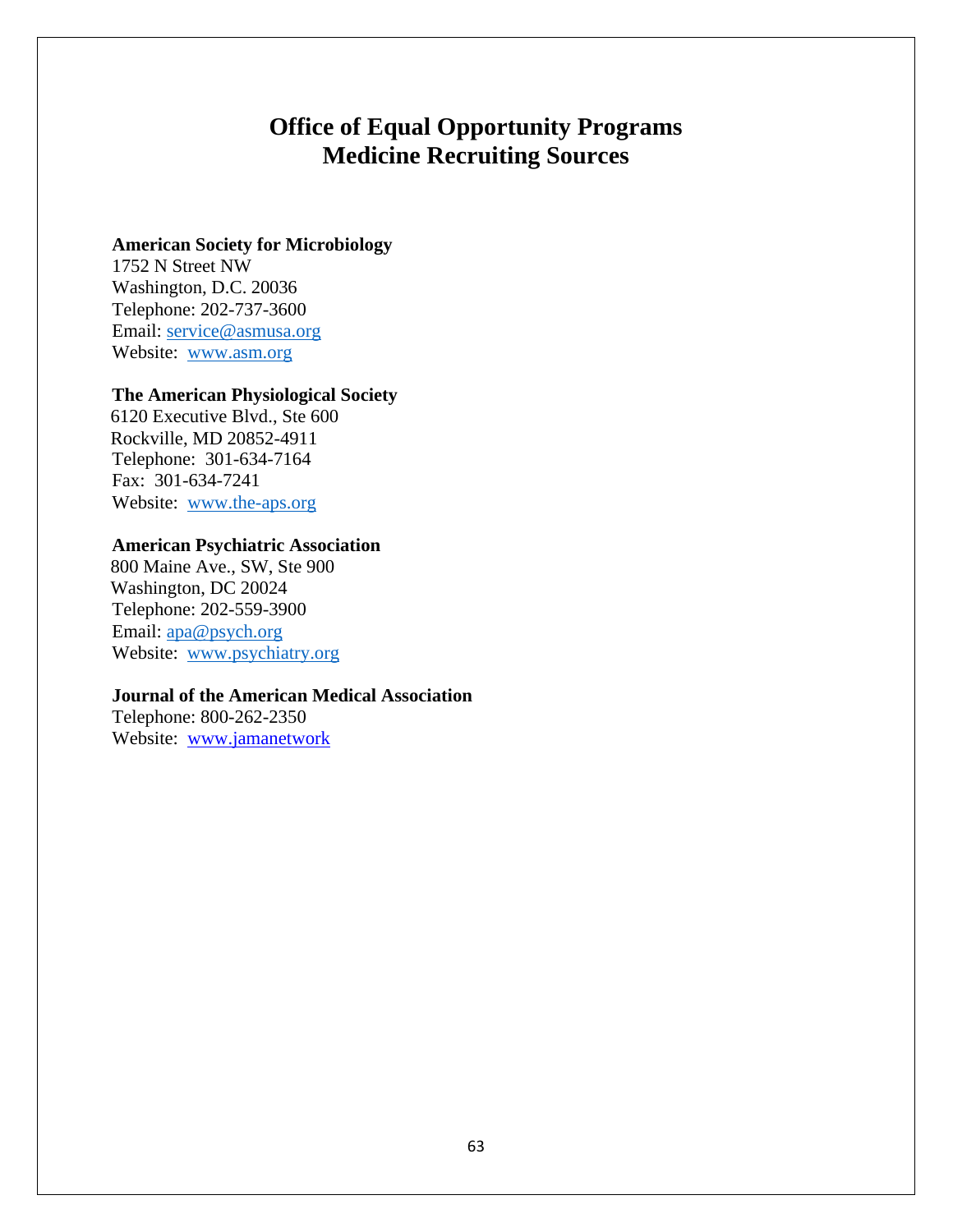# **Office of Equal Opportunity Programs Graduate Programs in Medicine**

## **Doctor of Medicine**

Howard University College of Medicine 520 W Street, NW Washington, D.C. 20059 Telephone: 202-806-5677 Fax: 202-806-7934 Website: [https://medicine.howard.edu](https://medicine.howard.edu/)

### **Doctor of Medicine**

Meharry Medical College School of Medicine 1005 Dr. D.B. Todd, Jr. Blvd. Nashville, Tennessee 37208 Telephone: 615-327-6204 Fax: 615-327-6568 Website: [www.mmc.edu](http://www.mmc.edu/)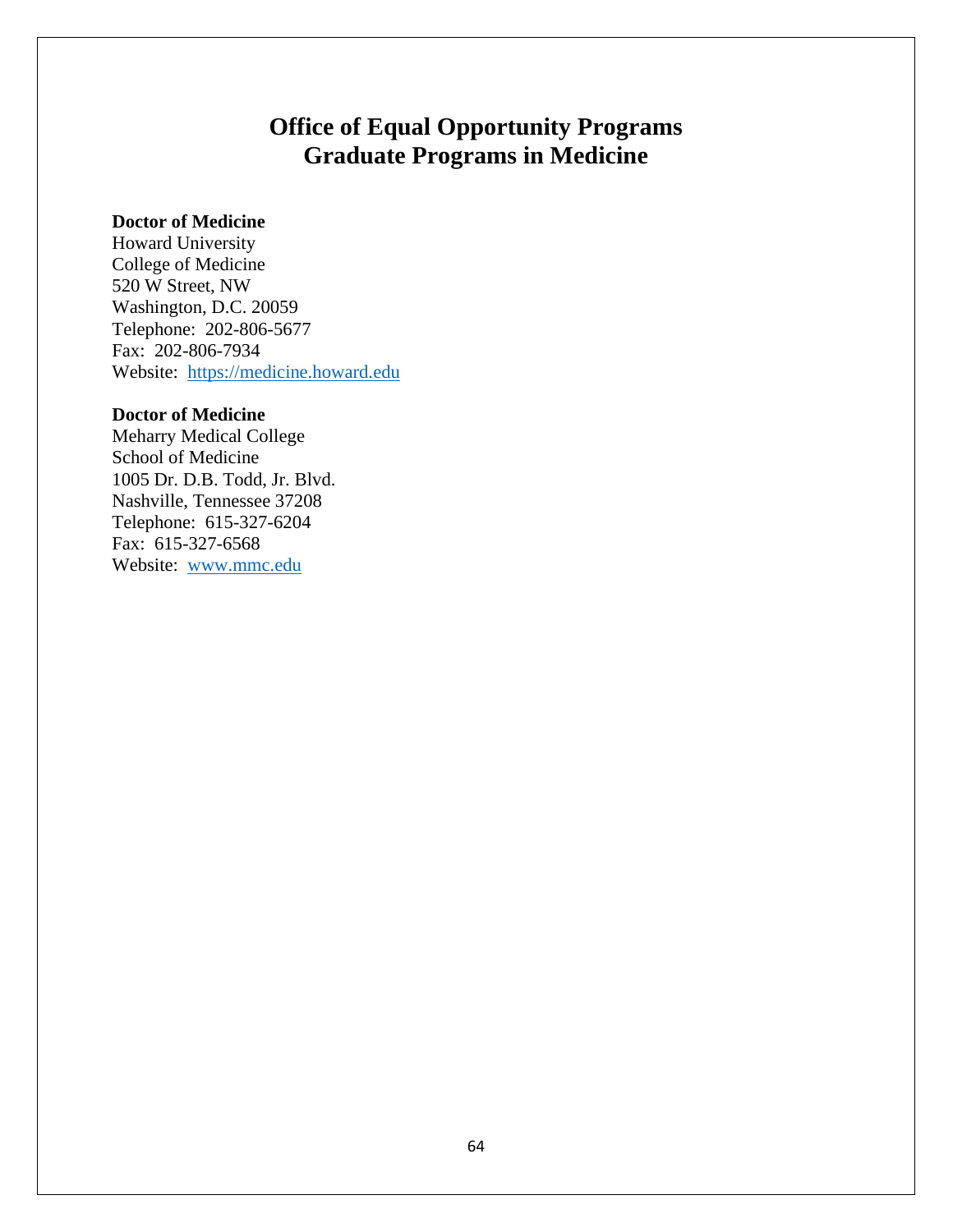# **Office of Equal Opportunity Programs Museum Recruiting Sources**

## **Society of American Archivists**

17 North State Street Suite 1425 Chicago, Illinois 60602-4061 Telephone: 312-606-0722 Fax: 312-606-0728 Website: www2.archivists.org

## **Society of Georgia Archivists**

P.O. Box 688 Decatur, Georgia 30031 Telephone: 404-894-4579 Email: [president@soga.org](mailto:president@soga.org) Website: [www.soga.org](http://www.soga.org/)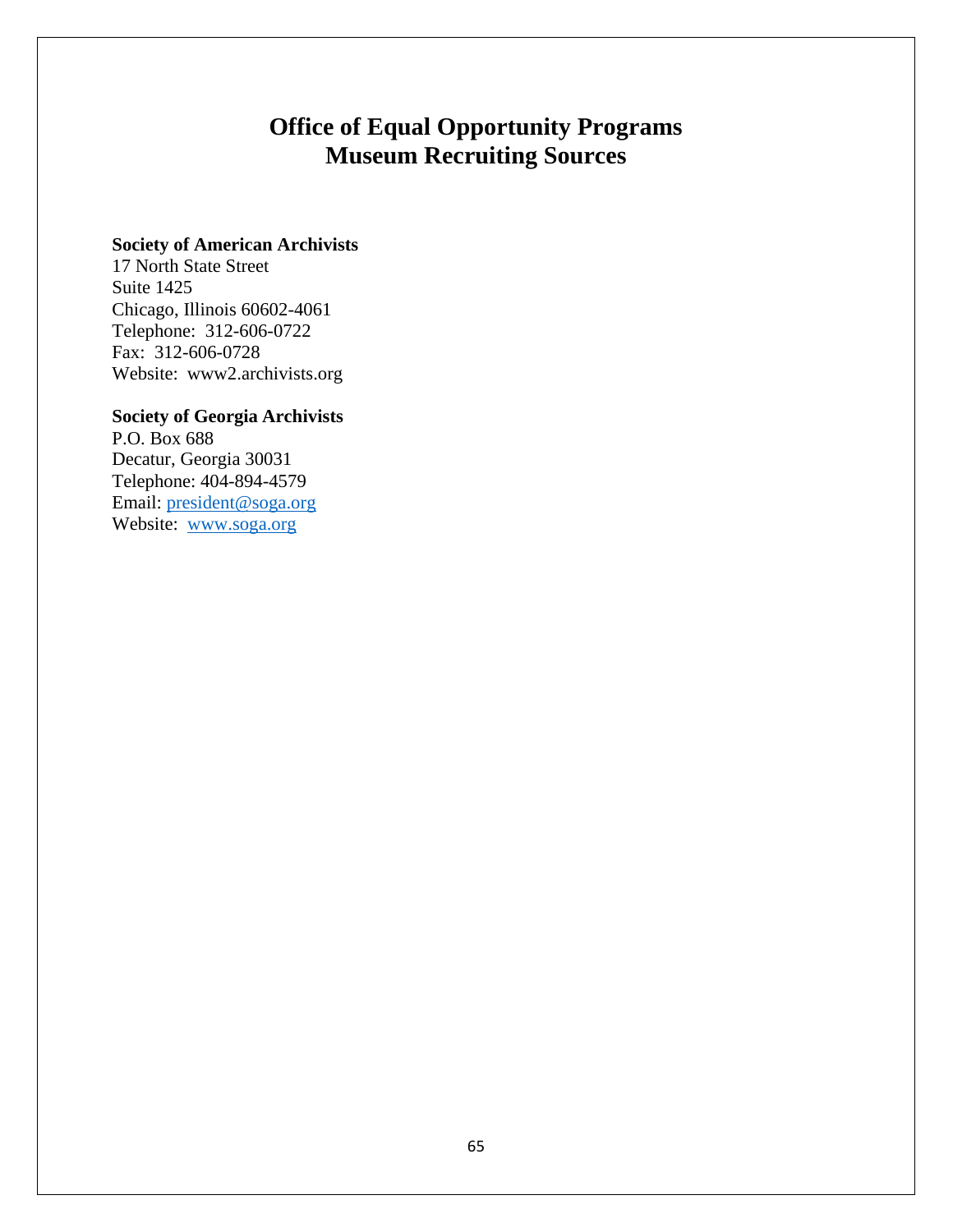# **Office of Equal Opportunity Programs Music Recruiting Sources**

## **The College Music Society**

312 East Pine Street Missoula, Montana 59802 Telephone: 406-721-9616 Fax: 406-721-9419 Email: [cms@music.org](mailto:cms@music.org) Website: [www.music.org](http://www.music.org/)

### **Center for Black Music Research**

Columbia College Chicago 600 South Michigan Avenue Chicago, Illinois 60605-1996 Telephone: 312-369-7559 Fax: 312-369-8029 Email: [cbmrref@colum.edu](mailto:cbmrref@colum.edu) Website: [www.colum.edu](http://www.colum.edu/)

## **Association of Black Women in Higher Education**

Attn: Valerie Dorsey Allen P.O. Box 27396 Philadelphia, Pennsylvania 19118 Website: [www.abwhe.org](http://www.abwhe.org/)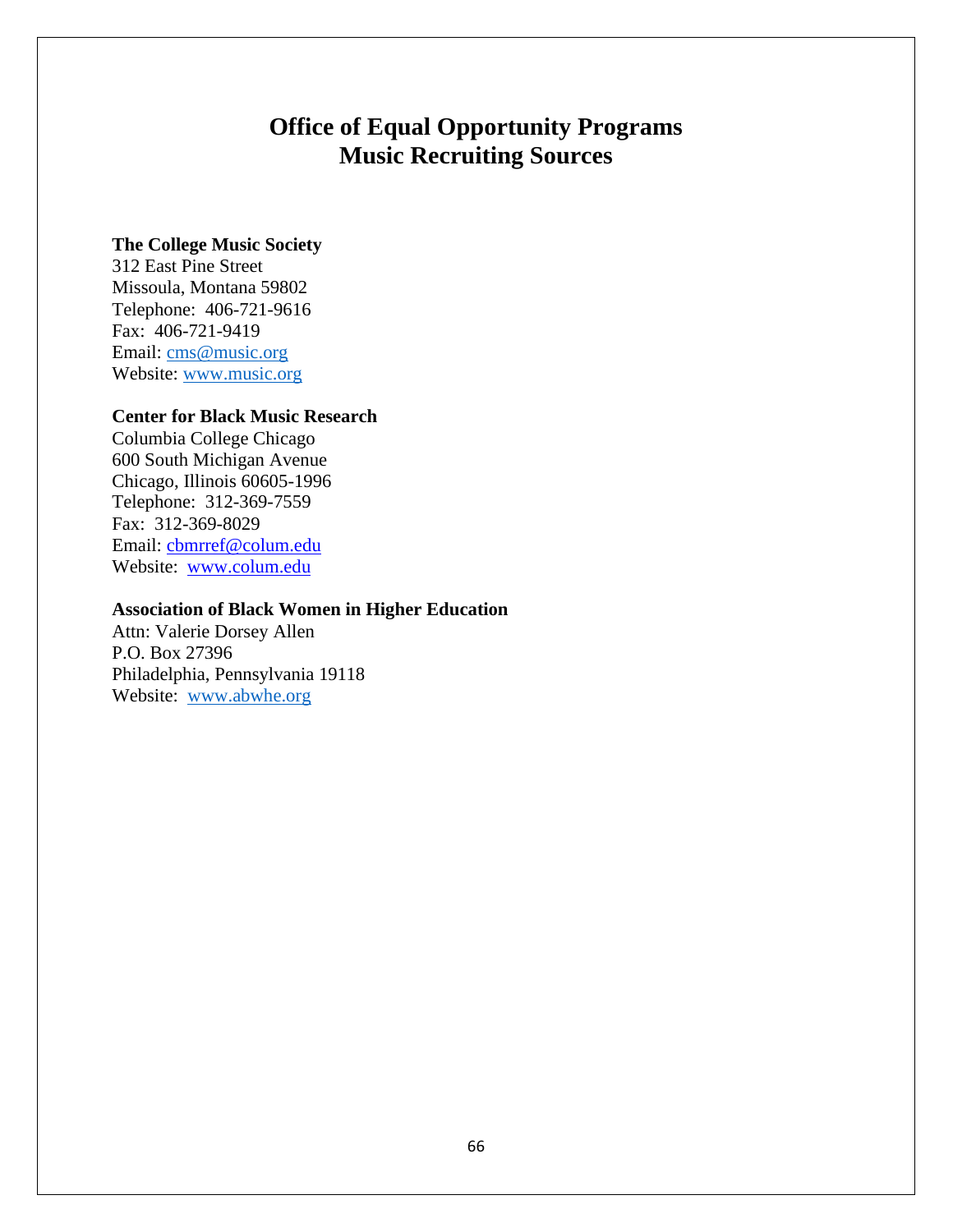# **Office of Equal Opportunity Programs Graduate Programs in Music**

## **Master's in Music**

Howard University Department of Music 2455 Sixth Street, NW Washington, D.C. 20059 Telephone: 202-806-7082 Website:<http://music.coas.howard.edu/academics/graduate/index.html>

## **Master's in Music**

Morgan State University 1700 E Cold Spring Lane Baltimore, Maryland 21251 Telephone: 443-885-3333 Website: [www.morgan.edu](http://www.morgan.edu/)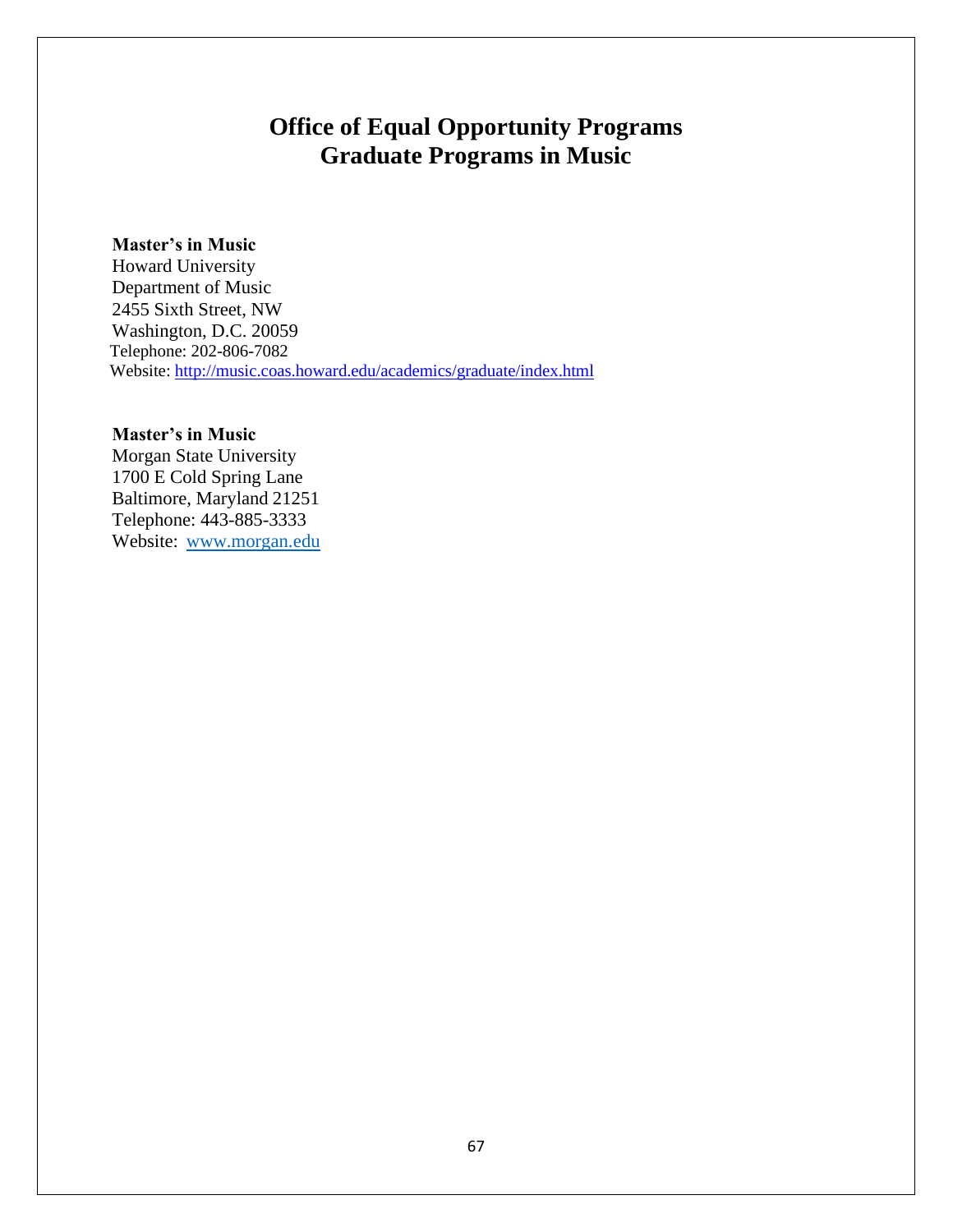## **Office of Equal Opportunity Programs Nursing Recruiting Sources**

### **National Black Nurses Association, Inc.**

8630 Fenton Street, Ste. 910 Silver Spring, Maryland 20910 Telephone: 301-589-3223 Fax: 301-589-3223 Email: [info@nbna.org](mailto:info@nbna.org) Website: [www.nbna.org](http://www.nbna.org/)

#### **National Association of Health Services Executives**

NAHSE National Office 1050 Connecticut Avenue, NW, 5<sup>th</sup> Floor Washington, D.C. 20036 Telephone: 202-772-1030 Fax: 202-772-1072 Email: [nahsehq@nahse.org](mailto:nahsehq@nahse.org) Website: [www.nahse.org](http://www.nahse.org/)

## **American Nurses Association**

8515 Georgia Avenue Suite 400 Silver Spring, Maryland 20910 Telephone: 800-284-2378 Fax: 301-628-5001 Email: [customerservice@ana.org](mailto:customerservice@ana.org) Website: [www.nursingworld.org](http://www.nursingworld.org/)

### **National League for Nursing**

2600 Virginia Avenue, NW, Eighth Floor Washington, D.C. 20037 Telephone: 800-669-1656 Website: [www.nln.org](http://www.nln.org/)

### **American Medical Women's Association**

1100 E. Woodfield Road, Suite 350 Schaumburg, Illinois 60173 Telephone: 847-517-2801 Fax: 847-517-7229 Email: [associatedirector@amwa-doc.org](mailto:associatedirector@amwa-doc.org) Website: [www.amwa-doc.org](http://www.amwa-doc.org/)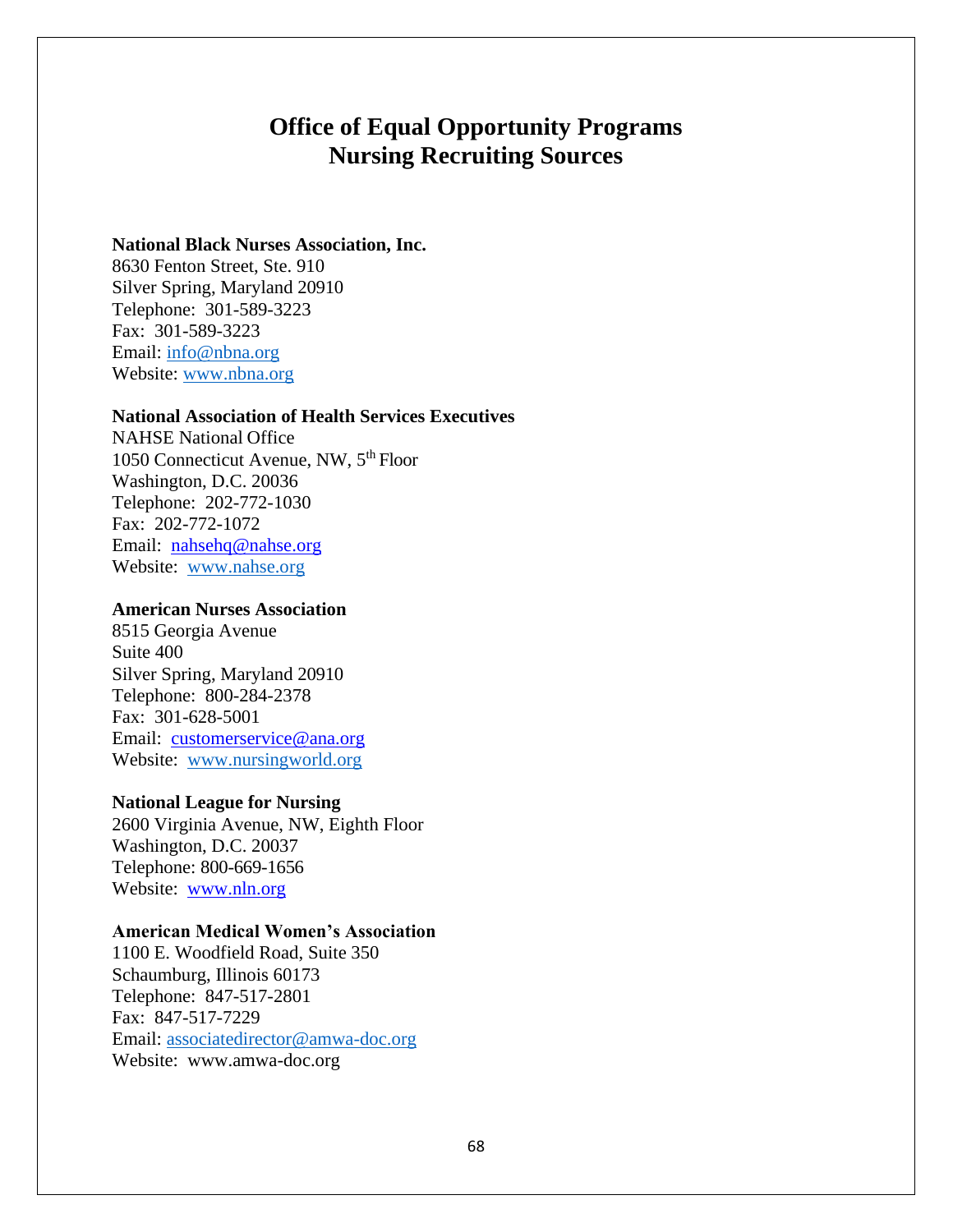# **Office of Equal Opportunity Programs Nursing Recruiting Sources**

## **Southern Nursing Research Society**

4400 College Blvd., Ste. 220 Overland Park, KS 66211 Telephone: 303-327-7548 Email: info@snrs.org Website: [www.snrs.org](http://www.snrs.org/)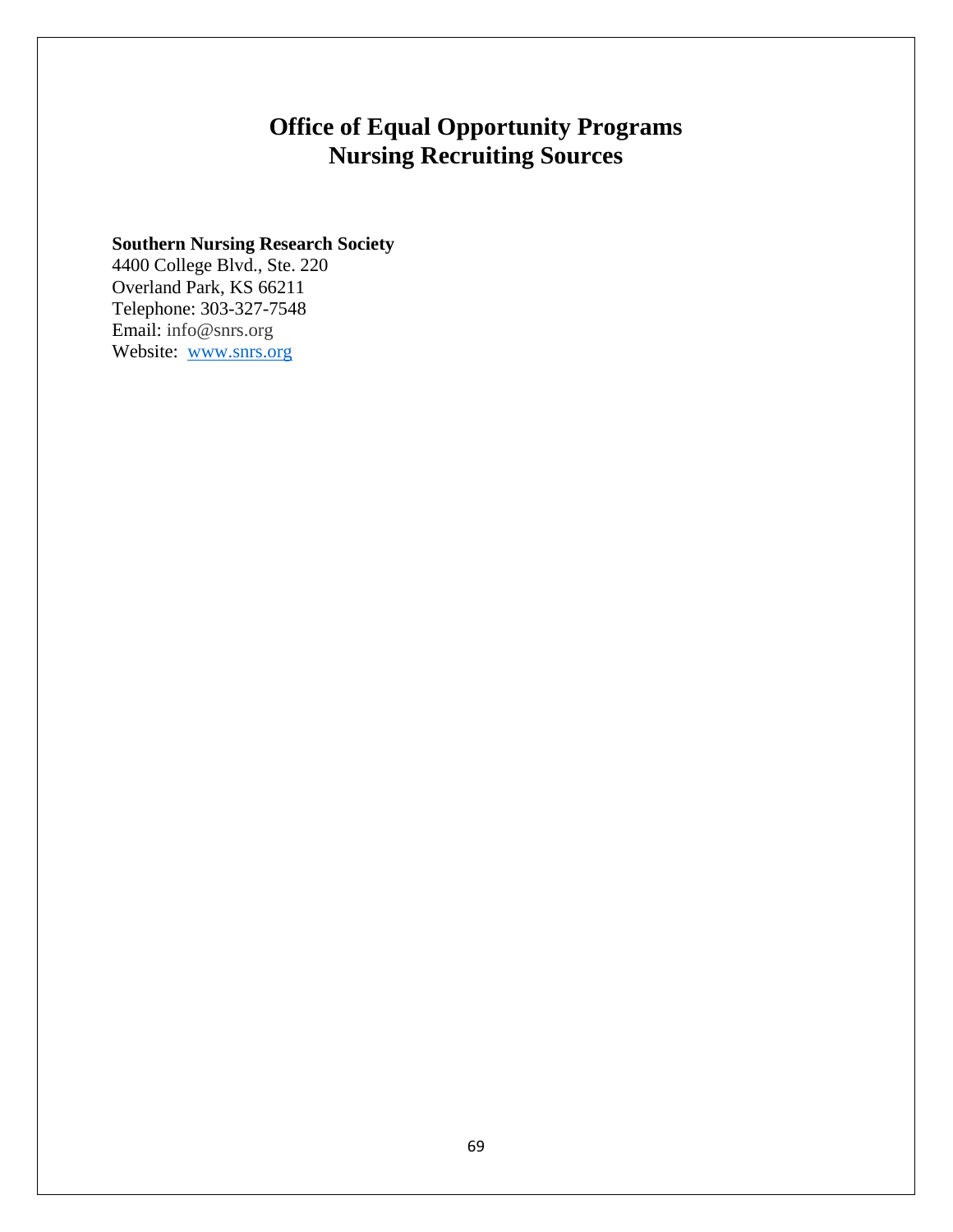# **Office of Equal Opportunity Programs Pharmacy Recruiting Sources**

## **National Community Pharmacists Association**

NPhA 630 N. Washington Street, Suite 202 Naperville, Illinois 60563 Telephone: 630-961-2200 Fax: 630-961-2202 Email: [info@nhpa.com](mailto:info@nhpa.com) Website: [www.ncpanet.org](http://www.ncpanet.org/)

## **American Pharmacists Association**

APhA 2215 Constitution Avenue, NW Washington, D.C. 20037 Telephone: 202-628-4410 Fax: 202-783-2351 Website: [www.aphanet.org](http://www.aphanet.org/)

## **Association for Women in Science**

1667 K Street, NW, Suite 800 Washington, D.C. 20006 Telephone: 202-588-8175 Email: [awis@awis.org](mailto:awis@awis.org) Website: [www.awis.org](http://www.awis.org/)

## **SLACK, Inc.**

6900 Grove Road Thorofare, New Jersey 08086 Telephone: 856-848-1000 or 800-257-8290 Email: [editor@slcackinc.com](mailto:editor@slcackinc.com) Website: [www.slackinc.com](http://www.slackinc.com/)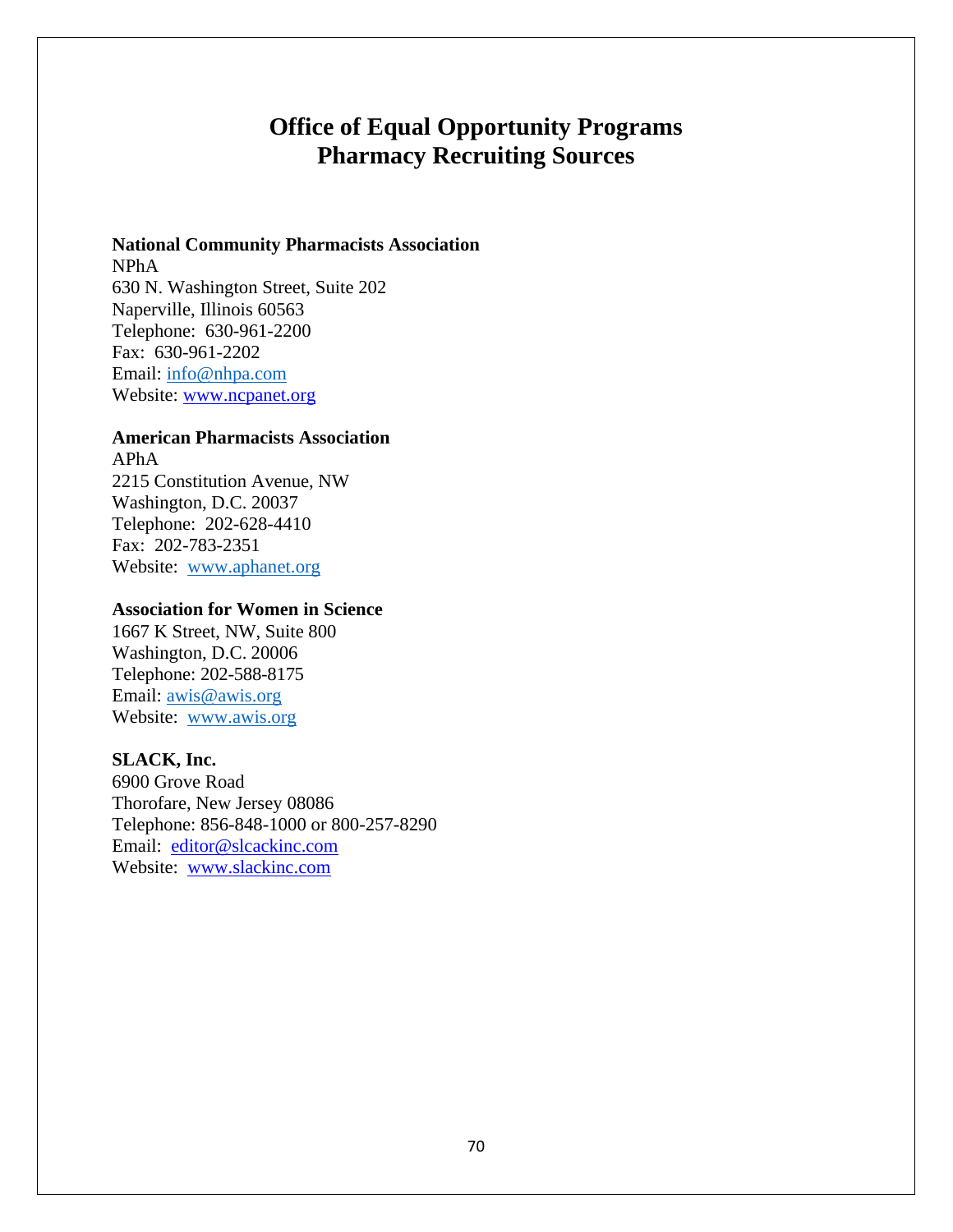# **Office of Equal Opportunity Programs Graduate Programs in Pharmacy**

## **Master's and Doctorate in Pharmacology**

Howard University 4<sup>th</sup> and College Streets, NW Washington, D.C. 20059 Telephone: 202-806-4676 Fax: 202-986-3551 Website: [www.howard.edu](http://www.howard.edu/)

## **Doctorate in Pharmacology**

Meharry Medical College 1005 Dr. D.B. Todd Jr. Blvd. Nashville, Tennessee 37208-3501 Telephone: 615-327-6000 Website: [www.mmc.edu](http://www.mmc.edu/)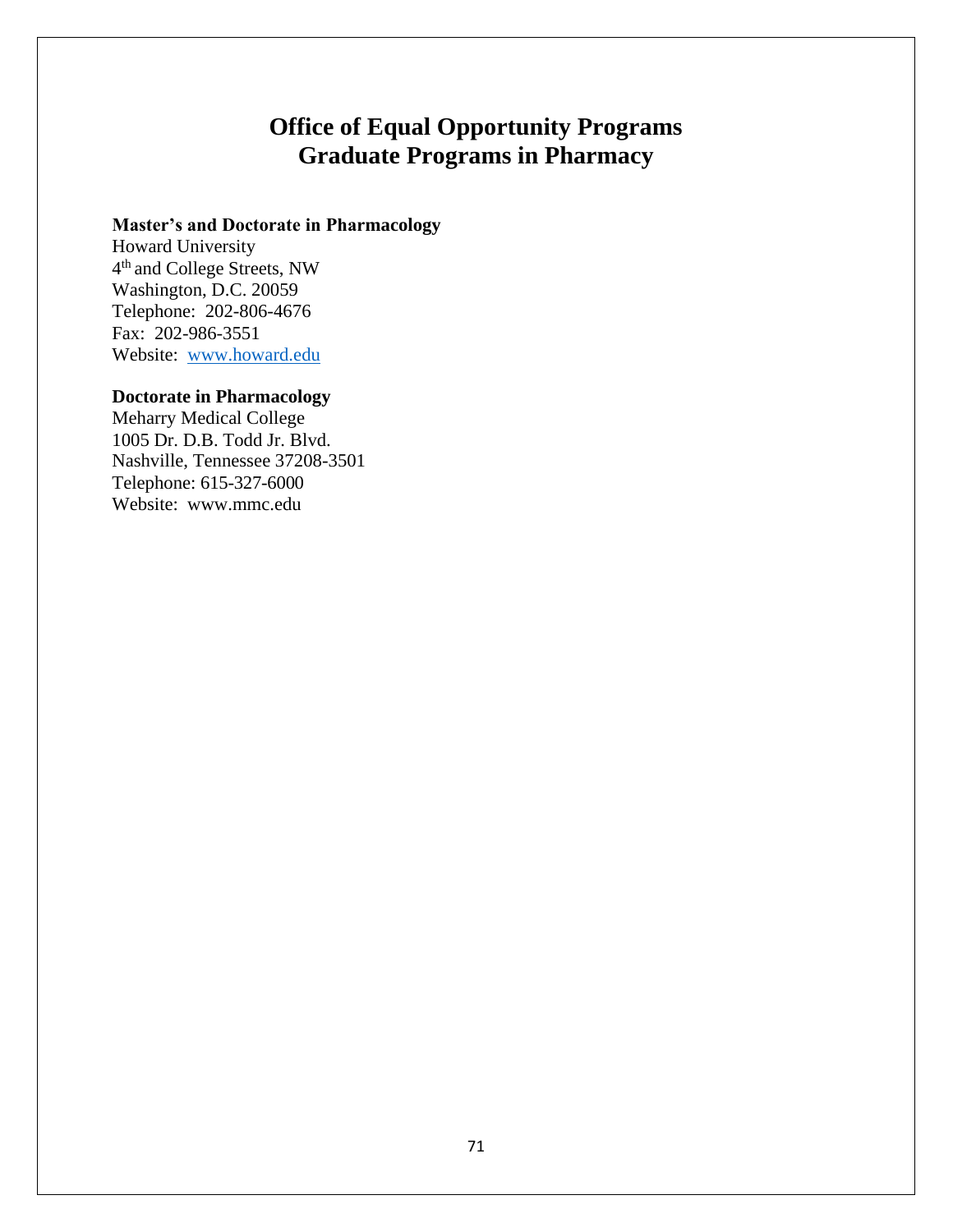# **Office of Equal Opportunity Programs Philosophy Recruiting Sources**

## **The American Philosophical Association**

University of Delaware 31 Amstel Avenue Newark, Delaware 19716-4797 Telephone: 302-831-1112 Fax: 302-831-1112 Email: [info@apaonline.org](mailto:info@apaonline.org) Website: [www.apaonline.org](http://www.apaonline.org/)

## **Association of Black Women in Higher Education**

Attn: Valerie Dorsey Allen P.O. Box 27396 Philadelphia, Pennsylvania 19118 Website: [www.abwhe.org](http://www.abwhe.org/)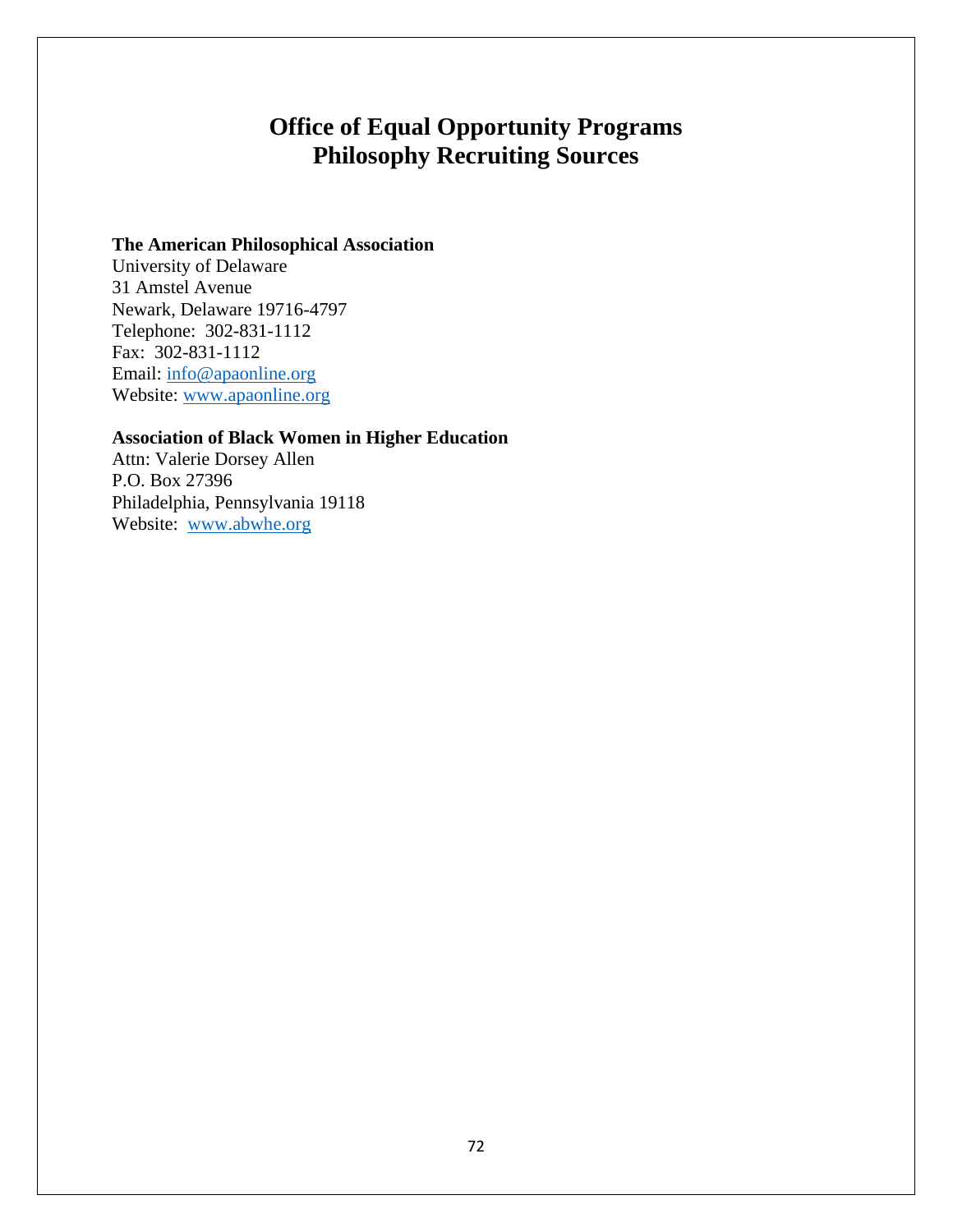# **Office of Equal Opportunity Programs Graduate Programs in Philosophy**

# **Master's in Philosophy**

Howard University Locke Hall Room 226 2441 6<sup>th</sup> St., NW Washington, DC 20059 Website: [www.philosophy.howard.edu](http://www.philosophy.howard.edu/) Telephone: 202-806-6811 Fax: 202-518-3347 Website: [www.howard.edu/philosophy](http://www.howard.edu/philosophy)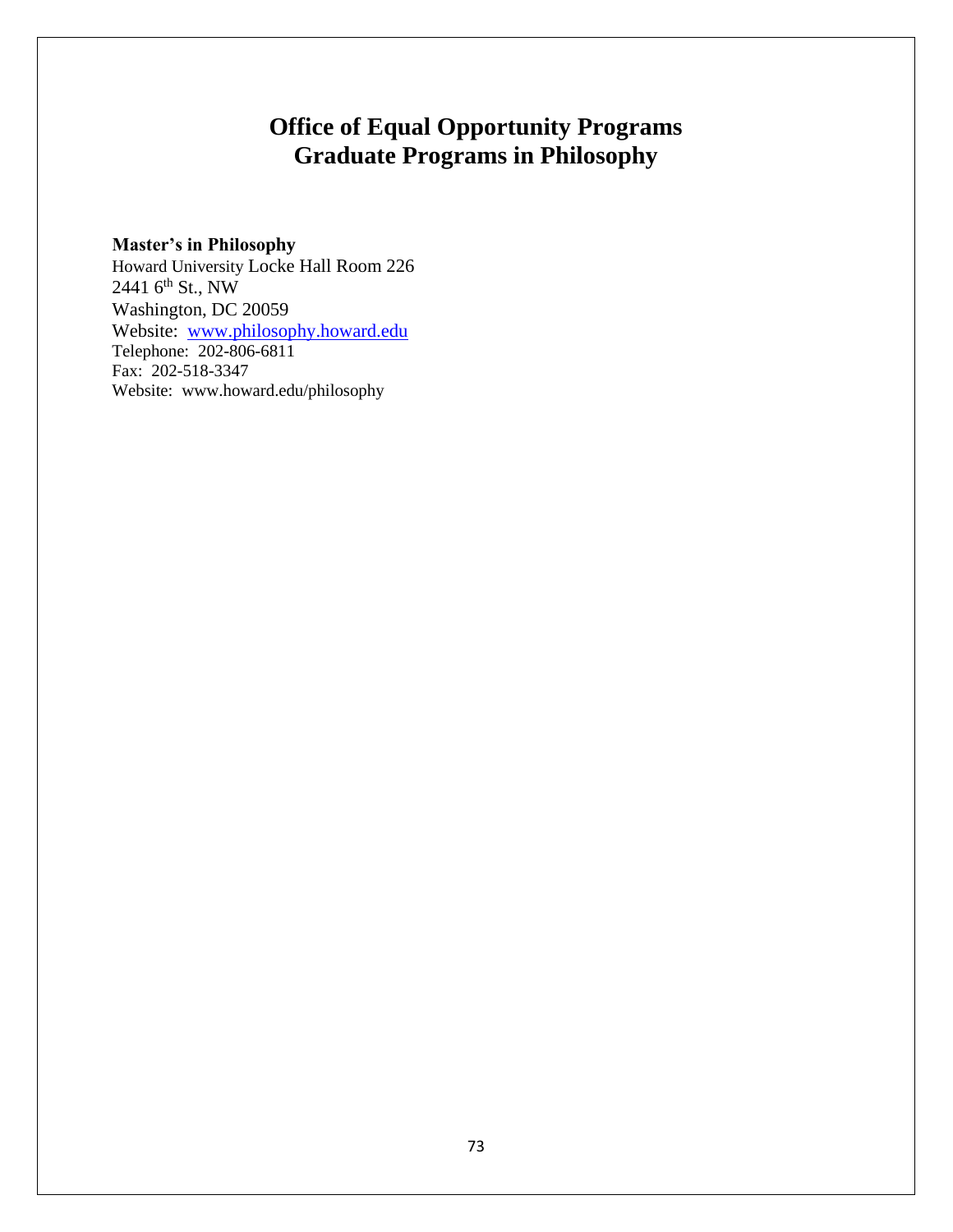# **Office of Equal Opportunity Programs Physics Recruiting Sources**

### **American Association of Blacks in Energy**

1625 K Street, NW, Suite 405 Washington, D.C. 20006 Telephone: 202-371-9530 Fax: 202-371-9218 Email: [info@aabe.org](mailto:info@aabe.org) Website: [www.aabe.org](http://www.aabe.org/)

### **American Physics Society**

1 Physics Ellipse College Park, Maryland 20740-3844 Telephone: 301-209-3200 Website: [www.aps.org](http://www.aps.org/)

### **Association for Women in Science**

1667 K Street, NW, Suite 800 Washington, D.C. 20006 Telephone: 202-588-8175 Email: [awis@awis.org](mailto:awis@awis.org) Website: [www.awis.org](http://www.awis.org/)

### **Association of Black Women in Higher Education**

Attn: Valerie Dorsey Allen P.O. Box 27396 Philadelphia, Pennsylvania 19118 Website: [www.abwhe.org](http://www.abwhe.org/)

### **American Association of Physics Teachers**

1 Physics Ellipse College Park, Maryland 20740-3845 Telephone: 301-209-3311 Fax: 301-209-0845 Email: [webmaster@aapt.org](mailto:webmaster@aapt.org) Website: [www.aapt.org](http://www.aapt.org/)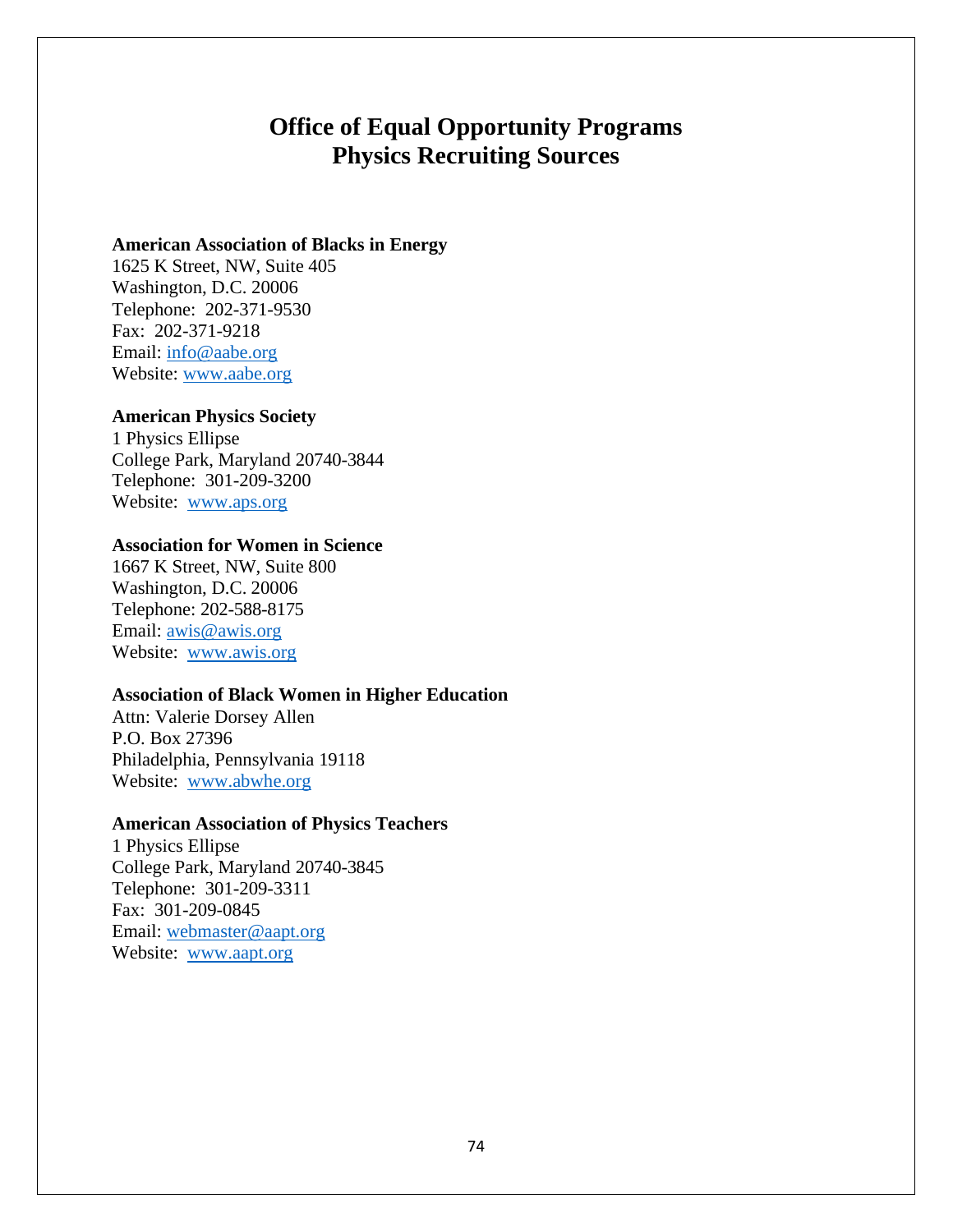# **Office of Equal Opportunity Programs Psychology Recruiting Sources**

### **Association of Black Psychologists**

7119 Allentown Road, Suite 203 Ft. Washington, Maryland 20744 Telephone: 301-449-3082 Fax: 301-449-3084 Email: [abpsi@abpsi.org](mailto:abpsi@abpsi.org) Website: [www.abpsi.org](http://www.abpsi.org/)

### **American Psychological Association**

750 1st Street, NE Washington, D.C. 20002-4242 Telephone: 202-336-5500 Email: [customerservice@apa.org](mailto:customerservice@apa.org) Website: [www.apa.org](http://www.apa.org/)

## **National Black Child Development Institute**

8455 Colesville Road Suite 910 Silver Spring, Maryland 20910 Telephone: 800-556-2234 Email: [moreinfo@nbci.org](mailto:moreinfo@nbci.org) Website: [www.nbcdi.org](http://www.nbcdi.org/)

## **Association of Women in Higher Education**

Telephone: 800-835-6770 Website: [www.wihe.com](http://www.wihe.com/)

# **Association for the Advancement of Behavioral Therapy**

 $305$  Seventh Avenue,  $16<sup>th</sup>$  Floor New York, New York 10001 Telephone: 212-647-1890 Fax: 212-647-1865 Email: [tchilders@abct.org](mailto:tchilders@abct.org) Website: [www.abct.org](http://www.abct.org/)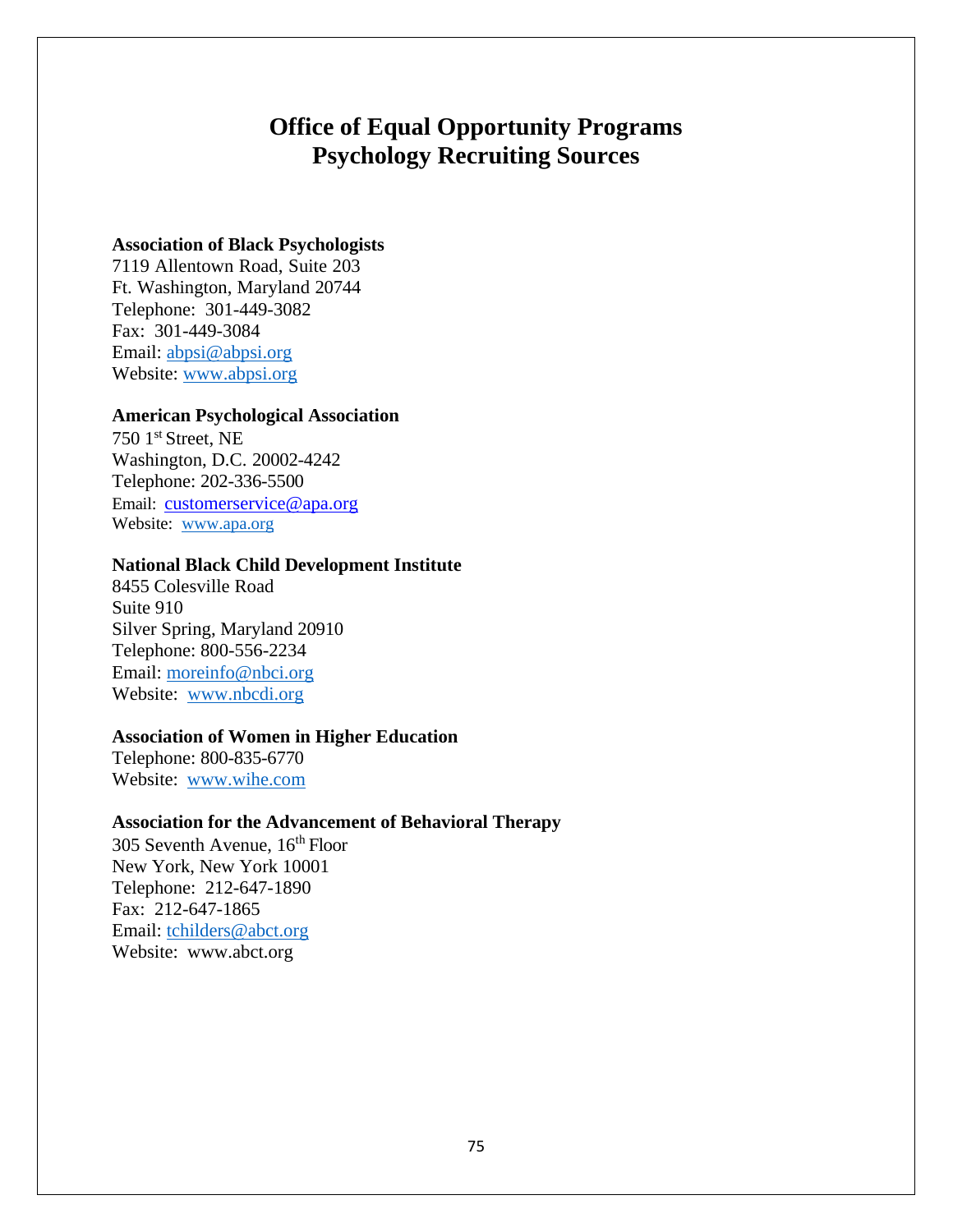# **Office of Equal Opportunity Programs Graduate Programs in Psychology**

### **Master's in Psychology**

Fisk University 1000  $17<sup>th</sup>$  Avenue, N Nashville, Tennessee 37208 Telephone: 615-329-8500 Email: [webmaster@fisk.edu](mailto:webmaster@fisk.edu) Website: [www.fisk.edu](http://www.fisk.edu/)

#### **Master's in Psychology**

North Carolina Central University NC Central University College of Behavioral and Social Sciences 214 Taylor Education Building Durham, NC 27707 Telephone: 919-530-5165 Fax: 919-530-7530 Website: [www.nccu.edu](http://www.nccu.edu/)

### **Master's in Psychology**

Virginia State University College of Natural Health and Health Sciences 1 Hayden Dr. Virginia State University, VA 23806 Telephone: 804-524-1162 Website: <http://www.cnhs.vsu.edu/departments/psychology/index.php>

### **Doctorate in Psychology**

Howard University Room N-179, CB Powell Building 525 Bryant Street, NW Washington, D.C. 20059 Telephone: 202-806-6805 Fax: 202-806-4873 Website: <http://coas.howard.edu/psychology>

### **Master's in Psychology**

Texas Southern University College of Liberal Arts and Behavioral Sciences 3100 Cleburne Street Houston, Texas 77004 Telephone: 713-313-7421 Website: [www.tsu.edU](http://www.tsu.edu/)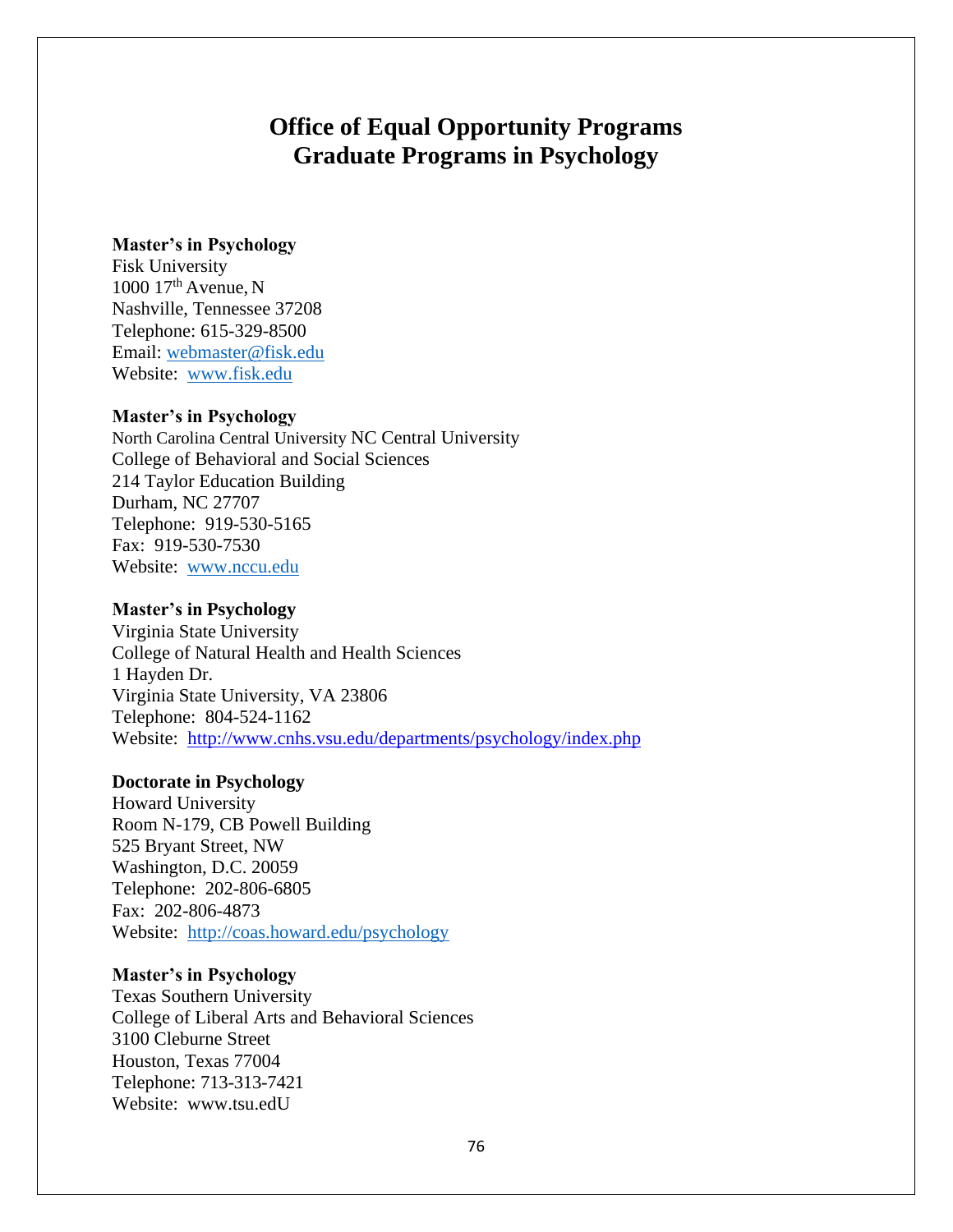# **Office of Equal Opportunity Programs Religious Studies Recruiting Sources**

# **American Academy of Religion**

825 Houston Mill Road NE, Ste. 300 Atlanta, Georgia 30329-4205 Telephone: 404-727-3049 Fax: 404-727-7959 Website: [www.aarweb.org](http://www.aarweb.org/)

# **Association of Black Women in Higher Education**

Attn: Valerie Dorsey Allen P.O. Box 27396 Philadelphia, P.A. 19118 Website: [www.abwhe.org](http://www.abwhe.org/)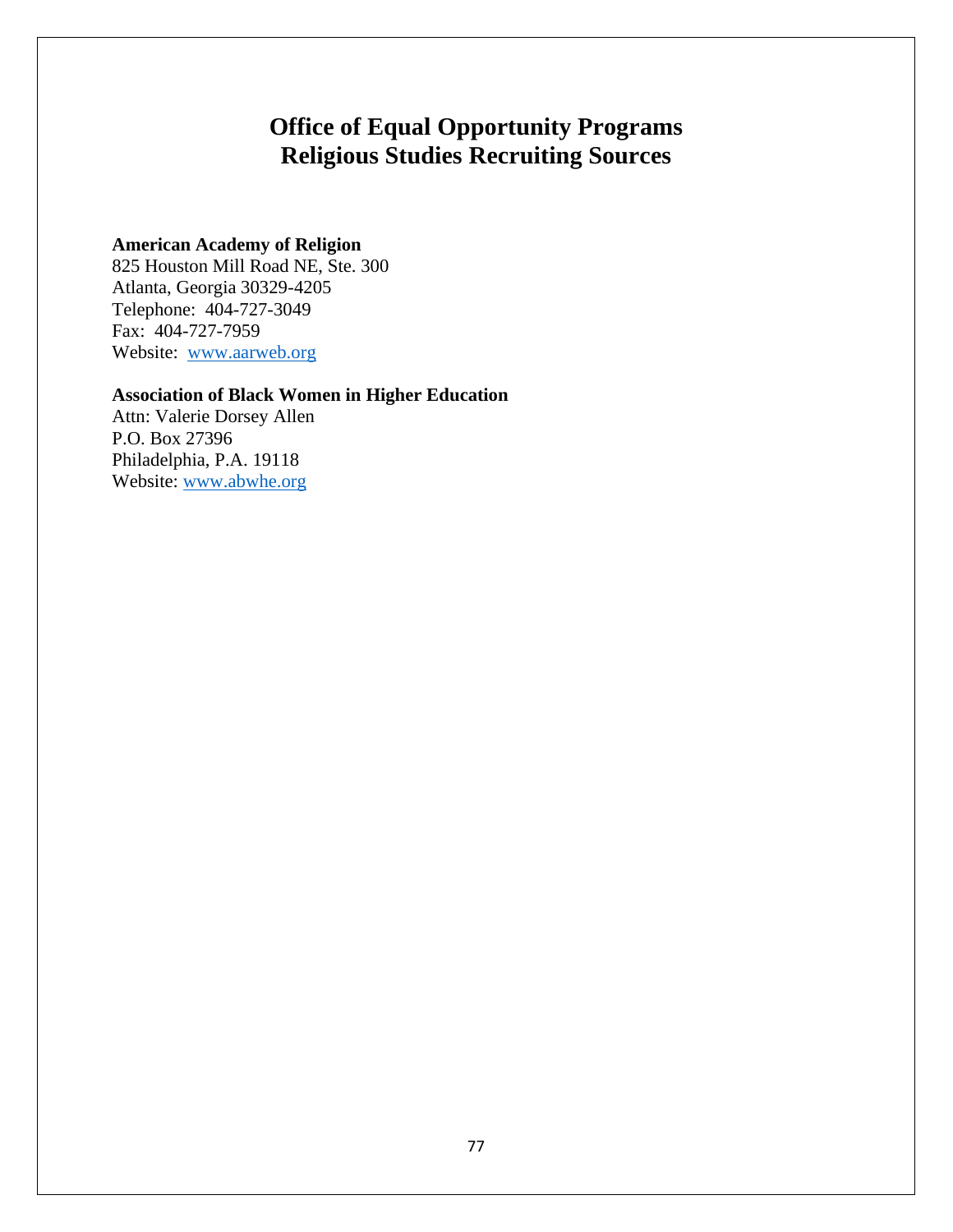# **Office of Equal Opportunity Programs Graduate Programs in Religious Studies**

### **Master's of Divinity**

Howard University School of Divinity 2900 Van Ness Street, NW Washington, D.C. 20008 Telephone: 202-806-0500 Fax: 202-806-0711 Website: [http://divinity.howard.edu](http://divinity.howard.edu/)

### **Master's of Divinity**

Virginia Theological Seminary 3737 Seminary Road Alexandria, Virginia 22304 Telephone: 703-370-6600 or 1-800-941-0083 Website: [www.vts.edu](http://www.vts.edu/)

### **Master's in Theology and Pastoral Theology**

Xavier University of Louisiana 1 Drexel Drive New Orleans, Louisiana 70125 Telephone: 504-520-7536 Website: [www.xula.edu](http://www.xula.edu/)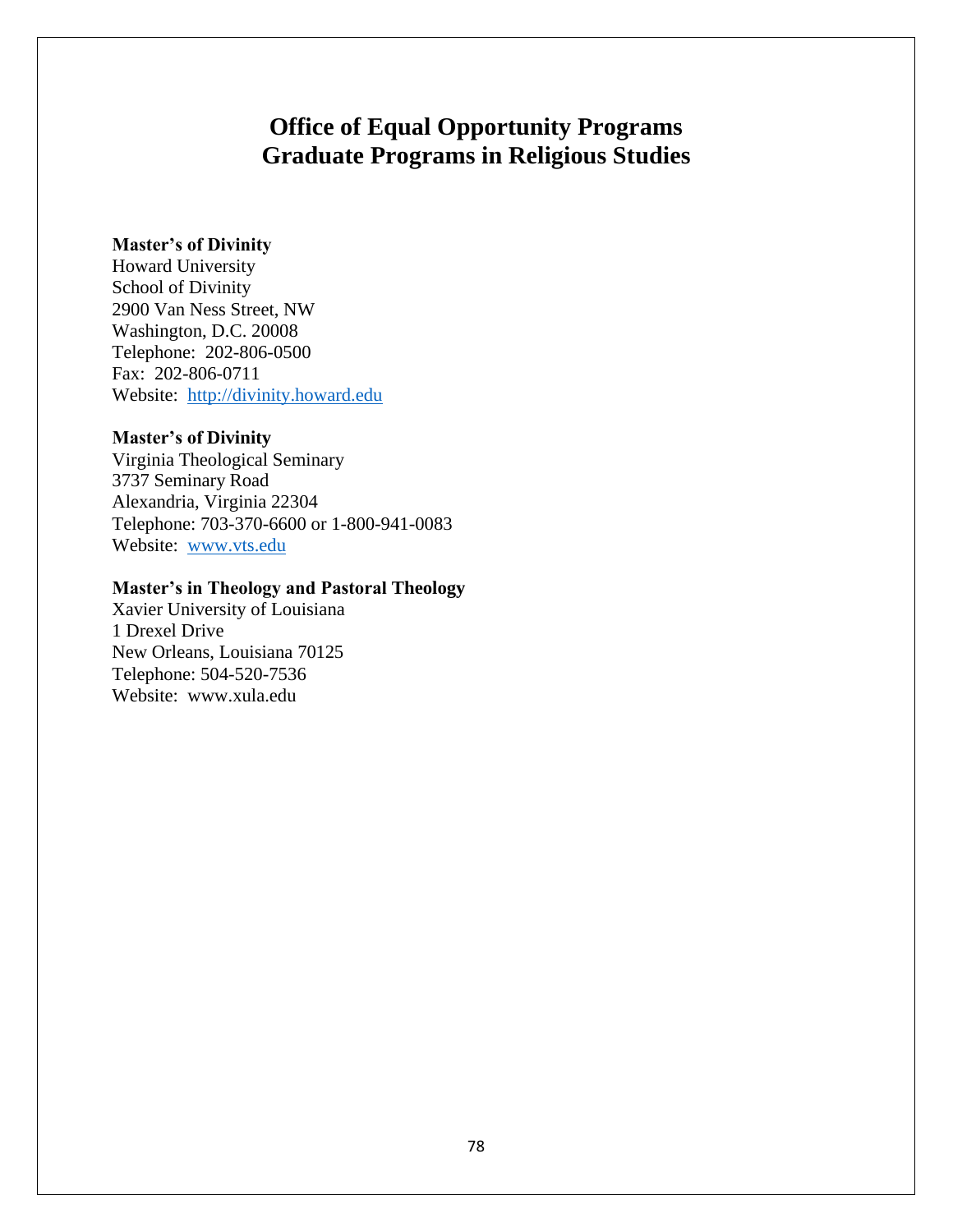# **Office of Equal Opportunity Programs Science and Math Recruiting Sources**

## **Association for Women in Science**

1667 K Street NW, Suite 800 Washington, D.C. 20006 Telephone: 202-588-8175 Em[ail: awis@awis.org](mailto:awis@awis.org) Website: [www.awis.org](http://www.awis.org/)

### **Association for Women in Mathematics**

AWM Office P.O. Box 40876 Providence, RI 02940 Telephone: 401-455-4042 Email: [awm@awm-math.org](mailto:awm@awm-math.org) Website: [www.awm-math.org](http://www.awm-math.org/)

### **Women in Cell Biology/American Society for Cell Biology**

8120 Woodmont Avenue, Suite 750 Bethesda, Maryland 20814 Telephone: 301-347-9300 Fax: 301-347-9310 Email: [ascbinfo@ascb.org](mailto:ascbinfo@ascb.org) Website: [www.ascb.org](http://www.ascb.org/)

### **American Association for the Advancement of Science**

1200 New York Avenue, NW Washington, DC 20005 Telephone: 202-326-6400 Website: [www.aaas.org](http://www.aaas.org/)

### **Association of Black Women in Higher Education**

Attn: Valerie Dorsey Allen P.O. Box 27396 Philadelphia, P.A. 19118 Website: [www.abwhe.org](http://www.abwhe.org/)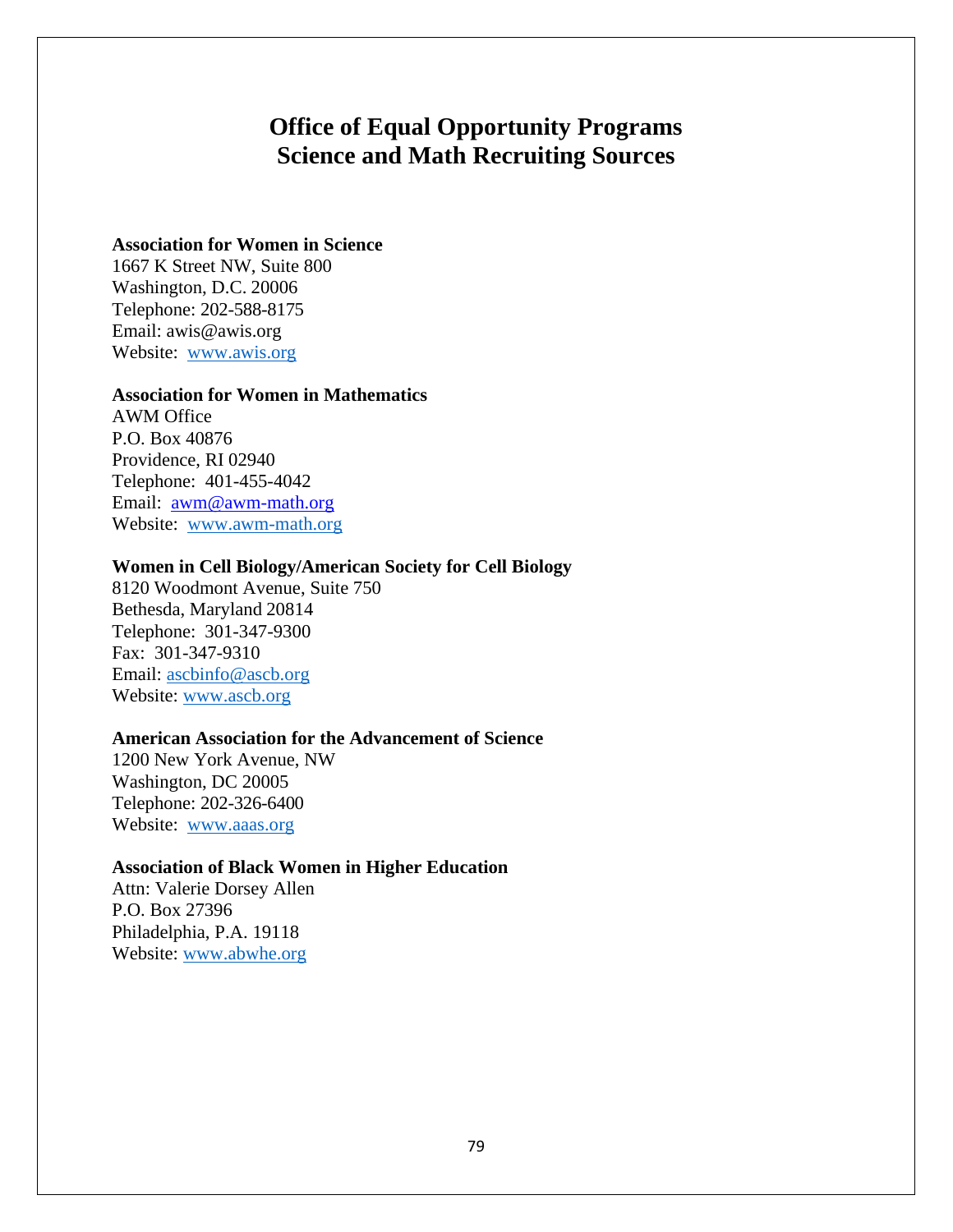# **Office of Equal Opportunity Programs Graduate Programs in Science and Math**

### **Master's in Biology**

Virginia State University College of Natural and Health Sciences P.O. Box 9203 Virginia State University, Virginia 23806 Telephone: 804-524-1162 Website: [www.cnhs.vsu.edu](http://www.cnhs.vsu.edu/)

### **Master's in Biochemistry and Molecular Biology**

Masters' in Science and Doctor of Philosophy Degrees in Chemistry, Mathematics, Physics, Physiology, and Zoology Howard University 4 th & College Street, NW Washington, D.C. 20059 Telephone: 202-806-4676 Website: [www.howard.edu](http://www.howard.edu/)

## **Master's in Biological and Biomedical Sciences, Chemistry and Biochemistry, Mathematics, and Physics**

Doctoral in Integrated Biosciences North Carolina Central University 1801 Fayetteville Street Durham, North Carolina 27707 Telephone Number: 919-530-6100 Website: [www.nccu.edu](http://www.nccu.edu/)

#### **Doctorate in Biochemistry and Microbiology**

Meharry Medical College 1005 Dr. D.B. Todd Jr. Blvd. Nashville, Tennessee 37208-3501 Telephone: 615-327-6000 Website: [www.mmc.edu](http://www.mmc.edu/)

### **Master's in Chemistry and Biology**

Texas Southern University 3100 Cleburne Street Houston, Texas 77004 Telephone: 713-313-4410 Email: [graduateadmissions@tsu.edu](mailto:graduateadmissions@tsu.edu) Website: [www.tsu.edu](http://www.tsu.edu/)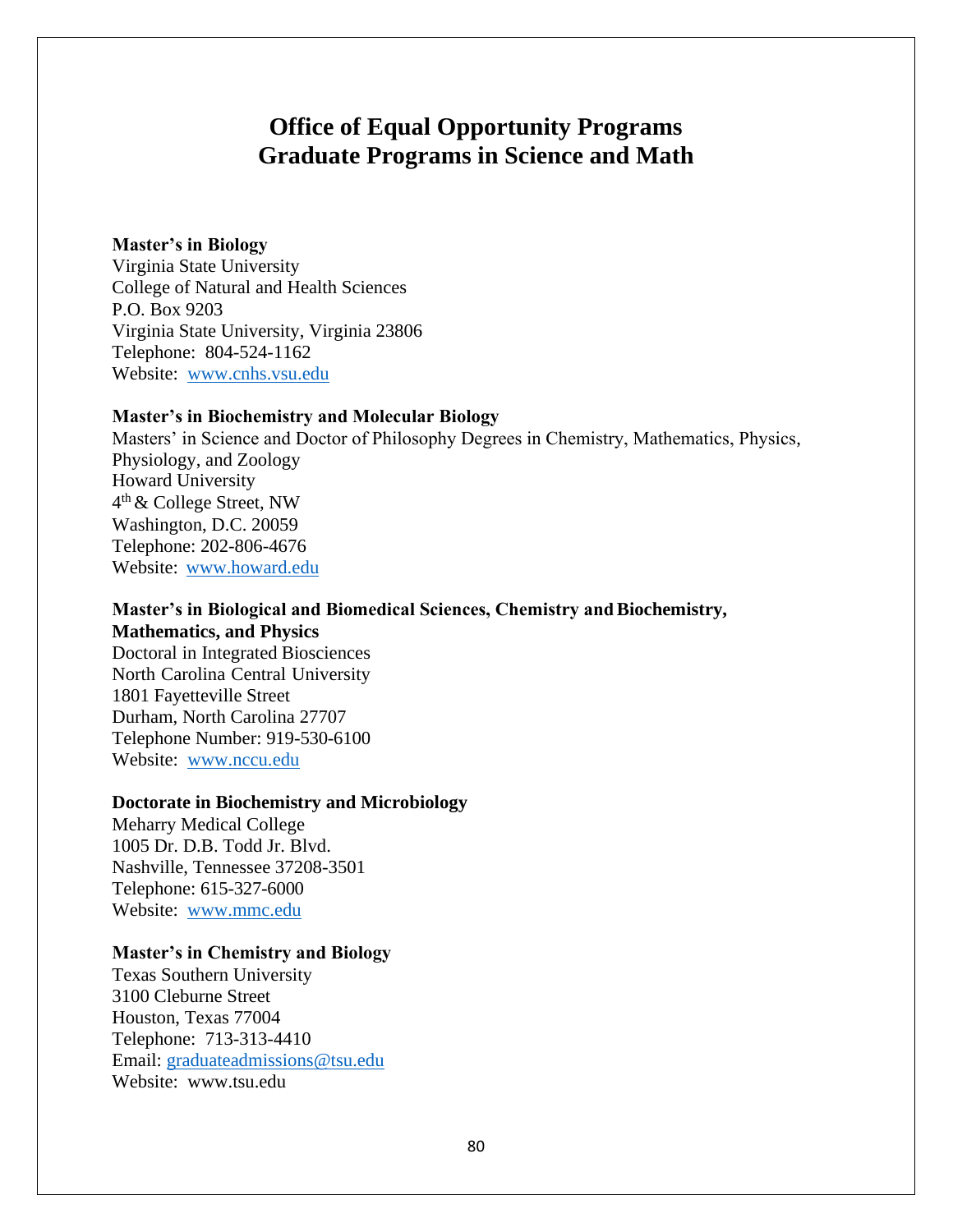# **Office of Equal Opportunity Programs Graduate Programs in Science and Math**

## **Master's in Chemistry and Physics**

Fisk University  $1000 \frac{17^{\text{th}}}{\text{Average N}}$ Nashville, Tennessee 37208 Telephone: 615-329-8500 Email: [webmaster@fisk.edu](mailto:webmaster@fisk.edu) Website: [www.fisk.edu](http://www.fisk.edu/)

**Master's in Mathematics, Biology, Chemistry and Physics Doctorate in Biology and Chemistry** Clark Atlanta University Kresge Hall, Room 101 223 James P. Brawley Drive, SW Atlanta, Georgia 30314 Telephone: 404-880-8000 Email: [info@cau.edu](mailto:info@cau.edu) Website:<http://www.cau.edu/graduatestudies/>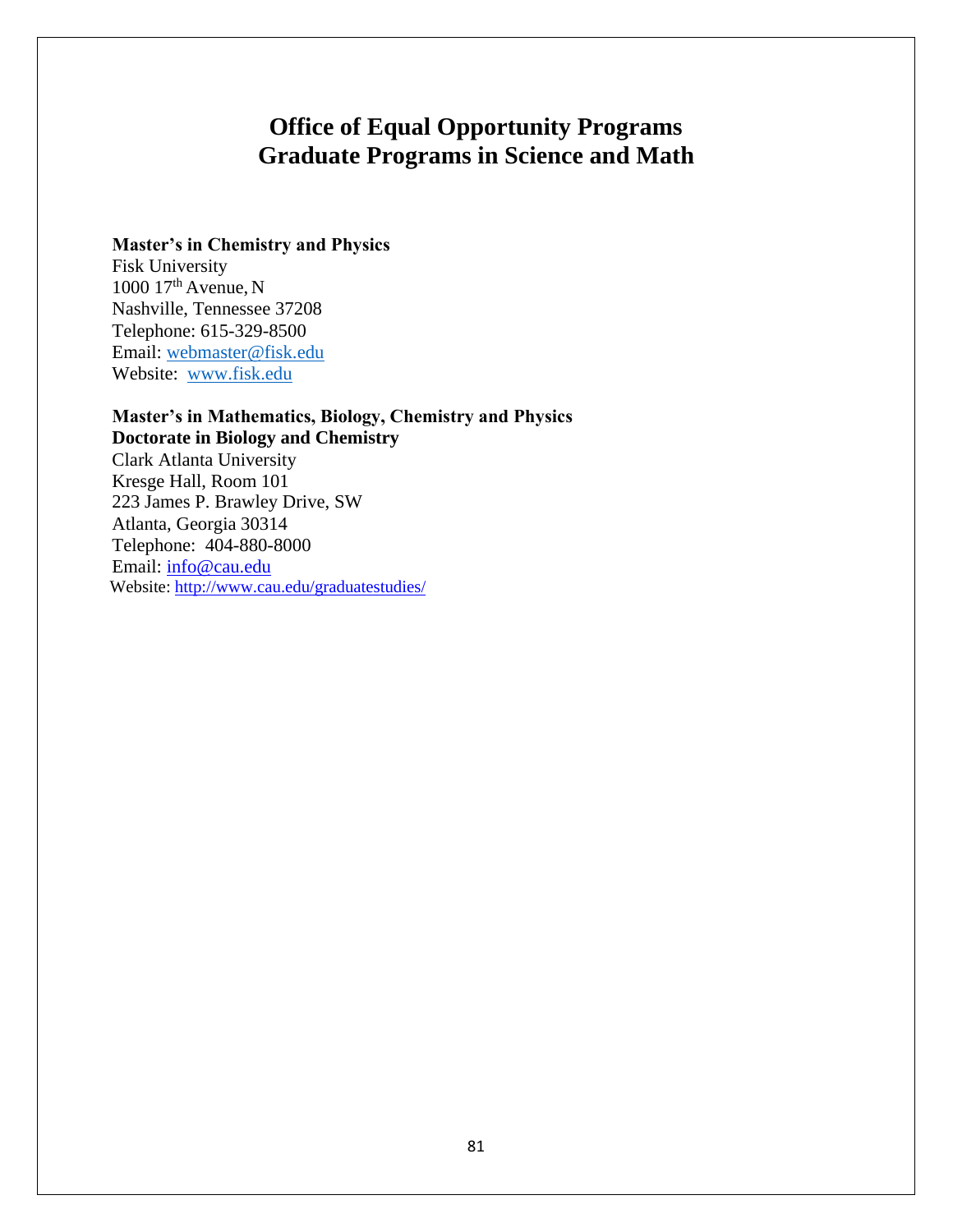# **Office of Equal Opportunity Programs Social Work Recruiting Sources**

#### **American Association of Blacks in Higher Education**

C/O TCMG, Inc. 8311 Brier Creek Parkway Suite 105190 Raleigh, North Carolina 27617 Telephone: 1-877-459-7438 x 105 Fax: 919-324-3913 Email: [info@blacksinhighered.org](mailto:info@blacksinhighered.org) Website: [www.blacksinhighered.org](http://www.blacksinhighered.org/)

### **Association of Black Women in Higher Education**

Attn: Valerie Dorsey Allen P.O. Box 27396 Philadelphia, P.A. 19118 Website: [www.abwhe.org](http://www.abwhe.org/)

### **National Association of Social Workers**

NASW 750 First Street, NE, Suite 800 Washington, D.C. 20002 Telephone: 1-800-742-4089 Email: [membership@socialworkers.org](mailto:membership@socialworkers.org) Website: [www.socialworkers.org](http://www.socialworkers.org/)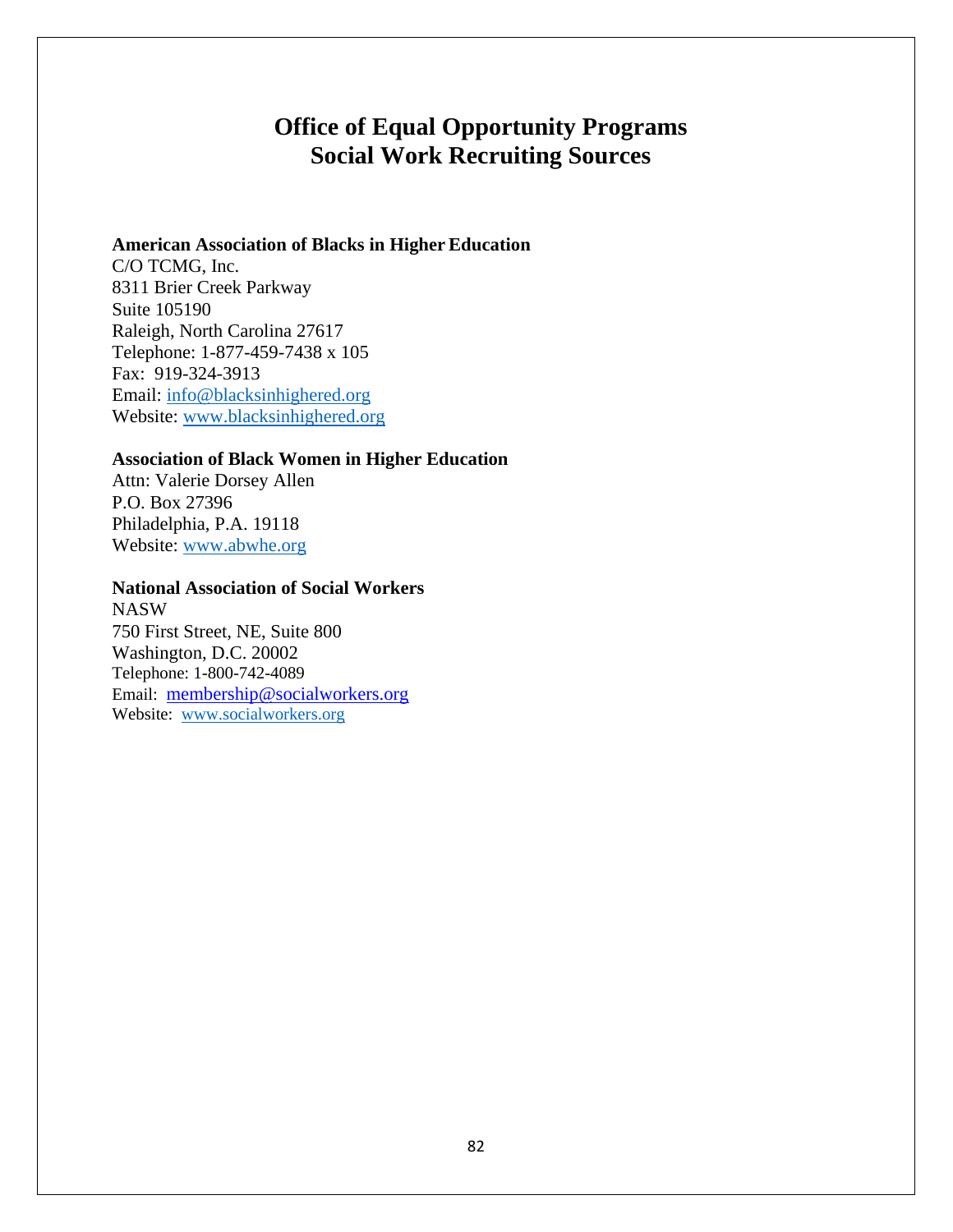# **Office of Equal Opportunity Programs Graduate Programs in Social Work**

#### **Master's and Doctorate Programs in Social Work**

Howard University Social of Social Work 601 Howard Place, NW Washington, D.C. 20059 Telephone: 202-806-7300 Email: [socialworkadmissions@howard.edu](mailto:socialworkadmissions@howard.edu) Website: [https://socialwork.howard.edu](https://socialwork.howard.edu/)

### **Master's and Doctorate Programs in Social Work**

Clark Atlanta University Thayer Hall 223 James P. Brawley Drive, SW Atlanta, Georgia 30314 Telephone: 404-880-8311 Fax: 404-880-8556 Email: [mrogers@cau.edu](mailto:mrogers@cau.edu) Website: [www.cau.edu/school-of-social-work](http://www.cau.edu/school-of-social-work)

#### **Master's in Social Work**

University of Minnesota School of Social Work 105 Peters Hall 1404 Gortner Avenue St. Paul, Minnesota 55108 Telephone: 612-625-1220 Fax: 612-624-3744 Website: [www.cehd.umn.edu/ssw](http://www.cehd.umn.edu/ssw)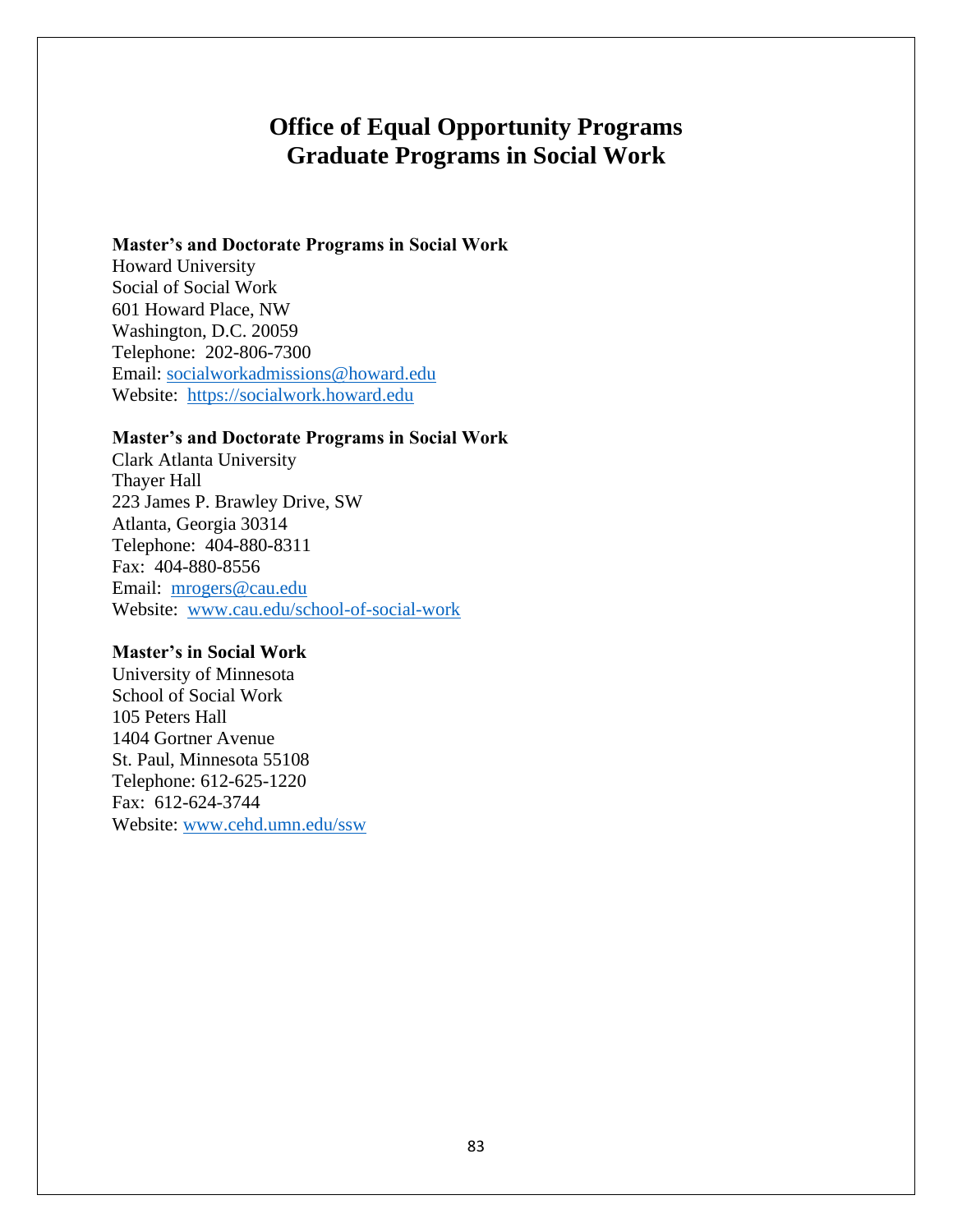# **Office of Equal Opportunity Programs Theatre and Speech Recruiting Sources**

### **The Association for Women in Communications**

1717 E. Republic Road, Suite A Springfield, MO 65804 Telephone: 417-886-8606 Fax: 417-886-3685 Email: [chair@womcom.org](mailto:chair@womcom.org) Website: [www.womcom.org](http://www.womcom.org/)

# **The College Language Association**

P.O. Box 453 Stone Mountain, Georgia 30086 Website: [www.clascholars.org](http://www.clascholars.org/)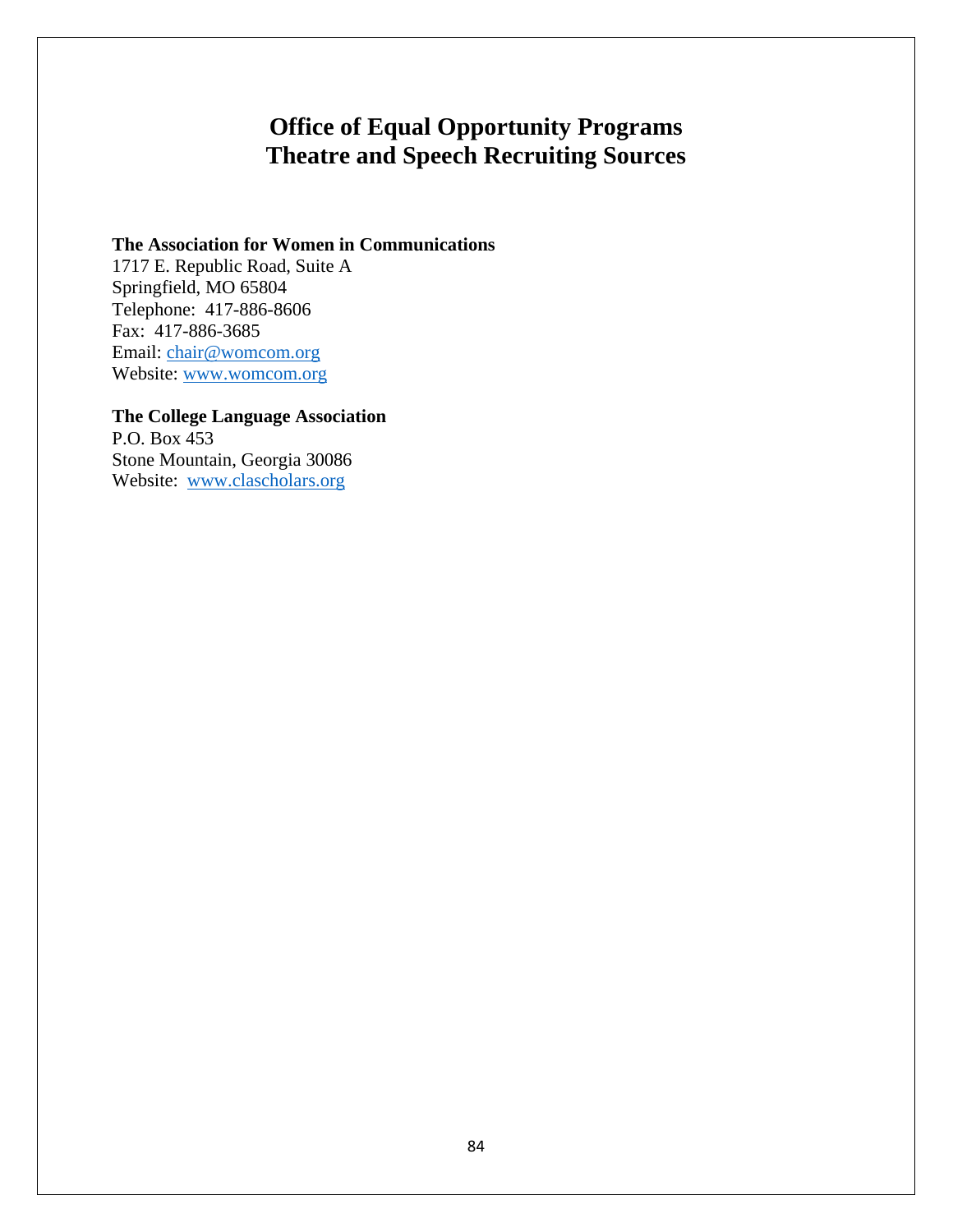# **Office of Equal Opportunity Programs Women's Studies Recruiting Sources**

### **National Women's Studies Association**

1720 W. Division St. Chicago, IL 60622 Telephone: 312-761-5491 Fax: 773-701-5828 Email: [nwsaoffice@nwsa.org](mailto:nwsaoffice@nwsa.org) Website: [www.nwsa.org](http://www.nwsa.org/)

#### **The Consortium for Graduate Studies in Gender Culture, Women & Sexuality**

Massachusetts Institute of Technology, 14N-211 77 Massachusetts Avenue Cambridge, Massachusetts 02139 Telephone: 617-324-2085 Email: [gcws@mit.edu](mailto:gcws@mit.edu) Website: <http://web.mit.edu/gcws>